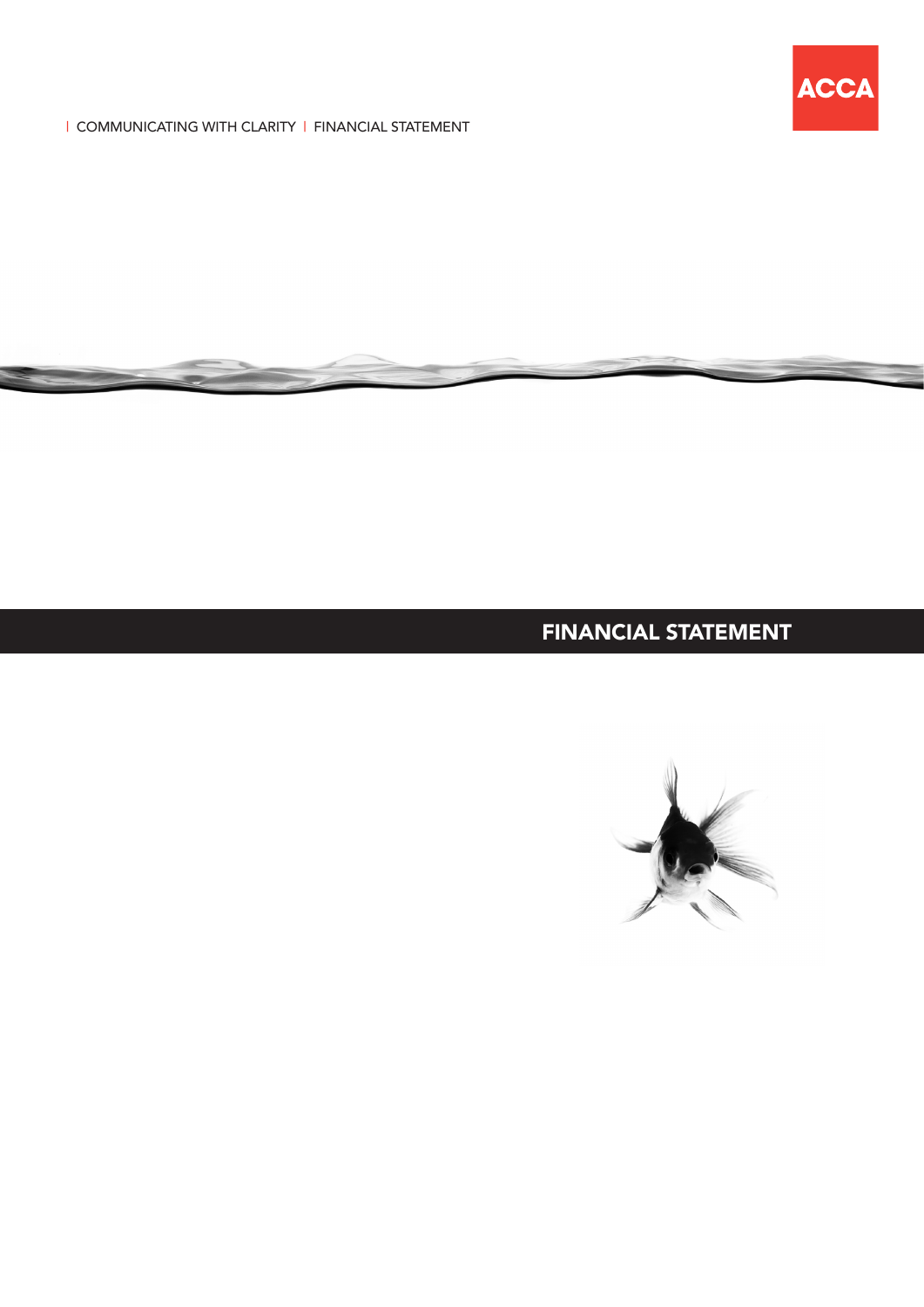## **CONTENTS**

- Five year summary
- Foreword
- Consolidated financial statements of the Association of Chartered Certified Accountants
- Corporate Governance Statement
- Report of the Independent Auditor
- Accounts of the Chartered Certified Accountants' Benevolent Fund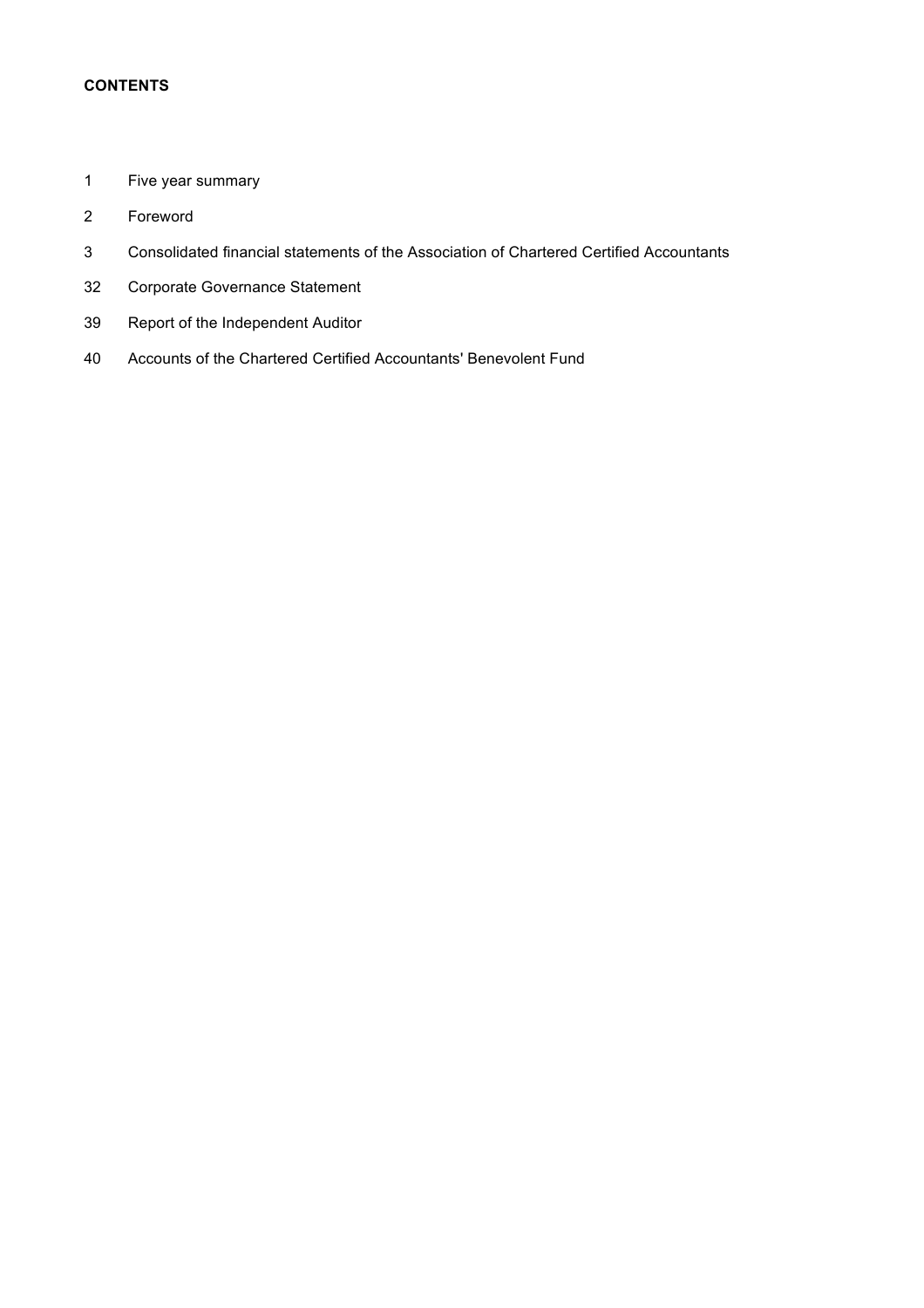## **ASSOCIATION OF CHARTERED CERTIFIED ACCOUNTANTS FIVE YEAR SUMMARY**

#### *ACCA and subsidiaries*

|                                                                                |                                   | restated                          | restated                          | restated                          |                                   |
|--------------------------------------------------------------------------------|-----------------------------------|-----------------------------------|-----------------------------------|-----------------------------------|-----------------------------------|
|                                                                                | Mar<br>2013                       | Mar<br>2012                       | Mar<br>2011                       | Mar<br>2010                       | Dec<br>2008                       |
|                                                                                | £'000                             | £'000                             | £'000                             | £'000                             | £'000                             |
| Operating income                                                               | 151,672                           | 143,698                           | 131,787                           | 137,353                           | 107,810                           |
| Gross operating surplus                                                        | 22,415                            | 20,147                            | 16,020                            | 9,562                             | 11,676                            |
| Pension curtailment gains                                                      |                                   | 7,304                             |                                   |                                   |                                   |
| Operating surplus/(deficit)<br>Other (losses)/gains<br>Income from investments | 10,463<br>(148)<br>956            | 12,785<br>(296)<br>977            | 3,591<br>129<br>751               | (1,742)<br>55<br>1,143            | 3,406<br>1,395                    |
| Surplus/(deficit) before tax<br>Тах                                            | 11,271<br>(103)                   | 13,466<br>(76)                    | 4,471<br>(24)                     | (544)<br>(18)                     | 4,801<br>(16)                     |
| Other comprehensive income<br>Recognition of actuarial (losses)/gains          | 4,923<br>(1, 362)                 | 2,391<br>(15, 367)                | 1,909<br>10,888                   | 4,190<br>(4, 545)                 | (5, 523)<br>(18, 202)             |
| Total other comprehensive income                                               | 3,561                             | (12, 976)                         | 12,797                            | (355)                             | (23, 725)                         |
| Total comprehensive income                                                     | 14,729                            | 414                               | 17,244                            | (917)                             | (18, 940)                         |
| Non-current assets<br><b>Current assets</b>                                    | 74,696<br>76,354                  | 54,139<br>73,900                  | 48,447<br>56,232                  | 42,738<br>51,100                  | 31,475<br>29,568                  |
| <b>Total assets</b>                                                            | 151,050                           | 128,039                           | 104,679                           | 93,838                            | 61,043                            |
| Non-current liabilities<br><b>Current liabilities</b>                          | 20,540<br>89,696                  | 19,987<br>81,967                  | 15,068<br>63,940                  | 26,878<br>58,533                  | 22,045<br>29,654                  |
| <b>Total liabilities</b>                                                       | 110,236                           | 101,954                           | 79,008                            | 85,411                            | 51,699                            |
| Accumulated fund<br>Other reserves                                             | 24,401<br>16,413                  | 14,595<br>11,490                  | 16,572<br>9,099                   | 1,237<br>7,190                    | 6,344<br>3,000                    |
| Total funds and reserves                                                       | 40,814                            | 26,085                            | 25,671                            | 8,427                             | 9,344                             |
| <b>Total reserves and liabilities</b>                                          | 151,050                           | 128,039                           | 104,679                           | 93,838                            | 61,043                            |
| <b>MEMBERS AND STUDENTS</b>                                                    |                                   |                                   |                                   |                                   |                                   |
| <b>Members</b><br><b>Students and affiliates</b>                               | Mar<br>2013<br>161,943<br>425,897 | Mar<br>2012<br>154,337<br>429,879 | Mar<br>2011<br>147,265<br>421,456 | Mar<br>2010<br>140,225<br>402,866 | Dec<br>2008<br>131,398<br>365,049 |
|                                                                                | 587,840                           | 584,216                           | 568,721                           | 543,091                           | 496,447                           |
|                                                                                |                                   |                                   |                                   |                                   |                                   |

The column for Mar 2010 represents the 15 month period to 31 March 2010. All other columns represent the calendar years ending on the last day of the months shown. All figures are presented under International Financial Reporting Standards (IFRS) as adopted by the European Union. The reasons for the restatements are detailed in note 1 of the financial statements.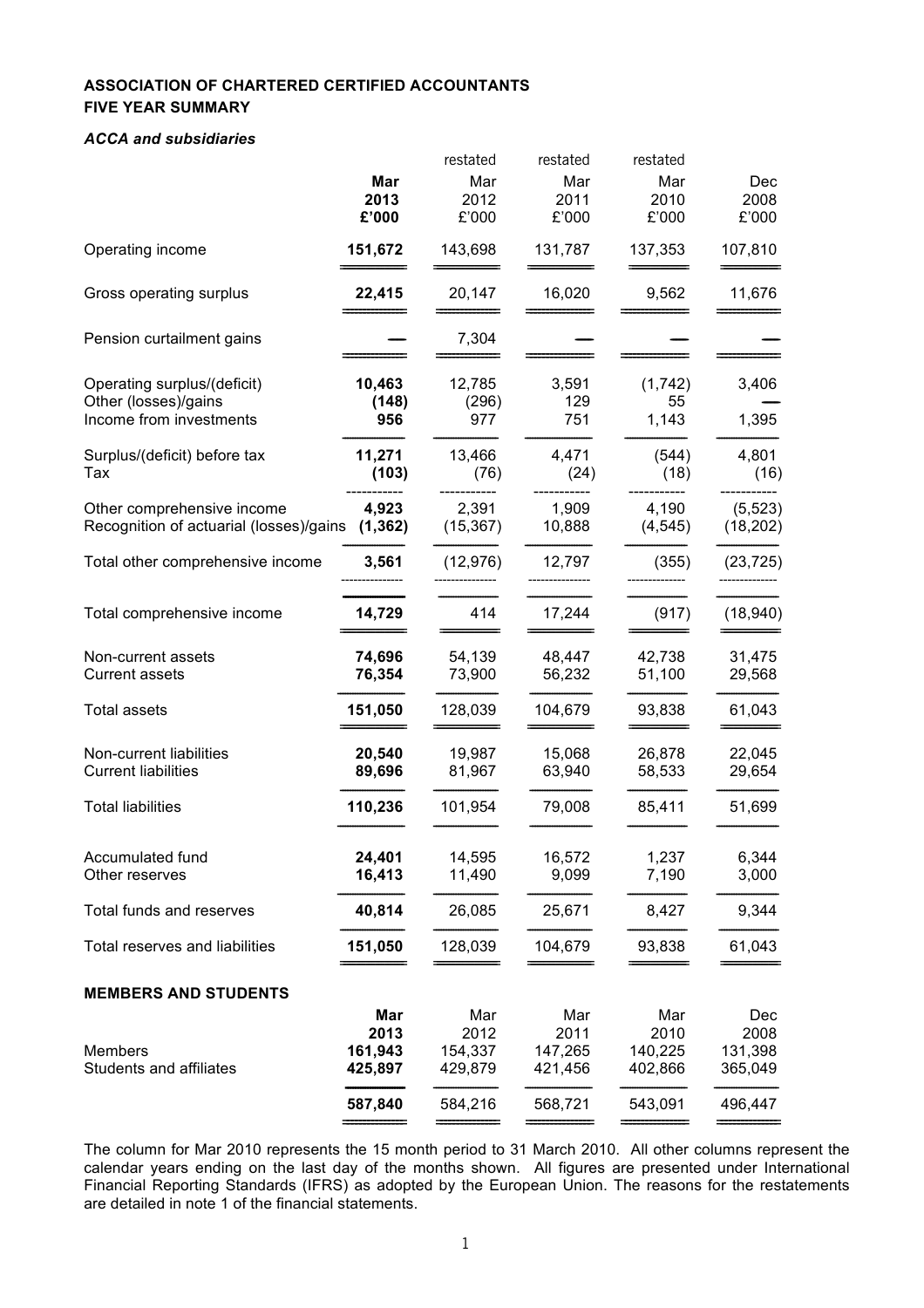#### **ASSOCIATION OF CHARTERED CERTIFIED ACCOUNTANTS FOREWORD**

These consolidated financial statements present the results for ACCA and its subsidiaries for the year ended 31 March 2013.

ACCA publishes an Integrated Report which provides a wide range of information about ACCA's strategy, governance, performance and prospects to show how we create value for our stakeholders and explains the place we occupy in society.

As our Integrated Report is a wider representation of information which is important to understanding ACCA's performance, we have elected not to produce a Management Commentary. The table below provides a comparison of the content of the Management Commentary with the Integrated Report to enable readers to locate specific information that may be of interest to them.

| Management commentary -<br>key headings       | <b>Content</b>                                                                                                                                             | <b>Integrated Report reference</b>                                                                                                        |
|-----------------------------------------------|------------------------------------------------------------------------------------------------------------------------------------------------------------|-------------------------------------------------------------------------------------------------------------------------------------------|
|                                               |                                                                                                                                                            |                                                                                                                                           |
| Introduction                                  | Context and basis of<br>preparation                                                                                                                        | About this report                                                                                                                         |
| Nature of ACCA's business                     | Mission and values<br>Competitive environment<br>Economic environment<br>Regulatory environment<br>Products and services                                   | What matters to us<br>Recognition<br>Leading and shaping the<br>agenda of the global profession<br>Best-in-class products and<br>services |
| Strategy and strategic<br>outcomes            | Strategic priorities<br>Mapping priorities to outcomes                                                                                                     | Our strategy                                                                                                                              |
| Resources and relationships                   | Resources: financial, human<br>and network; brand<br>development<br>Relationships: global<br>partnerships, key employers,<br>strategic partners, regulator | Partnerships and alliances<br>Our people                                                                                                  |
| Governance, risk and corporate<br>assurance   | Outline of our approach to<br>governance<br>Approach to risk management<br>and major risk types                                                            | Our governance<br>Our risks                                                                                                               |
| Strategic outcomes - review of<br>performance | KPI results v target                                                                                                                                       | Our strategic progress                                                                                                                    |
| <b>Financial review</b>                       | Supplementary financial<br>information                                                                                                                     | Our financial performance*                                                                                                                |
| Social and environmental                      | Our approach to CSR and                                                                                                                                    | Separate CSR report will be                                                                                                               |
| impact                                        | significant developments                                                                                                                                   | published on website                                                                                                                      |
| Outlook for next year                         | 2013/14 strategic priorities                                                                                                                               | Future outlook                                                                                                                            |

\*Financial performance in the financial statements is provided in accordance with IFRS. ACCA measures its financial performance on a gross operating surplus basis, prior to charging strategic investment expenditure. For the year to 31 March 2013, performance on that basis amounted to £22.4m compared to a target of £13.6m.

Readers of these financial statements are encouraged to access our Integrated Report, which can be found at: www.accaglobal.com/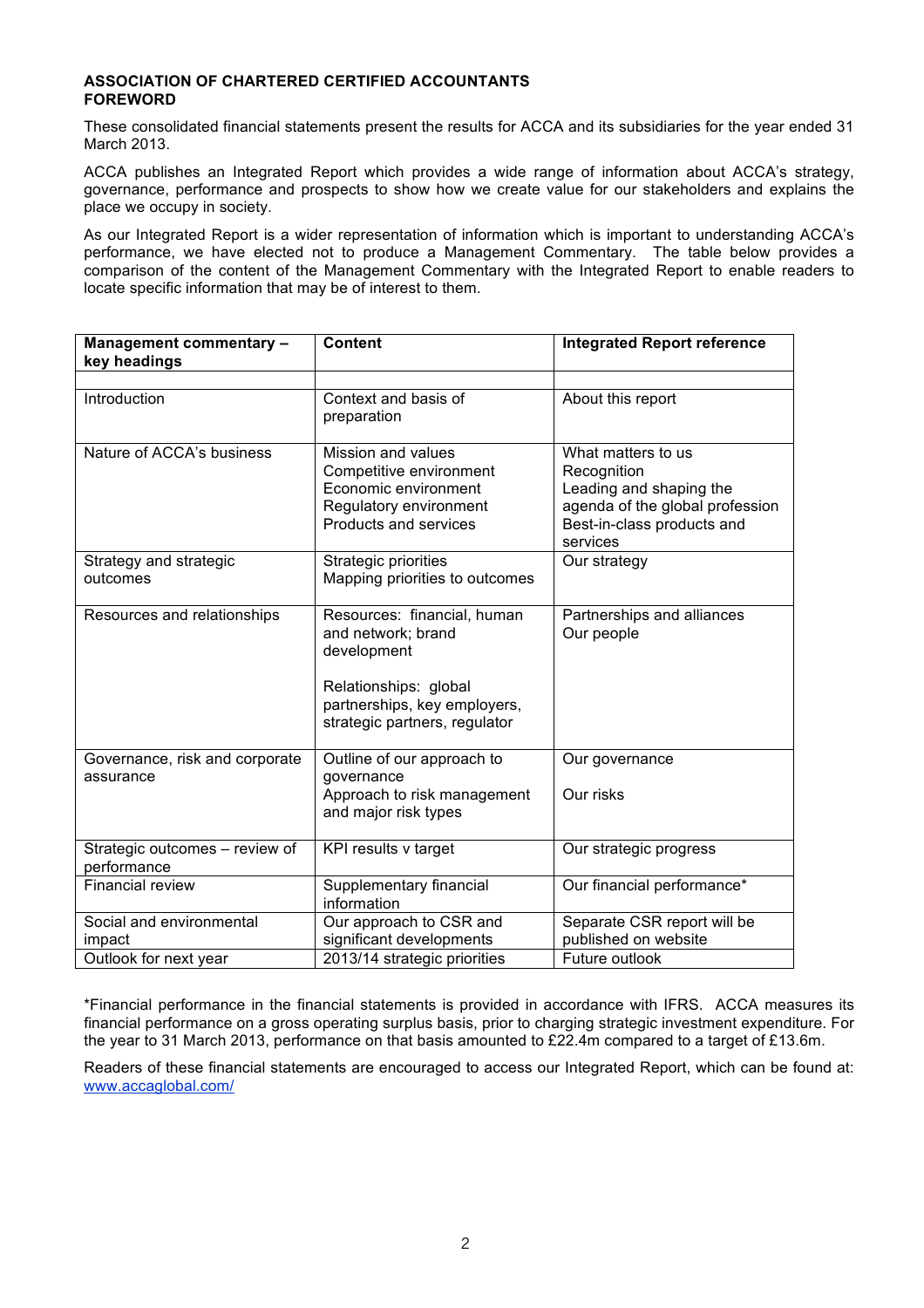## **ASSOCIATION OF CHARTERED CERTIFIED ACCOUNTANTS CONSOLIDATED STATEMENT OF TOTAL COMPREHENSIVE INCOME FOR THE YEAR ENDED 31 MARCH 2013**

|                      |                                                                                                                                                                                                                  | 31 Mar<br>2013<br>£'000            | 31 Mar<br>2012<br>£'000          |
|----------------------|------------------------------------------------------------------------------------------------------------------------------------------------------------------------------------------------------------------|------------------------------------|----------------------------------|
| <b>Notes</b>         |                                                                                                                                                                                                                  |                                    |                                  |
| 6<br>$\overline{7}$  | <b>Income</b><br>Fees and subscriptions<br>Operating activities                                                                                                                                                  | 64,148<br>87,524                   | 62,000<br>81,698                 |
|                      | Total income                                                                                                                                                                                                     | 151,672                            | 143,698                          |
| 8<br>9               | <b>Expenditure</b><br>Operational expenditure<br>Strategic investment expenditure                                                                                                                                | 129,257<br>11,952                  | 123,551<br>14,666                |
|                      | Total expenditure                                                                                                                                                                                                | 141,209                            | 138,217                          |
|                      | Surplus of income over expenditure                                                                                                                                                                               | 10,463                             | 5,481                            |
| 22                   | Pension curtailment gains                                                                                                                                                                                        |                                    | 7,304                            |
|                      | Operating surplus                                                                                                                                                                                                | 10,463                             | 12,785                           |
| 10<br>11             | Other losses<br>Income from investments                                                                                                                                                                          | (148)<br>956                       | (296)<br>977                     |
|                      | Surplus before tax                                                                                                                                                                                               | 11,271                             | 13,466                           |
| 13                   | Tax                                                                                                                                                                                                              | 103                                | 76                               |
|                      | Surplus for the year                                                                                                                                                                                             | 11,168                             | 13,390                           |
| 26<br>26<br>26<br>22 | Other comprehensive income<br>Change in fair value of available-for-sale investments<br>Gains on revaluation of land and buildings<br><b>Currency translation differences</b><br>Recognition of actuarial losses | 3,428<br>1,579<br>(84)<br>(1, 362) | 511<br>1,751<br>129<br>(15, 367) |
|                      | Other comprehensive income for the year, net of tax                                                                                                                                                              | 3,561                              | (12, 976)                        |
|                      | Total comprehensive income for the year                                                                                                                                                                          | 14,729                             | 414                              |
|                      |                                                                                                                                                                                                                  |                                    |                                  |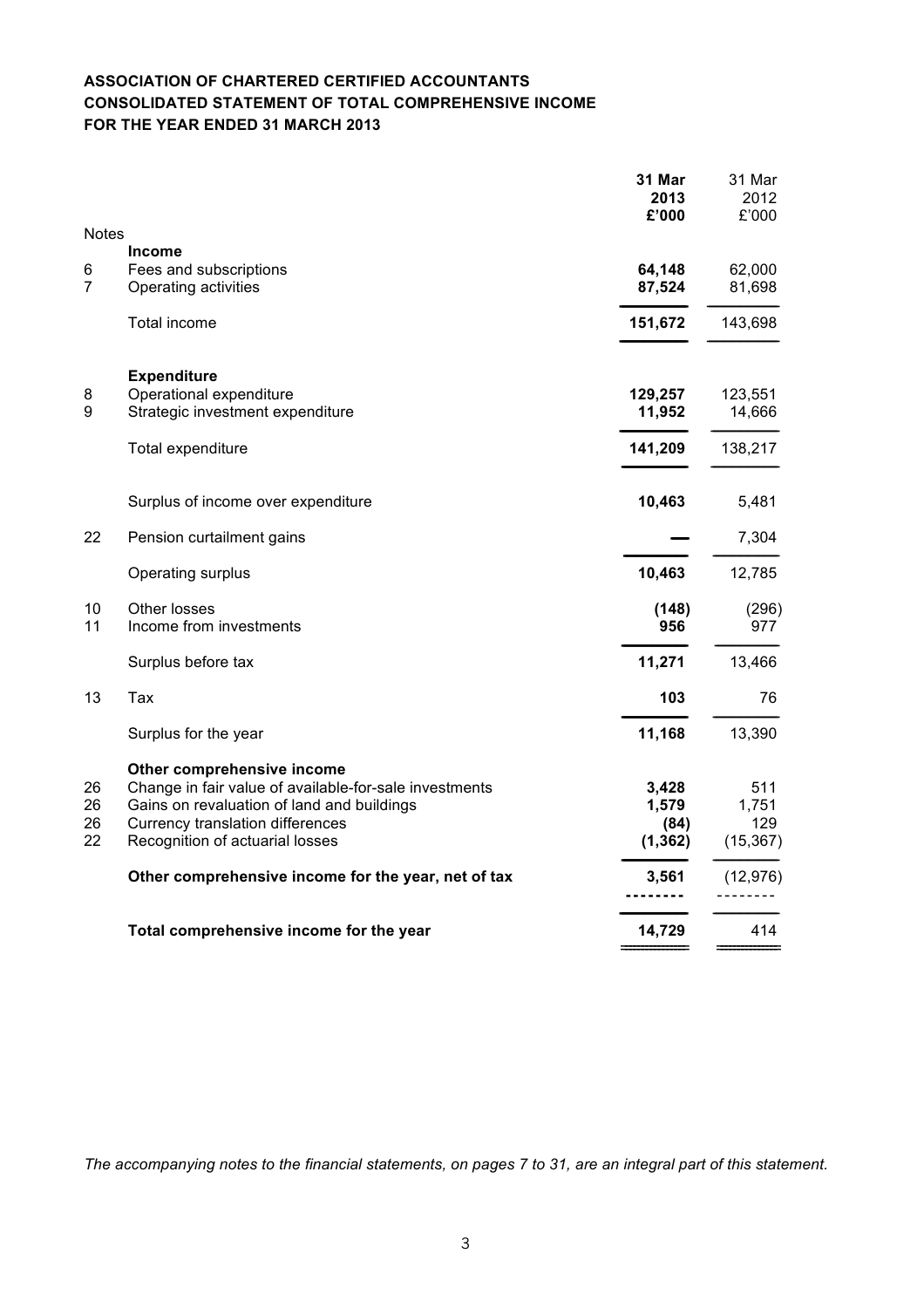#### **ASSOCIATION OF CHARTERED CERTIFIED ACCOUNTANTS CONSOLIDATED BALANCE SHEET AS AT 31 MARCH 2013**

| <b>Notes</b> |                                                              | 31 Mar<br>2013<br>£'000 | nuotatuu<br>31 Mar<br>2012<br>£'000 |
|--------------|--------------------------------------------------------------|-------------------------|-------------------------------------|
|              | <b>ASSETS</b>                                                |                         |                                     |
|              | <b>Non-current assets</b>                                    |                         |                                     |
| 14           | Property, plant and equipment                                | 22,971                  | 20,997                              |
| 15           | Intangible assets                                            | 3,590                   | 4,942                               |
| 16           | Available-for-sale investments                               | 48,135                  | 28,200                              |
|              |                                                              | 74,696                  | 54,139                              |
|              | <b>Current assets</b>                                        |                         |                                     |
| 17           | Trade and other receivables                                  | 17,124                  | 20,295                              |
| 16           | Available-for-sale investments                               | 32,010                  | 26,422                              |
| 19           | Cash and cash equivalents                                    | 27,220                  | 27,183                              |
|              |                                                              | 76,354                  | 73,900                              |
|              | <b>Total assets</b>                                          | 151,050                 | 128,039                             |
|              |                                                              |                         |                                     |
|              | <b>RESERVES AND LIABILITIES</b><br><b>Funds and reserves</b> |                         |                                     |
|              | Accumulated fund                                             | 24,401                  | 14,595                              |
| 26           | Other reserves                                               | 16,413                  | 11,490                              |
|              |                                                              |                         |                                     |
|              | <b>Total funds and reserves</b>                              | 40,814                  | 26,085                              |
|              | <b>Non-current liabilities</b>                               |                         |                                     |
| 20           | Finance lease liabilities                                    | 377                     |                                     |
| 21           | Deferred tax liabilities                                     | 1,773                   | 1,020                               |
| 22           | Retirement benefit obligations                               | 18,390                  | 18,967                              |
|              |                                                              | 20,540                  | 19,987                              |
|              | <b>Current liabilities</b>                                   |                         |                                     |
| 23           | Trade and other payables                                     | 14,775                  | 16,215                              |
|              | Tax payable                                                  | 97                      | 72                                  |
| 20           | Finance lease liabilities                                    | 189                     |                                     |
| 24           | Deferred income                                              | 70,297                  | 65,001                              |
| 18<br>25     | Derivative financial instruments<br>Provisions               | 260<br>4,078            | 112<br>567                          |
|              |                                                              |                         |                                     |
|              |                                                              | 89,696                  | 81,967                              |
|              | <b>Total liabilities</b>                                     | 110,236                 | 101,954                             |
|              | <b>Total reserves and liabilities</b>                        | 151,050                 | 128,039                             |
|              |                                                              |                         |                                     |

The financial statements were approved and authorised for issue by Council on 15 June 2013 and signed on its behalf by:

#### **B J Cooper**, *President* **A Harbinson**, *Chairman of Audit Committee*

*restated*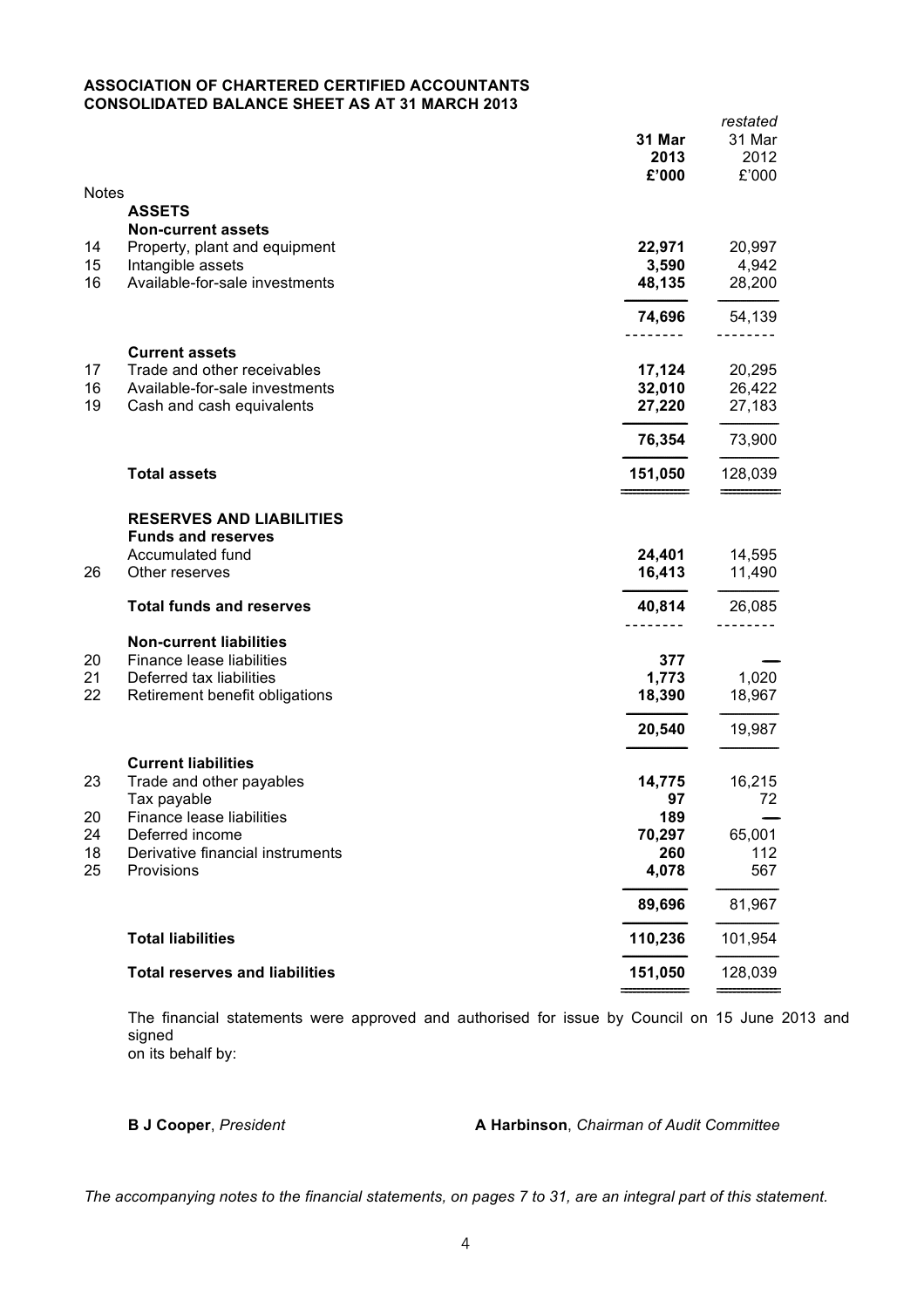## **ASSOCIATION OF CHARTERED CERTIFIED ACCOUNTANTS CONSOLIDATED STATEMENT OF CHANGES IN MEMBERS' FUNDS FOR THE YEAR ENDED 31 MARCH 2013**

|                                                                |                    | <b>Other reserves</b> |                              |                      |              |
|----------------------------------------------------------------|--------------------|-----------------------|------------------------------|----------------------|--------------|
|                                                                |                    |                       | Available-                   |                      |              |
|                                                                | <b>Currency</b>    | <b>Land and</b>       |                              | for-sale Accumulated |              |
|                                                                | <b>Translation</b> |                       | <b>Buildings investments</b> | fund                 | <b>Total</b> |
|                                                                | £'000              | £'000                 | £'000                        | £'000                | £'000        |
| Balance at 1 April 2011                                        | (212)              | 1,885                 | 7,426                        | 16,572               | 25,671       |
| Comprehensive income                                           |                    |                       |                              |                      |              |
| Surplus for the financial year                                 |                    |                       |                              | 13,390               | 13,390       |
| Other comprehensive income<br>Fair value gains on revaluation: |                    |                       |                              |                      |              |
| - available-for-sale investments                               |                    |                       | 287                          |                      | 287          |
| - property<br>Tax on fair value gains on revaluation:          |                    | 1,751                 |                              |                      | 1,751        |
| - available-for-sale investments                               |                    |                       | 224                          |                      | 224          |
| <b>Currency translation</b>                                    | 129                |                       |                              |                      | 129          |
| Recognition of actuarial losses                                |                    |                       |                              | (15, 367)            | (15, 367)    |
| Total other comprehensive                                      |                    |                       |                              |                      |              |
| income                                                         | 129                | 1,751                 | 511                          | (15, 367)            | (12, 976)    |
| Total comprehensive income for<br>the year                     | 129                | 1,751                 | 511                          | (1, 977)             | 414          |
|                                                                |                    |                       |                              |                      |              |
| Balance at 31 March 2012                                       | (83)               | 3,636                 | 7,937                        | 14,595               | 26,085       |
| Comprehensive income<br>Surplus for the financial year         |                    |                       |                              | 11,168               | 11,168       |
|                                                                |                    |                       |                              |                      |              |
| Other comprehensive income<br>Fair value gains on revaluation: |                    |                       |                              |                      |              |
| - available-for-sale investments                               |                    |                       | 4,181                        |                      | 4,181        |
| - property<br>Tax on fair value gains on revaluation:          |                    | 1,579                 |                              |                      | 1,579        |
| - available-for-sale investments                               |                    |                       | (753)                        |                      | (753)        |
| <b>Currency translation</b>                                    | (84)               |                       |                              |                      | (84)         |
| Recognition of actuarial losses                                |                    |                       |                              | (1, 362)             | (1, 362)     |
| Total other comprehensive income                               | (84)               | 1,579                 | 3,428                        | (1, 362)             | 3,561        |
| Total comprehensive income for                                 |                    |                       |                              |                      |              |
| the year                                                       | (84)               | 1,579                 | 3,428                        | 9,806                | 14,729       |
| Balance at 31 March 2013                                       | (167)              | 5,215                 | 11,365                       | 24,401               | 40,814       |
|                                                                |                    |                       |                              |                      |              |

The analysis of reserves is presented in note 26.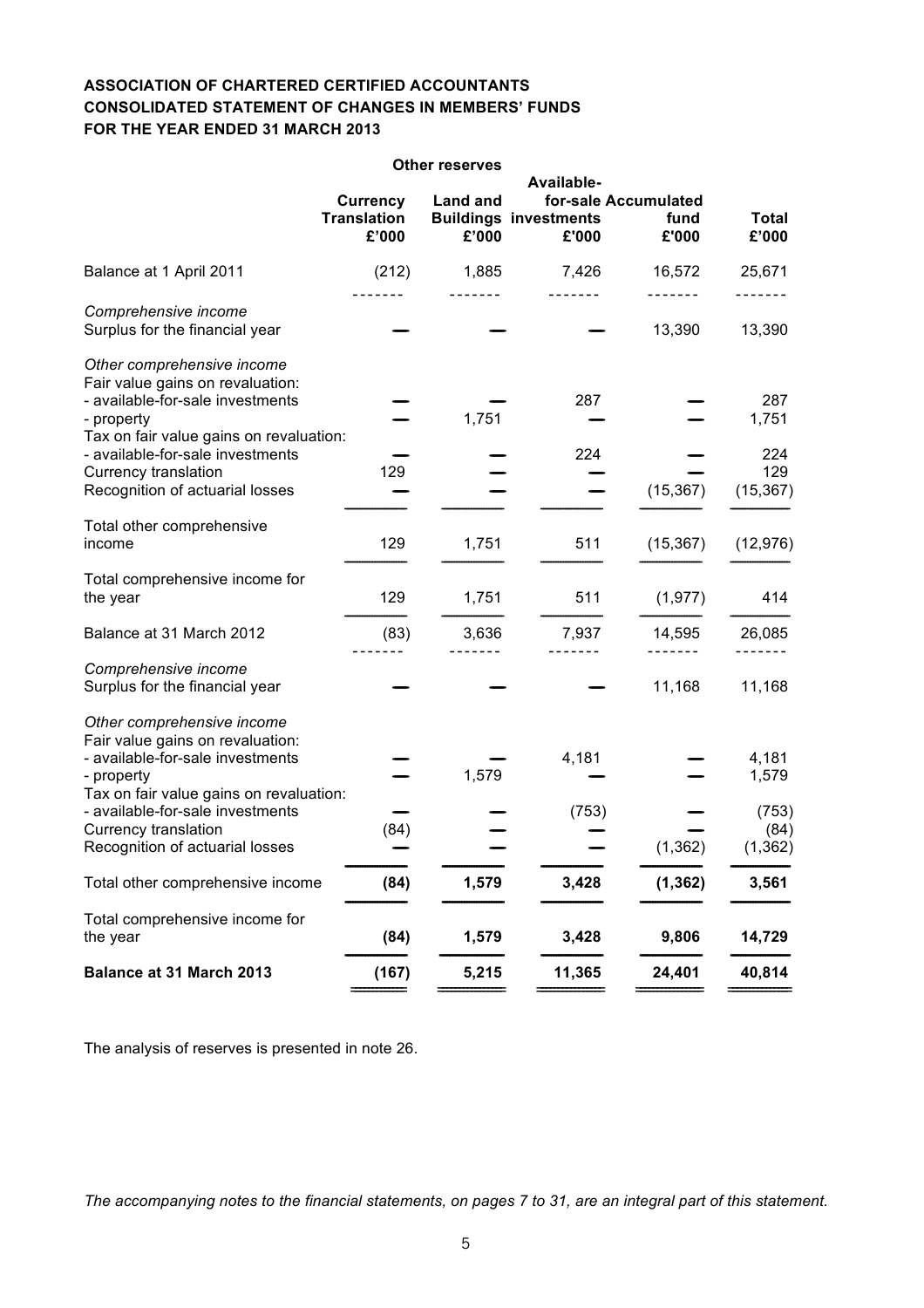## **ASSOCIATION OF CHARTERED CERTIFIED ACCOUNTANTS CONSOLIDATED CASH FLOW STATEMENT FOR THE YEAR ENDED 31 MARCH 2013**

|                                                                                                                                                                                                                                                                                                                 | £'000                                                           | 2012<br>£'000                                                  |
|-----------------------------------------------------------------------------------------------------------------------------------------------------------------------------------------------------------------------------------------------------------------------------------------------------------------|-----------------------------------------------------------------|----------------------------------------------------------------|
| <b>Notes</b>                                                                                                                                                                                                                                                                                                    |                                                                 |                                                                |
| Cash flows from operating activities<br>30<br>Cash generated from operations<br>Tax paid                                                                                                                                                                                                                        | 25,688<br>(78)                                                  | 25,603<br>(29)                                                 |
| Net cash from operating activities                                                                                                                                                                                                                                                                              | 25,610                                                          | 25,574                                                         |
| Cash flows from investing activities<br>Acquisition of property, plant and equipment<br>Acquisition of intangible assets<br>Acquisition of available-for-sale investments<br>Disposal of property, plant and equipment<br>Disposal of available-for-sale investments<br>Interest received<br>Dividends received | (4, 644)<br>(1,028)<br>(121, 357)<br>3<br>100,001<br>310<br>644 | (5,811)<br>(2, 218)<br>(62, 735)<br>22<br>41,783<br>295<br>658 |
| Net cash used in investing activities                                                                                                                                                                                                                                                                           | (26, 071)                                                       | (28,006)                                                       |
| <b>Cash flows from financing activities</b><br><b>Acquisition of finance lease funds</b><br>Payments to finance lease creditors                                                                                                                                                                                 | 566                                                             | (201)                                                          |
| Net cash absorbed by financing activities                                                                                                                                                                                                                                                                       | 566                                                             | (201)                                                          |
| Net increase/(decrease) in cash and cash equivalents                                                                                                                                                                                                                                                            | 105                                                             | (2,633)                                                        |
| Cash and cash equivalents at beginning of year                                                                                                                                                                                                                                                                  | 27,183                                                          | 29,660                                                         |
| Exchange (losses)/gains on cash and cash equivalents                                                                                                                                                                                                                                                            | (68)                                                            | 156                                                            |
| 19<br>Cash and cash equivalents at end of year                                                                                                                                                                                                                                                                  | 27,220                                                          | 27,183                                                         |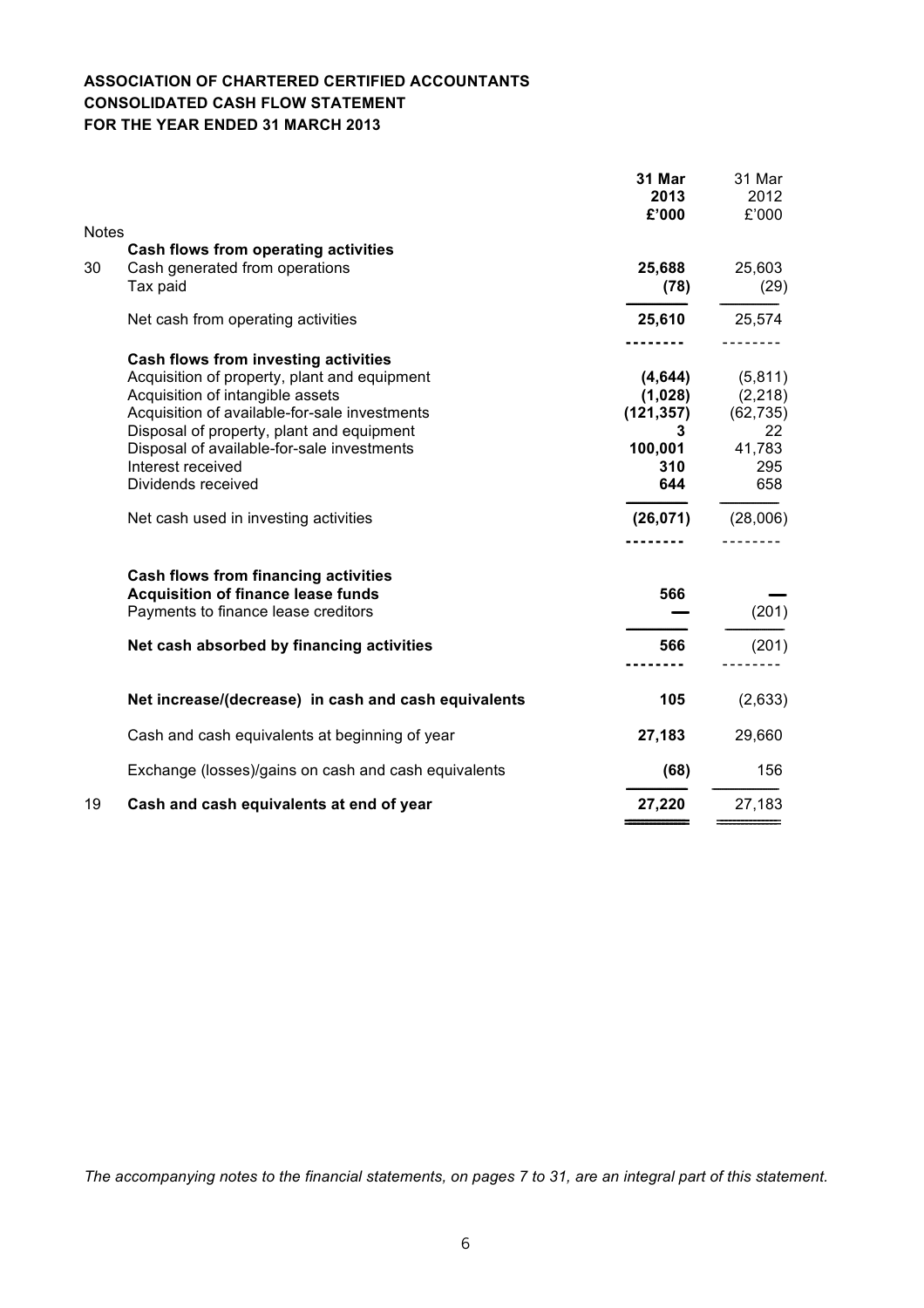#### **1 General information**

ACCA is a body incorporated under Royal Charter, and with statutory recognition, in the UK. Council has concluded that as an international organisation, ACCA should prepare financial statements which comply with International Financial Reporting Standards (IFRSs) as issued by the International Accounting Standards Board (IASB) and adopted by the European Union.

These financial statements are presented in pounds sterling because that is the currency of the parent undertaking which is domiciled in the UK. Non-UK operations are included in accordance with the policies set out in note 2.

#### *Changes in accounting policies*

New standards, interpretations and amendments not yet effective

The following new standards, interpretations and amendments, which have not been applied in these financial statements, may have an effect on ACCA's future financial statements:

- IAS 1 (amendment) Presentation of Items of Other Comprehensive Income The amendment requires companies to group together items within OCI that may be reclassified to the profit or loss section of the income statement.
- IAS 12 (amendment) Deferred tax: Recovery of Underlying Assets IAS 12 requires an entity to measure deferred tax relating to an asset depending on whether the entity expects to recover the carrying amount of the asset through use or sale. The amendment introduces a presumption that recovery will normally be through sale.
- IAS 19 Employee Benefits IAS 19 removes the expected return on plan assets from the statement of comprehensive income.
- IAS 28 Investments in Associates and Joint Ventures Equity accounting is required for both of these types of investments unless the investing entity is a venture capital organisation, mutual fund, unit trust or similar entity in which case the entity may account for those investments in accordance with the applicable financial statements standard.
- Improvements to IFRSs (2009-2011) The improvements in this amendment clarify the requirements of IFRSs and eliminate inconsistencies within and between standards.
- **IFRS 9 Financial Instruments** IFRS 9 introduced new requirements for the classification and measurement of financial assets and the classification and measurement requirements for financial liabilities along with the requirements for recognition and derecognising of financial assets and liabilities. IFRS 9 Financial Instruments will ultimately replace IAS 39 Financial Instruments: Recognition and Measurement in its entirety.
- IFRS 12 Disclosure of Interests in Other Entities The standard requires a reporting entity to disclose information that helps users to assess the nature and financial effects of the reporting entity's relationship with other entities.
- IFRS 13 Fair Value Measurement IFRS 13 is intended to clarify the fair value measurement objective, harmonise the disclosure requirements contained in a number of other IFRSs and improve consistency in application.
- Amendments to IFRS 10, IFRS 11 and IFRS 12: Transition guidance The amendments clarify transition guidance and provide additional transition relief, limiting the requirement to provide adjusted comparative information to only the preceding comparative period.
- Amendments to IAS 32 Offsetting Financial Assets and Financial Liabilities The amendments clarify the meaning of 'currently has a legally enforceable right of set-off'; and that some gross settlement systems may be considered equivalent to net settlement.

None of the other new standards, interpretations and amendments are expected to have an effect on ACCA's future financial statements.

*Restatement of prior year figures*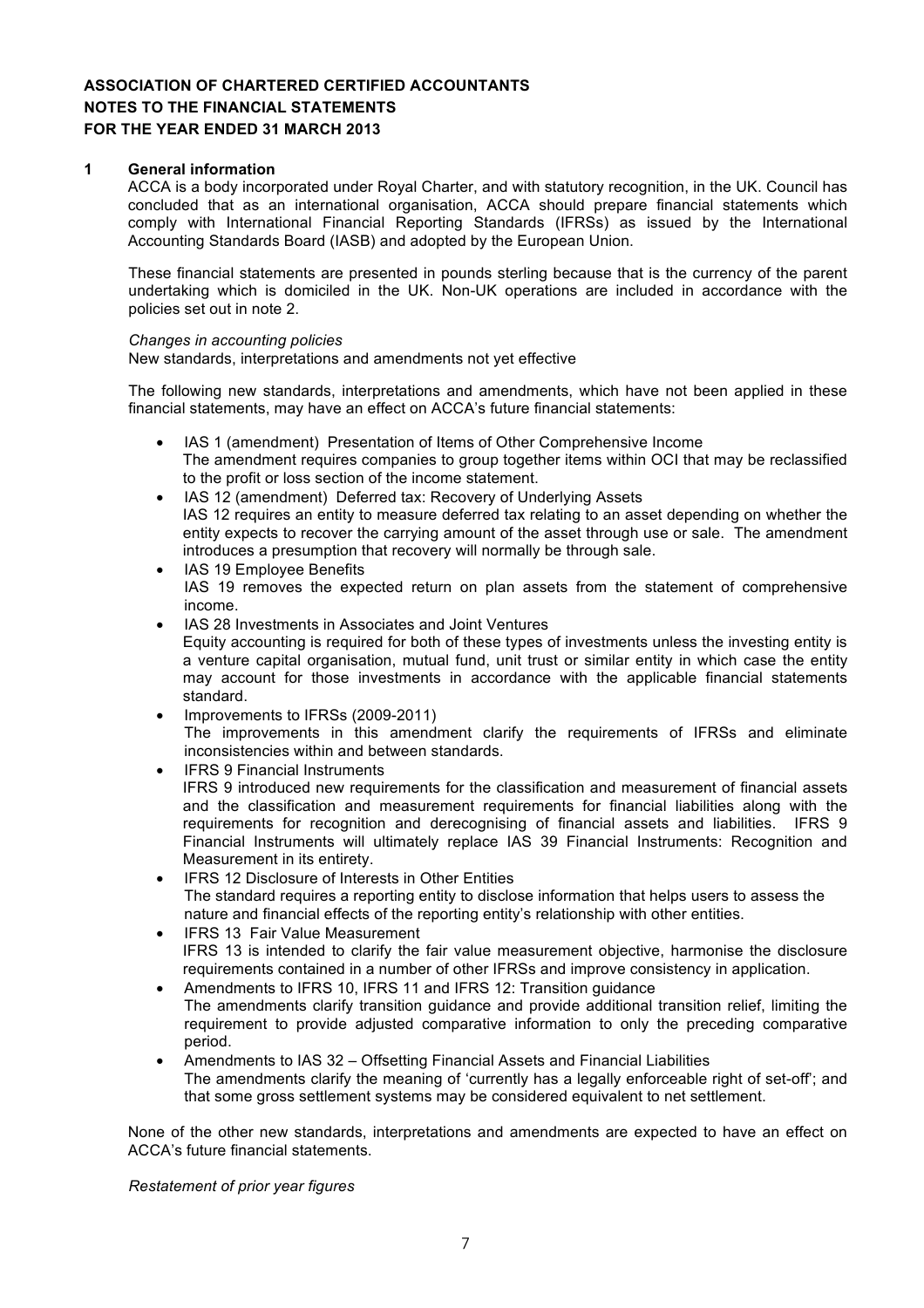Following a review of the disclosures of the salaries and related costs in note 12a), the previous year's figures for salaries and social security costs have been restated to take account of some salary recharge costs to projects which were omitted from the original salary costs in error.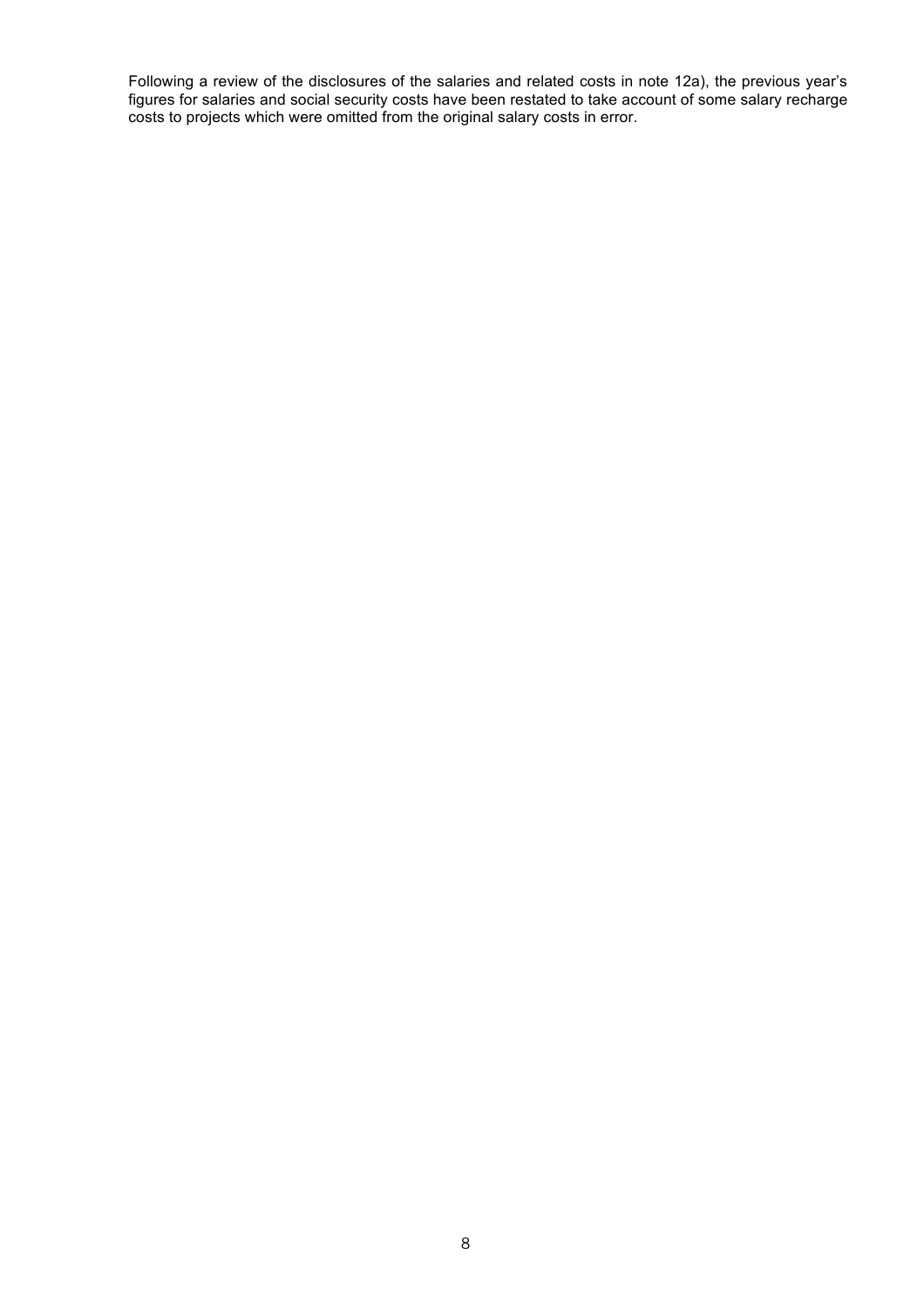#### **1 General information (continued)**

#### *Restatement of prior year figures (continued)*

Following a review of the accounting treatment for the impairment of trade debtors, the current year's figures include the full value of debt which is expected to be written off and this has been offset by a reduction in the deferred income creditor. The previous year's figures have been restated for consistency and the impact thereof is shown in notes 17 and 24.

The impact figures of sensitivities around the actuarial assumptions in note 22 have been restated as the previous year's figures were calculated on the net liability as opposed to the present value of funded obligations.

#### **2 Significant accounting policies**

The principal accounting policies applied in the preparation of these consolidated financial statements are set out below. These policies have been consistently applied to all the years presented, unless otherwise stated.

#### (a) *Basis of preparation*

The consolidated financial statements have been prepared in accordance with IFRSs as issued by the International Accounting Standards Board (IASB) and adopted by the European Union. The consolidated financial statements have been prepared under the historical cost convention, as modified by the revaluation of land and buildings, available-for-sale financial assets and derivative instruments at fair value through income and expenditure.

#### (b) *Critical accounting estimates and judgements*

The preparation of the consolidated financial statements requires ACCA to make certain accounting estimates and judgements that have an impact on the policies and the amounts reported in the consolidated financial statements. Estimates and judgements are continually evaluated and based on historical experiences and other factors including expectations of future events that are believed to be reasonable at the time such estimates and judgements are made, although actual experience may vary from these estimates.

The estimates and assumptions which have the most significant risk of causing a material adjustment to the carrying amounts of assets and liabilities are discussed below.

#### i) Pension and other post retirement benefits

ACCA accounts for pension and other post retirement benefits in accordance with IAS 19. In determining the pension cost and the defined benefit obligation of ACCA's defined benefit pension schemes a number of assumptions are used which include the discount rate, salary growth, price inflation, the expected return on the schemes' investments and mortality rates. Further details are contained in note 22 to the consolidated financial statements.

ii) Taxation

ACCA is required to estimate the income tax in each of the jurisdictions in which it operates. This requires an estimation of the current tax liability together with an assessment of the temporary differences which arise as a consequence of different accounting and tax treatments. These temporary differences result in deferred tax assets or liabilities which are included in the balance sheet. Deferred tax assets and liabilities are measured using tax rates expected to apply when the temporary differences reverse.

ACCA operates in many countries in the world and is subject to many tax laws and regulations. Where the precise impact of these laws and regulations is unclear then reasonable estimates may be used to determine the tax charge included in the financial statements. If the tax eventually payable or reclaimable differs from the amounts originally estimated then the difference will be charged or credited in the financial statements of the year in which it crystallises.

#### iii) Provision for bad debts

Provision is made when there is objective evidence that ACCA will not be able to collect certain debts. ACCA is required to estimate the level of bad debt provision based on detailed analysis and experience of historic bad debt rates in the context of the current debtor profile.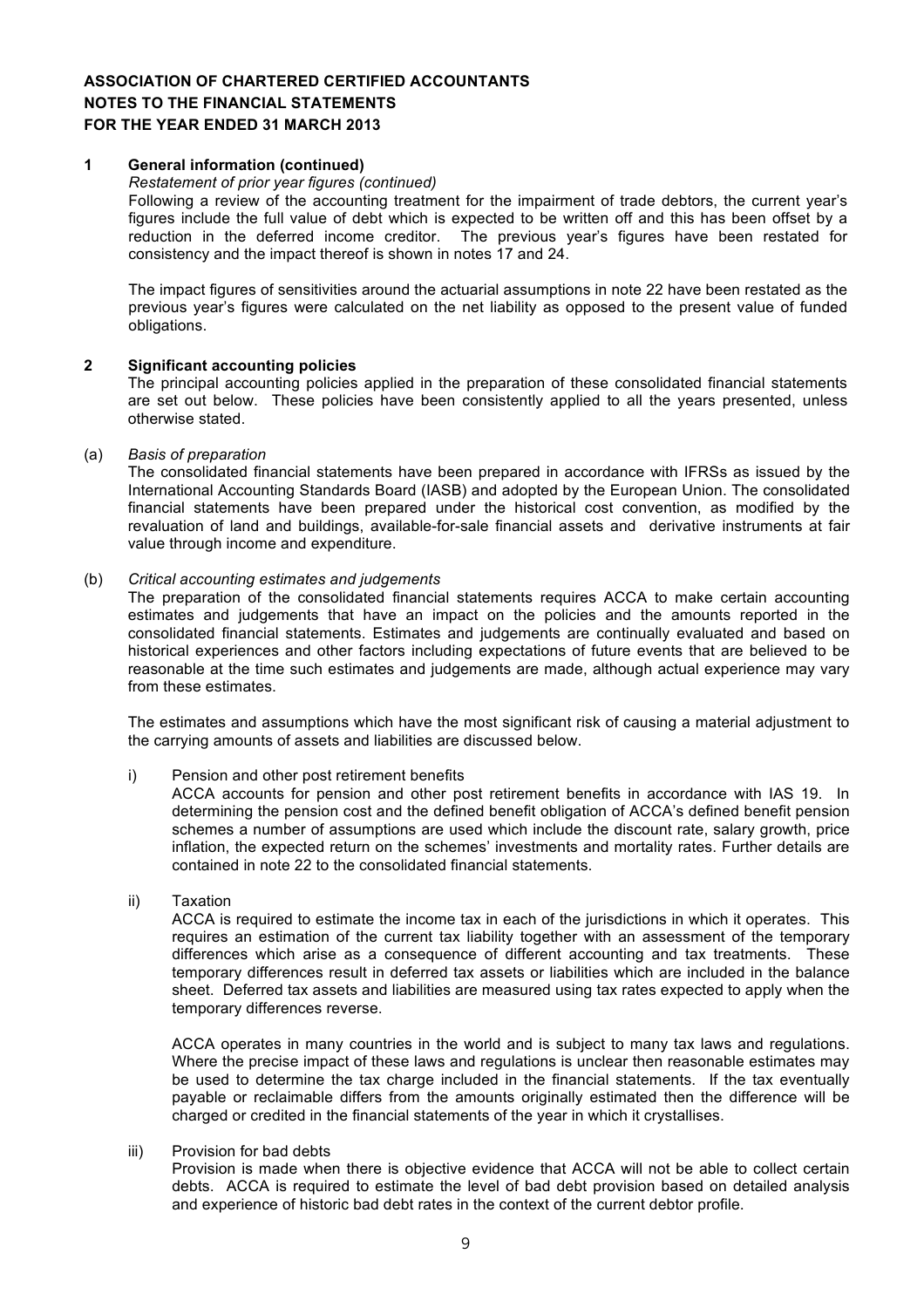#### **2 Significant accounting policies (continued)**

#### (c) *Income*

Members', students' and affiliates' fees and subscriptions are accounted for as income in the period to which they relate. Income from qualifications and examinations relate to examination and exemption income from the Professional qualification and our entry level qualifications. Examination income is accounted for in the period in which the exam was sat while exemption income is accounted for in the period in which it was received. Income generated from Publications relates to royalties, advertising and mailing services. Royalties receivable in respect of the assignment, to third parties, of copyrights in educational publications are accounted for as income in the period in which the underlying sales take place. Courses income is accounted for as the services are performed. Income from regulation and discipline relates to annual licence fees, monitoring visit fees and fines recoverable and all are accounted for as income in the period to which they relate. Other revenues are recorded as earned or as the services are performed.

#### (d) *Basis of consolidation*

The consolidated financial statements comprise the consolidated statement of comprehensive income, consolidated balance sheet, consolidated statement of members equity and consolidated cash flow statement of ACCA and the enterprises under its control (its subsidiary undertakings) drawn up to 31 March 2012 and 31 March 2013. Control is defined as the ability to govern the financial and operating policies of an invested enterprise so as to obtain benefits from its activities.

Inter-company transactions and balances between group companies are eliminated on consolidation. Accounting policies of subsidiaries have been changed where necessary to ensure consistency with the policies adopted by the group.

#### (e) *Segmental reporting*

ACCA has one operating segment and this is reported in a manner consistent with the internal reporting provided to the chief operating decision-maker. The chief operating decision-maker, who is responsible for allocating resources and assessing performance of the operating segment, has been identified as the Executive Team that makes the strategic decisions. Within that segment, income activities are reported by type and expenditure activities are reported by function.

#### (f) *Property, plant and equipment*

All property, plant and equipment are initially recorded at cost. Cost includes all expenditure directly attributable to bringing the asset to the location and condition necessary for it to be capable of operating in the manner intended by management. Subsequently, property is regularly revalued as appropriate, but at least triennially on a formal basis. Surpluses arising on revaluations are taken to land and buildings reserve. Deficits that offset previous surpluses of the same asset are taken to fair value reserve while all other decreases are charged to other comprehensive income. On the subsequent sale or retirement of a revalued property, the attributable revaluation surplus remaining in the fair value reserve is transferred to the accumulated fund.

#### (g) *Depreciation*

Depreciation is provided on all property, plant and equipment, other than freehold land which is not depreciated, at rates calculated to write-off the cost or valuation, of each asset on a straight-line basis over its expected useful life, as follows:

- freehold property over 50 to 100 years;
- leasehold improvements over the unexpired portion of the lease;
- plant and equipment over 4 to 10 years;
- computer systems and equipment over 2 to 4 years.

#### (h) *Intangible assets*

Expenditure on research activities is recognised as an expense in the period in which it is incurred. An internally generated intangible asset arising from ACCA's development projects is recognised only if all the following conditions are met:

- it is technically feasible to complete the product so that it will be available for use,
- the intention is to complete the product for internal use or to sell it,
- it is probable that the asset created will generate future economic benefits, and
- the development cost of the asset can be measured reliably.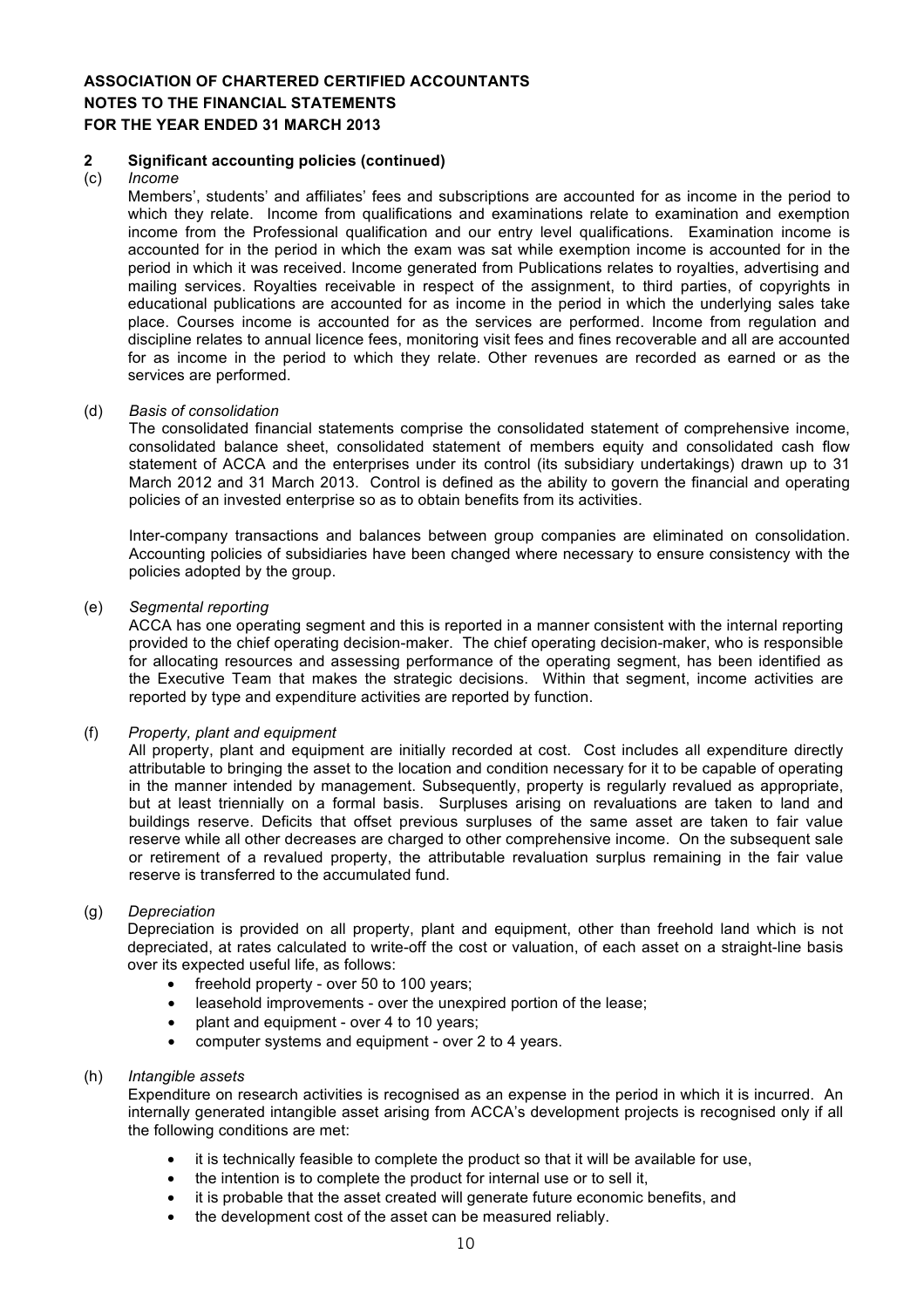#### **2 Significant accounting policies (continued)**

#### (h) *Intangible assets (continued)*

Where no internally generated intangible asset can be recognised, development expenditure is recognised as an expense in the period in which it is incurred. Directly attributable costs that are capitalised include development project employee costs and an appropriate portion of relevant overheads. Development expenditures previously recognised as an expense are not recognised as an asset in a subsequent period. Internally generated intangible assets are amortised over their estimated useful lives, which are usually no more than four years. Amortisation begins when the intangible asset is available for use.

#### (i) *Impairment of non-financial assets*

Intangible assets which are subject to amortisation are reviewed for impairment whenever events or changes in circumstances indicate that the carrying value may not be recoverable. An impairment loss is recognised for the amount by which the asset's carrying amount exceeds its recoverable amount. The recoverable amount is the higher of an asset's fair value less costs to sell and value in use.

#### (j) *Financial instruments*

Financial instruments recognised in the balance sheet include cash and cash equivalents, available-forsale investments, certificates of deposit, derivative financial instruments, trade and other receivables and trade and other payables. Financial instruments are initially valued at fair value. Financial assets are derecognised when the rights to receive cash flows from the asset have expired. Financial liabilities are derecognised when the obligation under the liability is discharged, cancelled or expires.

ACCA assesses at each balance sheet date whether a financial asset is impaired. Where a financial asset shows an indicator of impairment, it is tested to assess whether it should be specifically impaired. The recoverable amounts of financial assets are calculated by discounting the estimated future cash flows using the original effective interest rate. Where the recoverable amount is less than the carrying value, an impairment loss is recognised. Subsequent to recognising that impairment, the impairment may be recovered if an event occurred that reverses the impairment indicator.

Subsequent to initial recognition, financial instruments are measured as set out below.

#### *Trade and other receivables*

Trade and other receivables are stated at amortised cost based on the original invoice amount less an allowance for any irrecoverable amounts. Provision is made when there is objective evidence that ACCA will not be able to collect certain debts. Bad debts are written off when identified. Terms on receivables balances range from 30 to 90 days.

#### *Cash and cash equivalents*

Cash and cash equivalents comprise cash on hand, demand and short-term deposits with banks and similar institutions, which are readily convertible to known amounts of cash and are subject to insignificant risk of changes in value. Short-term is defined as being three months or less. This definition is also used for the cash flow statement.

#### *Available-for-sale investments*

The portfolio of quoted investments, which is managed by professional fund managers, is held for the long term and is classified as "available-for-sale" investments. Investments are initially recognised at fair value. Available-for-sale investments are carried at fair value, stated as market value as at the balance sheet date, with all changes in fair value recorded in reserves. When the available-for-sale investments are sold the cumulative gains and losses previously recognised in reserves are recycled through comprehensive income for the current period. Where an impairment loss arises from the fair value being below cost, this is recognised in other comprehensive income.

#### *Certificates of deposit*

The portfolio of certificates of deposit, which is managed by professional cash managers, is held for the short to medium term and is classified as "available-for-sale" instruments. The certificates of deposit are carried at fair value, stated as market value as at the balance sheet date, with all changes in fair value recorded in reserves. When the certificates of deposit are sold the cumulative gains and losses previously recognised in reserves are recycled through comprehensive income for the current period. Where an impairment loss arises from the fair value being below cost, this is recognised in other comprehensive income.

#### *Trade and other payables*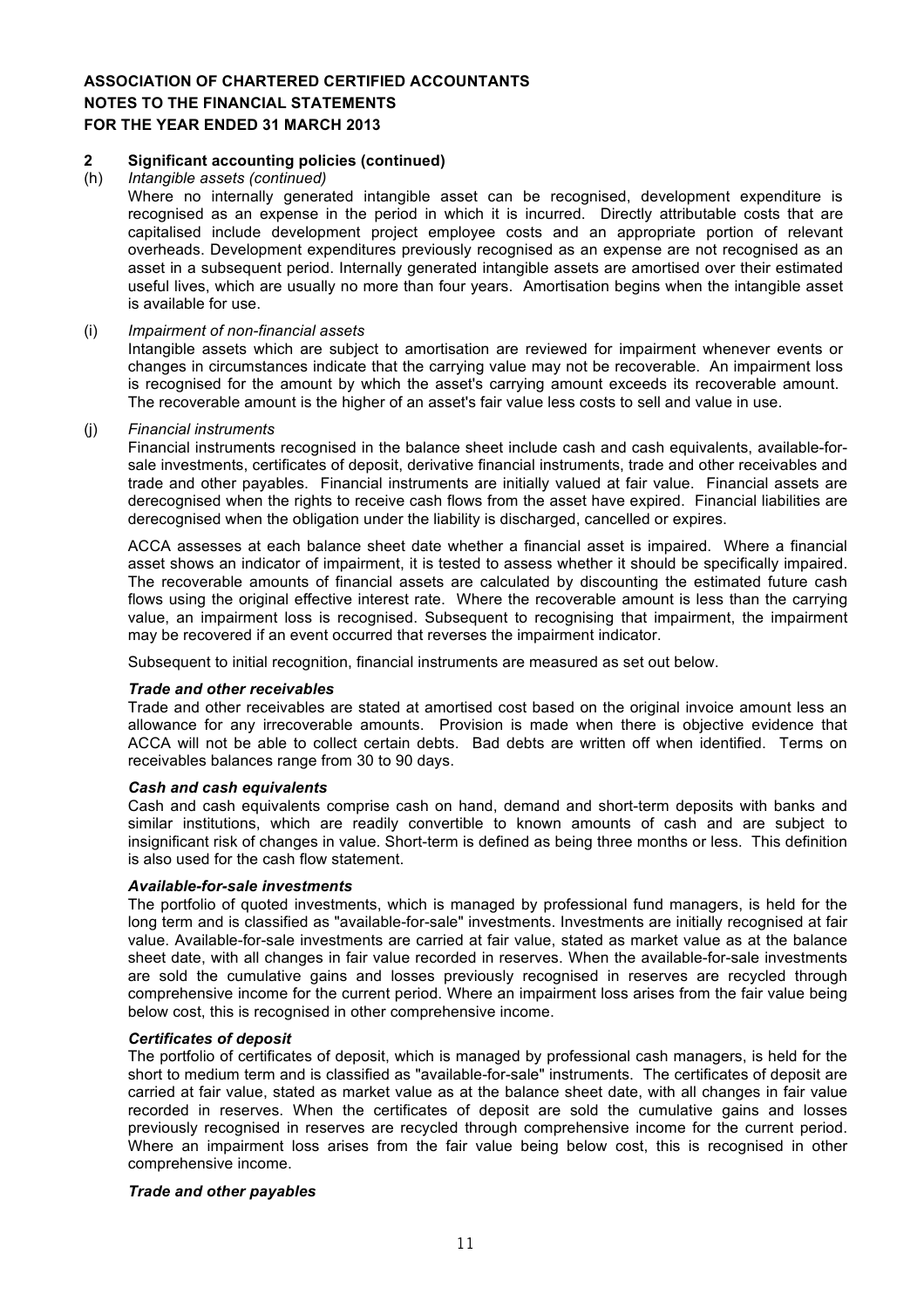Trade and other payables are recognised at amortised cost. Terms on trade payables balances range from immediate to 30 days.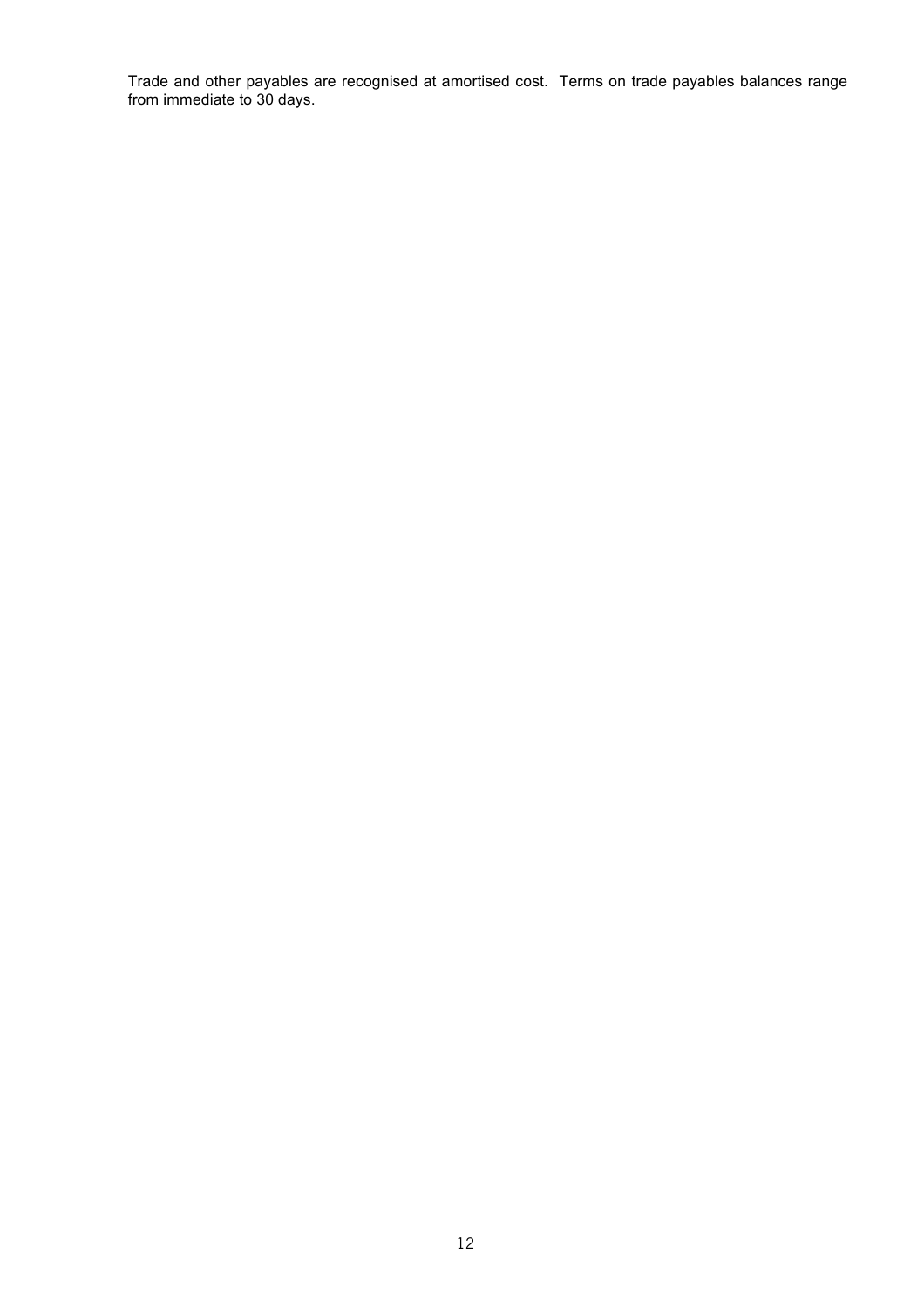#### **2 Significant accounting policies (continued)**

#### (k) *Impairment of financial assets*

At each balance sheet date, ACCA reviews the carrying amounts of its financial assets to determine whether there is any indication that those assets have suffered an impairment loss. If any such indication exists, the recoverable amount of the asset is estimated in order to determine the extent of the impairment loss (if any). Where it is not possible to estimate the recoverable amount of an individual asset, ACCA estimates the recoverable amount of the cash-generating unit to which the asset belongs. An impairment loss is charged to the statement of comprehensive income immediately unless the asset is carried at its revalued amount (see note 2f).

In respect of available-for-sale financial assets, at the balance sheet date ACCA assesses whether there is objective evidence that the financial assets are impaired. In the case of equity investments classified as available-for-sale, a significant or prolonged decline in the fair value of the security below its cost is also evidence that the assets are impaired. If any such evidence exists for available-for-sale assets, the cumulative loss – measured as the acquisition cost and the current fair value, less any impairment loss on that financial asset previously recognised in comprehensive income – is removed from fair value reserves and recognised in the separate consolidated income statement.

If, in a subsequent period, the fair value of a debt instrument classified as available-for-sale increases and the increase can be objectively related to an event occurring after the impairment loss was recognised in comprehensive income, the impairment loss is reversed through the separate consolidated income statement.

Financial assets are grouped on the basis of similar credit risk characteristics that are indicative of the debtors' ability to pay all amounts due according to the contractual terms and the collective impairment provision is estimated for any such group where credit risk characteristics of the group of financial assets has deteriorated. Factors such as any deterioration in country risk, technological obsolescence as well as identified structural weaknesses or deterioration in cash flows are taken into consideration and the amount of the provision is based on the historical loss pattern within each group.

#### (l) *Inventories*

Inventories are stated at the lower of cost and net realisable value. Cost is determined using the first-in, first-out (FIFO) method.

#### (m) *Leasing and hire purchase*

Assets held under finance leases and hire purchase contracts are capitalised in the balance sheet at their fair value and are depreciated over the shorter of their estimated useful life and the term of the lease. The capital elements of future obligations under the finance leases and hire purchase contracts are included as liabilities in the balance sheet. The interest elements of the rental obligations are charged to the statement of comprehensive income over the periods of the leases and hire purchase contracts and represent a constant proportion of the balance of capital repayments outstanding. Rentals payable under operating leases are charged to the statement of comprehensive income on a straight-line basis over the lease term.

#### (n) *Tax*

Tax includes all taxes based upon the taxable profits of the group. Full provision for deferred taxation is made using the balance sheet liability method, on temporary differences between the tax bases of assets and liabilities and their carrying values in the financial statements. Deferred tax movements in respect of unrealised revaluation surpluses are taken to reserves. Deferred tax assets are recognised to the extent that it is probable that future taxable profits will be available against which the temporary differences can be utilised.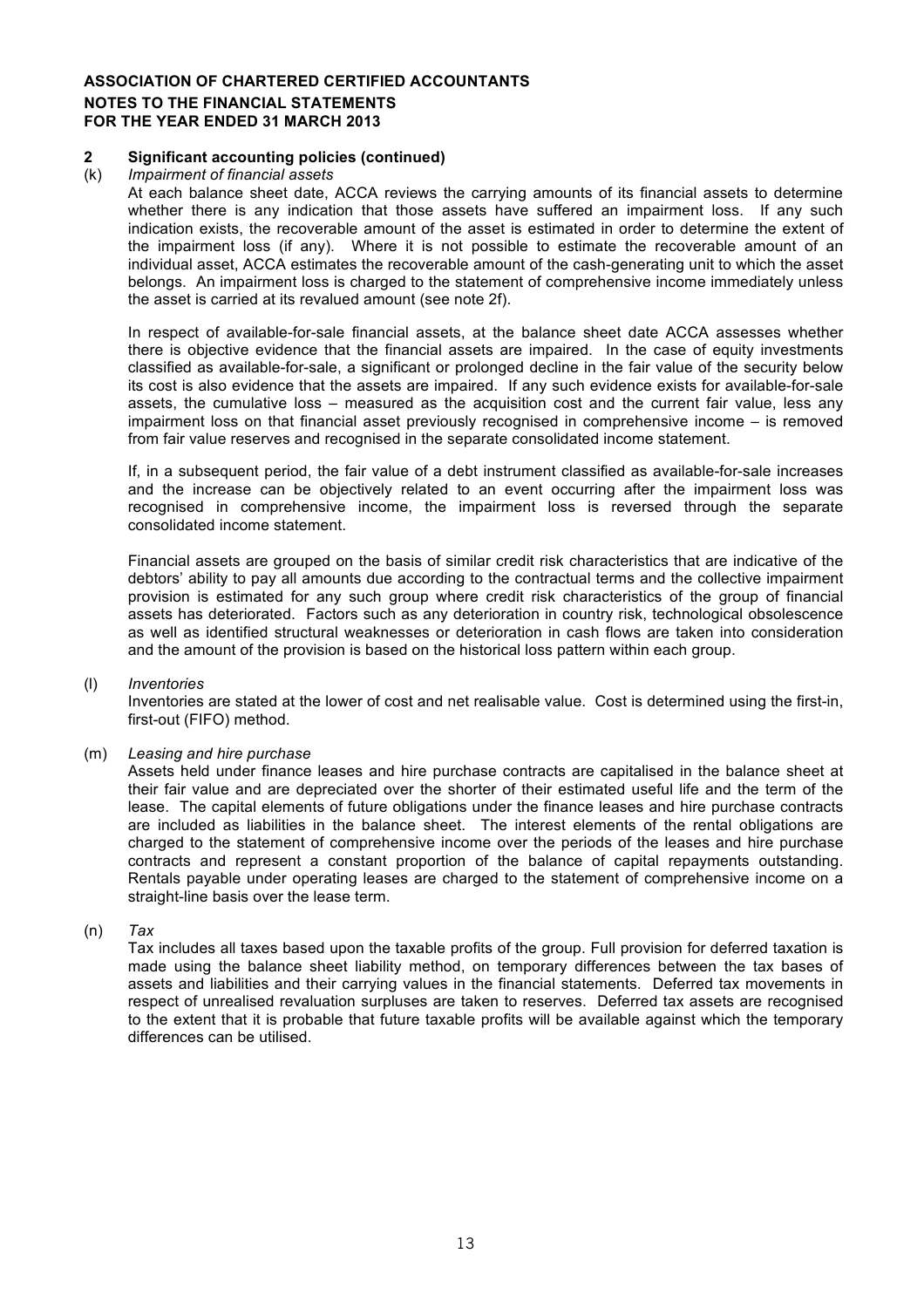#### **2 Significant accounting policies (continued)**

#### (o) *Foreign currencies*

Transactions in foreign currencies are converted into sterling, which is the presentational currency of the group, at exchange rates ruling at the date of the transaction. Monetary assets and liabilities denominated in foreign currencies, including the financial statements of the non-UK subsidiary undertakings, are translated at the rate of exchange ruling at the balance sheet date. On consolidation the income and expense items of the non-UK subsidiary undertakings are translated at the average exchange rates for the period. Exchange differences on the translation of the assets and liabilities of the non-UK subsidiary undertakings are taken to the currency translation reserve.

#### (p) *Derivative financial instruments and hedging activities*

Derivatives are initially recognised at fair value on the date a derivative contract is entered into and are subsequently remeasured at their fair value. ACCA enters into forward currency contracts, whereby the exchange rate is agreed in advance and the currency is bought on a monthly basis. ACCA's forward currency contracts are classified as current assets or current liabilities as the maturity of the contracts are less than 12 months. Gains and losses on forward exchange contracts are recognised in the statement of comprehensive income at fair value. ACCA does not engage in any other hedging activities.

#### (q) *Pensions*

ACCA operates defined benefit pension schemes in the UK and Ireland. Both schemes require contributions to be made to separately administered funds. The cost of providing benefits is determined using the projected unit credit method, with actuarial valuations being carried out at each balance sheet date. Actuarial gains and losses arising from experience adjustments and changes in actuarial assumptions are charged or credited in other comprehensive income in the period in which they arise. Past service costs are charged or credited in the statement of comprehensive income in the period in which they arise. The liability recognised in the balance sheet in respect of the defined benefit pension schemes is the present value of the defined benefit obligation at the end of the reporting period less the fair value of plan assets.

ACCA operates defined contribution pension schemes for qualifying employees within the UK and Ireland for certain employees outside the UK and Ireland. Contributions are charged in the statement of comprehensive income as they become payable in accordance with the rules of the schemes.

#### (r) *Provisions*

Provisions for legal costs and claims and research grants are recognised when: ACCA has a present legal or constructive obligation as a result of past events; it is probable that an outflow of resources will be required to settle the obligation; and the amount can be reasonably estimated. ACCA recognises provisions relating to costs associated with any investigations by The Accountancy and Actuarial Discipline Board (AADB), other regulatory bodies or internally which involve ACCA members.

#### **3 Financial risk management**

The main financial risks arising from ACCA's activities are credit risk, liquidity risk and market risk. These are monitored by management on a regular basis.

#### *Credit risk management*

Credit risk arises principally from cash and cash equivalents, deposits with banks and financial institutions, certificates of deposit, bonds held as available-for-sale investments, derivative financial instruments and trade receivables. ACCA regularly monitors and reviews its exposure with key banking and investment manager suppliers and for deposits, only independently rated banks and financial institutions with a minimum rating of 'A' are used. ACCA's trade receivables relate substantially to members' and students' fees and subscriptions. The credit risk is that the customer fails to discharge its obligation in respect of the instrument. ACCA has no significant concentration of credit risk, with exposure spread over a large number of customers and countries throughout the world. ACCA believes that the maximum exposure equates to the carrying value of trade and other receivables. Management reviews the trade receivables balance on a regular basis and undertakes an exercise to remove students and members from the receivables ledger register for non-payment of annual fees and subscriptions. The level of removals is shown in notes 12 and 17 of the consolidated financial statements. At the balance sheet date 92% of ACCA's trade and other receivables were held in sterling (2012: 95%).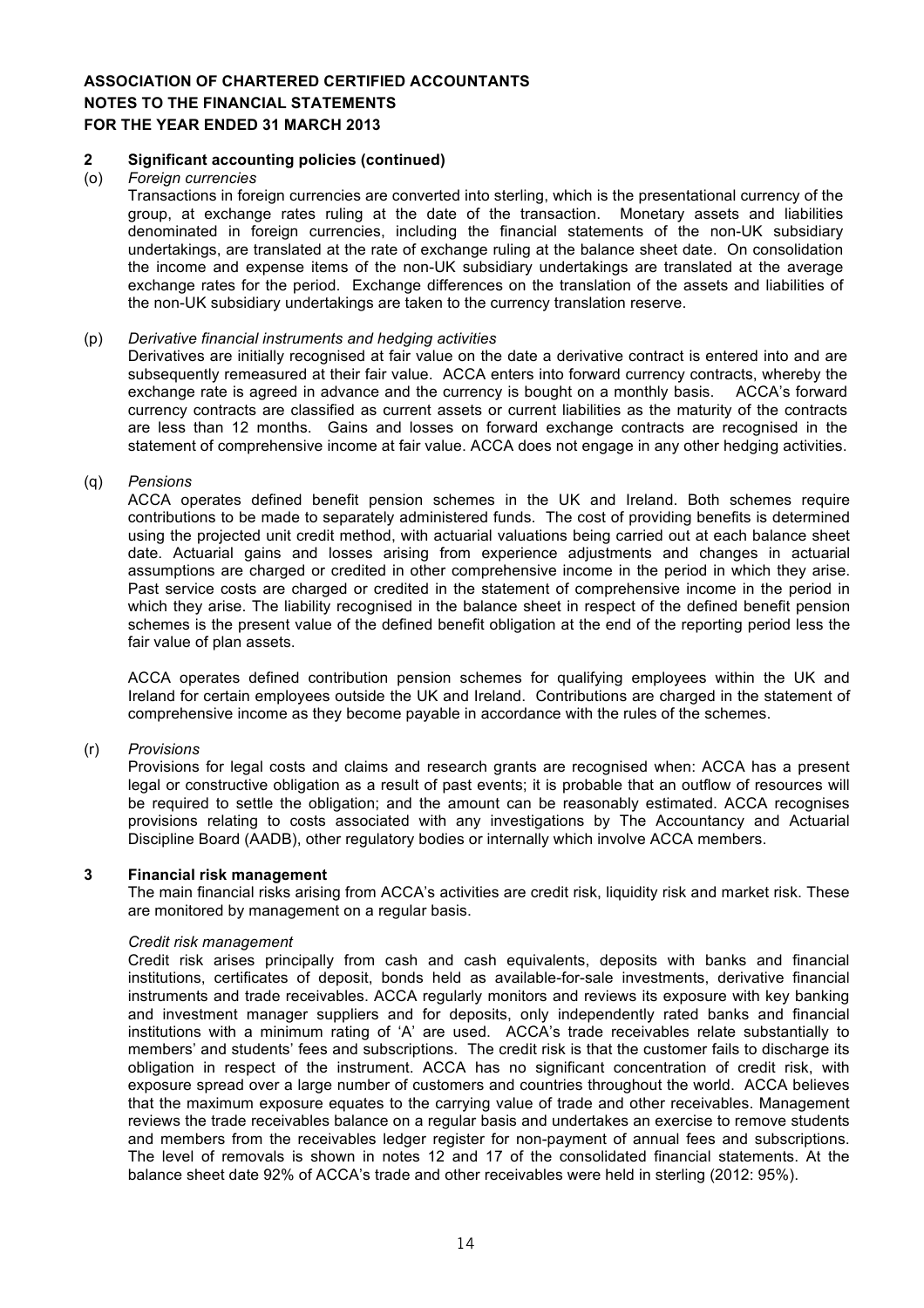#### **3 Financial risk management (continued)**

#### *Liquidity risk*

Liquidity risk arises from ACCA's management of working capital. It is the risk that ACCA will encounter difficulty in meeting its financial obligations as they fall due. ACCA manages its liquidity risk by ensuring that it has adequate banking facilities and by performing cash flow forecasting on a regular basis. ACCA receives the majority of its income as subscriptions at the start of the calendar year, or as exam fees, relating to two exam sessions each year. Cash not required for short-term operating purposes is invested to maximise return with an acceptable level of risk. In addition to its own bankers, ACCA uses a specialist cash management company to invest cash surpluses with major banks of suitable credit standing to spread the risk. Cash surpluses are invested in interest bearing current and call financial statements, term deposits and time deposits. At the balance sheet date ACCA held £4.0m (2012: £5.6m) in term deposits, £32.0m (2012: £26.4m) in time deposits and £23.2m (2012: £21.5m) in call accounts that are expected to readily generate cash inflows for managing liquidity risk.

Liquidity is managed to ensure investments are liquidated in a timely manner to meet operating requirements.

#### *Market risk*

Market risk arises from ACCA's use of interest bearing, tradable and foreign currency financial instruments. It is the risk that the fair value of future cash flows of a financial instrument will fluctuate because of changes in the interest rates (interest rate risk), foreign exchange rates (currency risk) or other market factors (other price risk).

Interest rate risk relates to the risk of loss due to fluctuations in cash flows and the fair value of financial assets and liabilities (including the pension scheme liabilities), due to change in market interest rates. ACCA invests surplus cash in the short-term and in doing so exposes itself to the fluctuation in interest rates that are inherent in such a market. A movement in the interest rate of 1.5% either way would not have a material effect on the surplus reported in the financial statements.

Currency risk relates to the risk that the fair value of future cash flows of financial instruments will fluctuate because of changes in foreign exchange risk. ACCA operates internationally and is exposed to foreign currency exchange risk arising from the transfer of foreign currency to its national offices. Where possible, ACCA will allow the national offices to settle liabilities denominated in their functional currency with the cash generated from their own operations in that currency. However, many national offices have insufficient reserves of their functional currency and rely on transfers of foreign currency from ACCA. ACCA mitigates the risk with regards to income because all fees and subscriptions charged by ACCA are in sterling. In addition, ACCA uses forward currency contracts to mitigate the risk of currency fluctuations. At the balance sheet date 96% of ACCA's cash and cash equivalents were held in sterling (2012: 95%).

Other price risk relates to the risk of changes in market prices of the available-for-sale investments and the investments held by the defined benefit pension schemes. ACCA invests surplus cash in a managed fund operated by Baillie Gifford and in doing so exposes itself to the fluctuations in price that are inherent in such a market. ACCA's Resource Oversight Committee has given Baillie Gifford discretionary management of the funds. The effect of a 10% increase in the value of the non-current available-for-sale investments held at the balance sheet date would have resulted in an increase in the fair value reserve of £3.7m (2012: £2.1m) net of deferred tax. A 10% decrease in their value would, on the same basis, have decreased the fair value reserve by the same amount.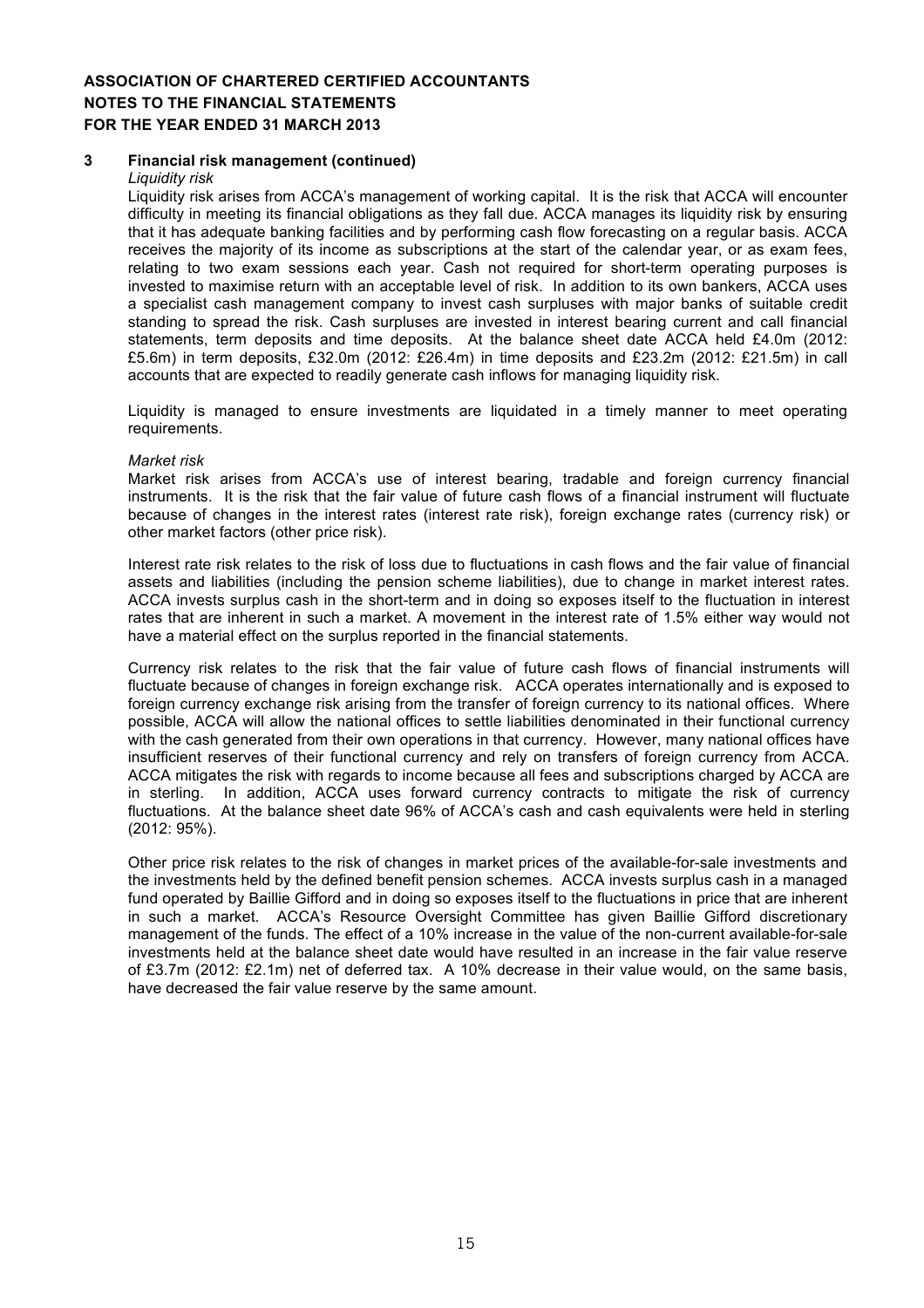## **4 Segmental reporting**

ACCA has taken the view that, for reporting purposes, it has one operating segment which relates to the supply of services to its stakeholders including members, students and affiliates. ACCA does not report income or expenditure by region, activity or product type. During the year ACCA's income activities were organised by category: Fees and subscriptions, qualifications and examinations, publications, courses, regulation and discipline and other income. These are ACCA's categories reported internally for income purposes and are detailed in notes 6 and 7. A short description of the main categories are as follows:

- Fees and subscriptions: Comprise members', students' and affiliates' fees and subscriptions for the relevant period.
- Qualifications and examinations: Examination and exemption income from the Professional and other qualifications.
- Publications: Income generated from royalties, mailing services and advertising.
- Courses: Continuing Professional Development (CPD) income and CPD events in association with other member bodies via professional alliances.
- Regulation and discipline: Audit, practice and other certificates.

Expenditure is reported internally by function and these are detailed in notes 8 and 9. A short description of the expenditure categories are as follows:

- Chief Executive's Office: Chief Executive non-salary costs and IFAC costs
- Strategy: Delivery of strategic outcomes and market research
- Markets: Staff, operational and promotional costs of ACCA's national offices around the world
- Brand: Corporate marketing and promotion, public relations, publishing, technical policy and research and the Policy unit
- Learning: Development and maintaining of qualifications, ensuring the integrity of the syllabus and of the examination process, verifying and awarding exemptions and setting and scrutiny
- People: HR, corporate recruitment, corporate training and Executive Team costs
- Governance: Regulation of members, Secretariat, professional conduct, practice monitoring, legal services and internal audit
- Finance and Operations: IT, pension costs, depreciation, corporate services, finance and procurement
- Service Delivery: member and student support, examinations, service improvements
- Strategic investment: Investment in IT, transformation of customer facing business processes, key compliance activity and market development

## **5 Capital**

ACCA considers its capital to be its accumulated fund and its other reserves. Council's financial objective is to generate a targeted operating position, to build and maintain reserves at a sustainable level, taking into account the various competitive risks. ACCA also aims to achieve additional long-term growth in reserves through the active management of the investment portfolio. A five-year financial plan has been developed which, over the period of the plan, targets an agreed level of accumulated fund. At 31 March 2013, the Accumulated Fund represented 46 days of operating expenditure (31 March 2012: 31 days). ACCA's Resource Oversight Committee reviews the financial position of ACCA at each committee meeting. ACCA is not subject to any material externally imposed capital requirements.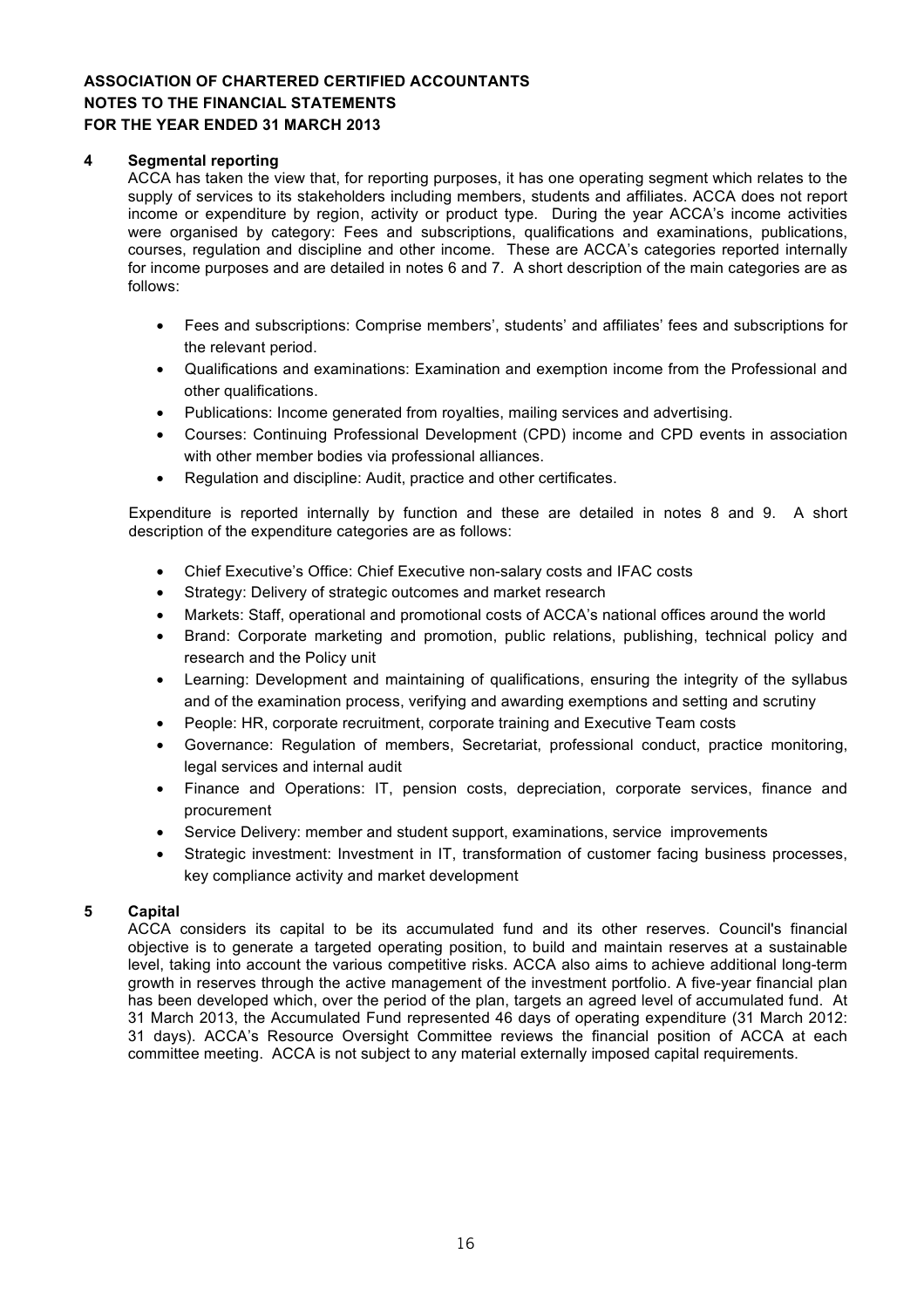|                         |                                                                                         | 31 Mar<br>2013            | 31 Mar<br>2012            |
|-------------------------|-----------------------------------------------------------------------------------------|---------------------------|---------------------------|
|                         |                                                                                         | £'000                     | £'000                     |
| 6                       | <b>Fees and subscriptions</b><br><b>Members</b><br><b>Affiliates</b><br><b>Students</b> | 29,791<br>3,726<br>30,631 | 28,110<br>3,334<br>30,556 |
|                         |                                                                                         | 64,148                    | 62,000                    |
| $\overline{\mathbf{r}}$ | <b>Operating activities</b><br>Qualifications and exams                                 | 75,391                    | 68,663                    |
|                         | Publications                                                                            | 2,659                     | 3,465                     |
|                         | Courses                                                                                 | 5,009                     | 5,035                     |
|                         | Regulation and discipline<br>Other income                                               | 4,255<br>210              | 3,998<br>537              |
|                         |                                                                                         | 87,524                    | 81,698                    |
|                         |                                                                                         |                           |                           |
| 8                       | <b>Operational expenditure</b><br><b>Chief Executive's Office</b>                       | 945                       | 812                       |
|                         | Strategy                                                                                | 1,515                     | 1,345                     |
|                         | <b>Markets</b>                                                                          | 30,986                    | 30,930                    |
|                         | <b>Brand</b>                                                                            | 10,540                    | 10,537                    |
|                         | Learning                                                                                | 6,431                     | 8,156                     |
|                         | People                                                                                  | 7,131                     | 5,349                     |
|                         | Governance                                                                              | 13,641                    | 11,133                    |
|                         | <b>Finance and Operations</b>                                                           | 29,985                    | 25,089                    |
|                         | <b>Service Delivery</b>                                                                 | 28,083                    | 30,200                    |
|                         |                                                                                         | 129,257                   | 123,551                   |
| 9                       | <b>Strategic investment expenditure</b>                                                 |                           |                           |
|                         | <b>Information Technology</b>                                                           | 594                       | 4,247                     |
|                         | <b>Process Development</b>                                                              | 9,280                     | 9,784                     |
|                         | Compliance<br><b>Market Development</b>                                                 | 414<br>1,664              | 635                       |
|                         |                                                                                         | 11,952                    | 14,666                    |
| 10                      | <b>Other losses</b>                                                                     |                           |                           |
|                         | Forward currency contracts                                                              | (148)                     | (296)                     |
| 11                      | <b>Income from investments</b><br>Interest receivable                                   |                           |                           |
|                         | Fair value gains                                                                        | 310<br>2                  | 295<br>24                 |
|                         | Dividends from investments                                                              | 644                       | 658                       |
|                         |                                                                                         | 956                       | 977                       |
|                         |                                                                                         |                           |                           |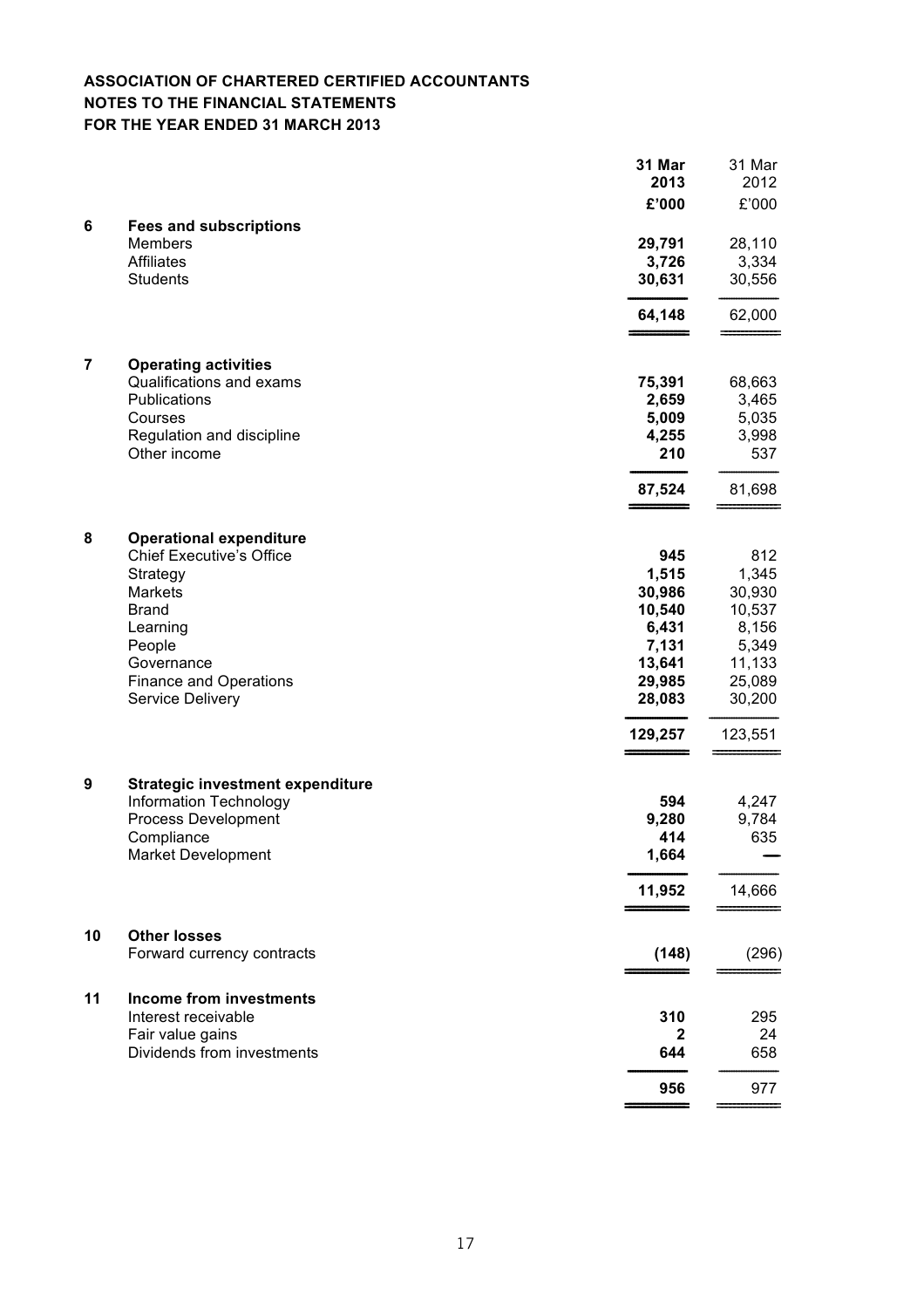|     |                                                               | 31 Mar<br>2013<br>£'000 | restated<br>31 Mar<br>2012<br>£'000 |
|-----|---------------------------------------------------------------|-------------------------|-------------------------------------|
| 12  | <b>Operating result</b>                                       |                         |                                     |
|     | The operating result includes the following:                  |                         |                                     |
| (a) | Salaries and related costs                                    |                         |                                     |
|     | The costs of employing staff during the year were as follows: |                         |                                     |
|     | <b>Salaries</b>                                               | 39,888                  | 35,355                              |
|     | Social security costs                                         | 4.075                   | 3,789                               |
|     | Pension costs excluding curtailment gains (note 22)           | 3,461                   | 2,060                               |
|     | Other staff costs                                             | 1,624                   | 2,198                               |
|     |                                                               | 49,048                  | 43,402                              |
|     |                                                               |                         |                                     |

The average number of employees was 1,061 (31 March 2012: 1,032). The average annual salary was £37,595 (31 March 2012: £34,259).

The previous year's salary and social security costs have been restated to take account of some salary recharge costs to projects which were omitted from the overall salary costs in error.

(b) *Income*

Income from subscriptions and examination and exemption fees amounting to £138.9m (31 March 2012: £130.7m) is stated net of adjustments relating to the non-payment of subscriptions and fees amounting to £10.5m (31 March 2012: £10.2m).

| (c) | Depreciation and amortisation<br>Depreciation of property, plant and equipment                   | 4,204 | 3,332         |
|-----|--------------------------------------------------------------------------------------------------|-------|---------------|
|     | Amortisation of intangible assets                                                                | 1,794 | 1,507         |
|     | Impairment of intangible assets                                                                  | 586   | 14            |
| (d) | Auditors' remuneration<br>Fees payable to ACCA's auditor for the audit of the parent undertaking |       |               |
|     | and consolidated financial statements – current year                                             | 53    | 49            |
|     | - prior year                                                                                     | 8     |               |
|     | Fees payable to ACCA's auditors and their associates for other services                          |       |               |
|     | - audit fees for UK subsidiaries                                                                 | 20    | 23            |
|     | - audit fees for non-UK subsidiaries                                                             | 55    | 44            |
|     | - audit fees for the corporate KPIs                                                              | 3     | 3             |
|     | - XBRL tagging of accounts for tax compliance                                                    | 5     | 5             |
|     | - pension accounting advice                                                                      |       | $\mathcal{P}$ |
|     |                                                                                                  | 144   | 126           |
|     | Fees payable in respect of the audit of the ACCA Staff Pension Scheme                            | 8     | 8             |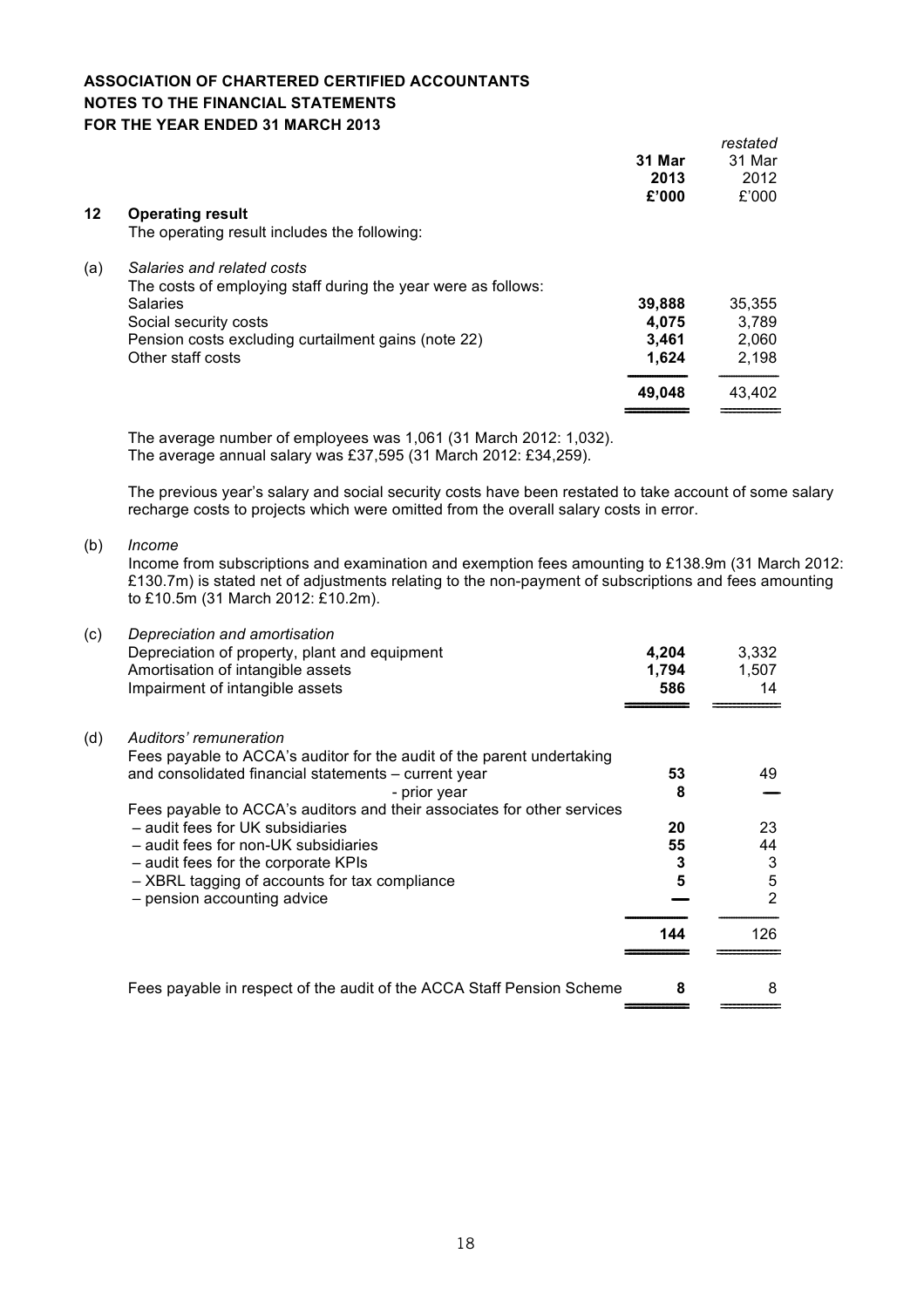|    |                                                                                                                                                                                                                                                        | 31 Mar<br>2013<br>£'000                                  | 31 Mar<br>2012<br>£'000                                         |
|----|--------------------------------------------------------------------------------------------------------------------------------------------------------------------------------------------------------------------------------------------------------|----------------------------------------------------------|-----------------------------------------------------------------|
| 13 | Tax<br>The amounts charged in the statement of comprehensive income are as follows:<br>Current income taxes at 24% (2012: 26%) on the surplus for the year<br>Underprovision in respect of prior year                                                  | 103                                                      | 68<br>8                                                         |
|    |                                                                                                                                                                                                                                                        | 103                                                      | 76                                                              |
|    | The current tax charge is split as follows:<br>Domestic<br>Foreign                                                                                                                                                                                     | 103                                                      | 76                                                              |
|    |                                                                                                                                                                                                                                                        | 103                                                      | 76                                                              |
|    | Taxation for other jurisdictions is calculated at the rates prevailing<br>in the respective jurisdictions.                                                                                                                                             |                                                          |                                                                 |
|    | Factors affecting the tax charge for the year<br>Surplus before tax                                                                                                                                                                                    | 11,271                                                   | 13,466                                                          |
|    | Surplus before tax multiplied by the standard<br>rate of UK Corporation tax of 24% (2012: 26%)                                                                                                                                                         | 2,705                                                    | 3,501                                                           |
|    | Effects of:<br>Non-taxable income<br>Expenditure not deductible for tax purposes<br>Underprovision in respect of prior year<br>Depreciation<br>Capital allowances<br>Dividend income<br>Deferred tax asset not recognised<br>Differential in tax rates | (38, 186)<br>35,729<br>9<br>(2)<br>(155)<br>3<br>(2,602) | (39, 144)<br>35,876<br>8<br>10<br>(5)<br>(171)<br>1<br>(3, 425) |
|    | Total tax charge                                                                                                                                                                                                                                       | 103                                                      | 76                                                              |
|    |                                                                                                                                                                                                                                                        |                                                          |                                                                 |

The tax charge arises from non-mutual trading profits, investment income and gains on disposal of property and investments, where applicable. The group tax charge has been reduced by £374,000 (31 March 2012: £477,000) as a result of charitable donations to the Certified Accountants Educational Trust.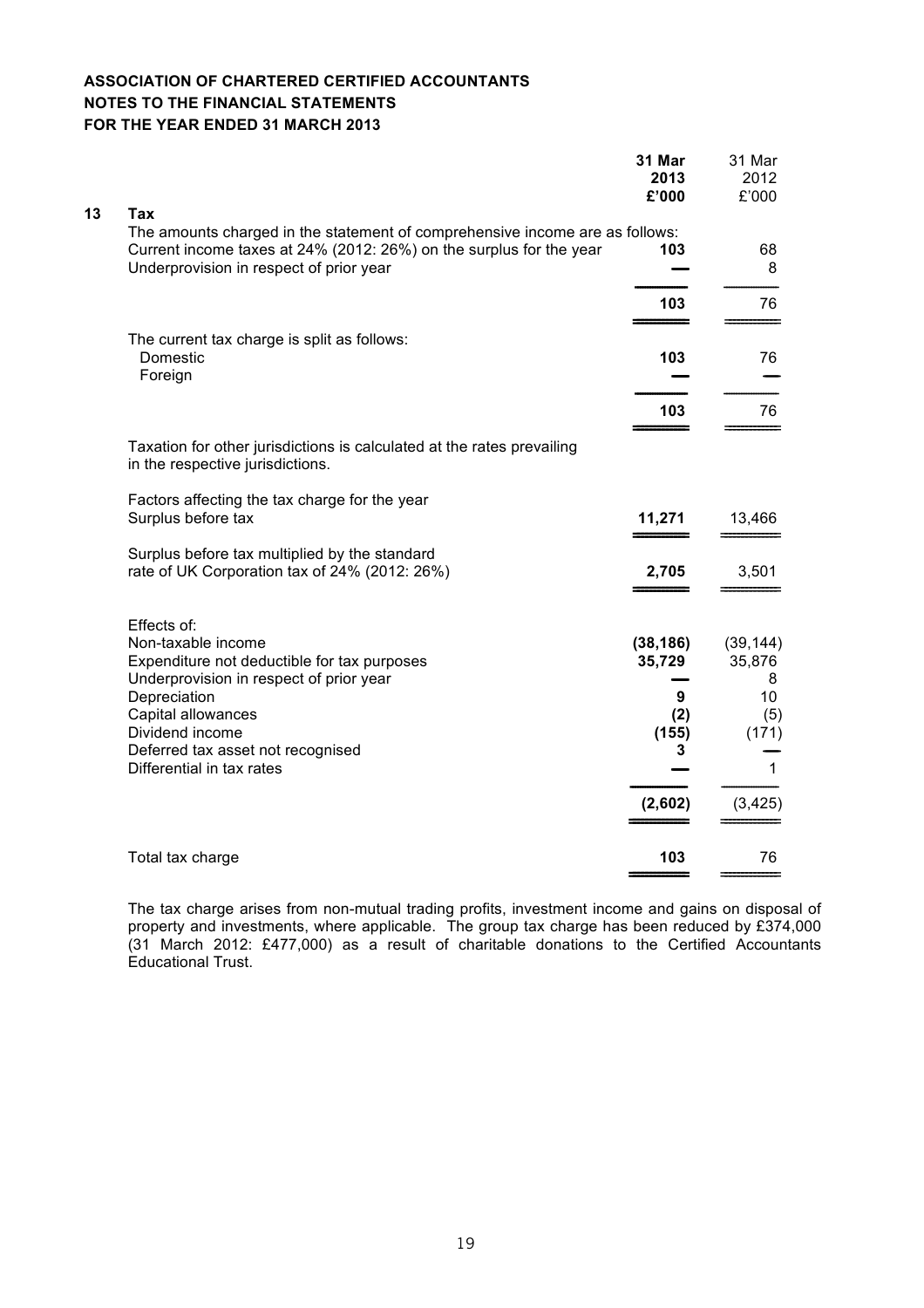## **14 Property, plant and equipment**

|                                                                                                                                                           |                     | Leasehold                  |                               | Computer                        |                                           |
|-----------------------------------------------------------------------------------------------------------------------------------------------------------|---------------------|----------------------------|-------------------------------|---------------------------------|-------------------------------------------|
|                                                                                                                                                           | <b>Freehold</b>     | improve-                   | Plant &                       | systems &                       |                                           |
|                                                                                                                                                           | property            |                            | ments equipment               | equipment                       | <b>Total</b>                              |
|                                                                                                                                                           | £'000               | £'000                      | £'000                         | £'000                           | £'000                                     |
| <b>Cost or valuation</b>                                                                                                                                  |                     |                            |                               |                                 |                                           |
| At 31 March 2011                                                                                                                                          | 8,941               | 2,388                      | 6,218                         | 22,582                          | 40,129                                    |
| Additions                                                                                                                                                 | 39                  | 478                        | 838                           | 4,456                           | 5,811                                     |
| <b>Disposals</b>                                                                                                                                          |                     | (3)                        | (174)                         | (65)                            | (242)                                     |
| Revaluation surplus                                                                                                                                       | 1,420               |                            |                               |                                 | 1,420                                     |
| Exchange difference                                                                                                                                       |                     | (22)                       | (33)                          | (24)                            | (79)                                      |
| At 31 March 2012                                                                                                                                          | 10,400              | 2,841                      | 6,849                         | 26,949                          | 47,039                                    |
| <b>Additions</b>                                                                                                                                          | 26                  | 381                        | 802                           | 3,435                           | 4,644                                     |
| <b>Disposals</b>                                                                                                                                          |                     | (14)                       | (73)                          | (67)                            | (154)                                     |
| Revaluation surplus                                                                                                                                       | 1,474               |                            |                               |                                 | 1,474                                     |
| Exchange difference                                                                                                                                       |                     | 15                         | 18                            | 16                              | 49                                        |
| At 31 March 2013                                                                                                                                          | 11,900              | 3,223                      | 7,596                         | 30,333                          | 53,052                                    |
| <b>Accumulated depreciation</b><br>At 31 March 2011<br>Depreciation charge<br>Eliminated on disposals<br>Eliminated on revaluation<br>Exchange difference | 226<br>105<br>(331) | 885<br>265<br>(1)<br>(18)  | 4,287<br>570<br>(138)<br>(11) | 17,881<br>2,392<br>(47)<br>(23) | 23,279<br>3,332<br>(186)<br>(331)<br>(52) |
| At 31 March 2012<br>Depreciation charge<br>Eliminated on disposals<br>Eliminated on revaluation<br>Exchange difference                                    | 105<br>(105)        | 1,131<br>309<br>(32)<br>11 | 4,708<br>686<br>(28)<br>27    | 20,203<br>3,104<br>(65)<br>27   | 26,042<br>4,204<br>(125)<br>(105)<br>65   |
| At 31 March 2013                                                                                                                                          |                     | 1,419                      | 5,393                         | 23,269                          | 30,081                                    |
| <b>Carrying amount</b><br>At 31 March 2013                                                                                                                | 11,900              | 1,804                      | 2,203                         | 7,064                           | 22,971                                    |
| At 31 March 2012                                                                                                                                          | 10,400              | 1,710                      | 2,141                         | 6,746                           | 20,997                                    |
|                                                                                                                                                           |                     |                            |                               |                                 |                                           |

Freehold property includes land valued at £3,350,000 which is not depreciated. The freehold properties were valued at £11,900,000 as at 31 March 2013. The basis of valuation was at open market value for existing use, which equates to the assets' fair value, and was prepared by Kinney Green, an independent firm of chartered surveyors and property consultant managers. The valuation was carried out on an informal basis to establish whether there had been any depreciation in value of the properties since the 'red book' valuation as at 31 March 2012. The resulting increase in value was deemed material enough for Council to incorporate this value in these financial statements at the balance sheet date.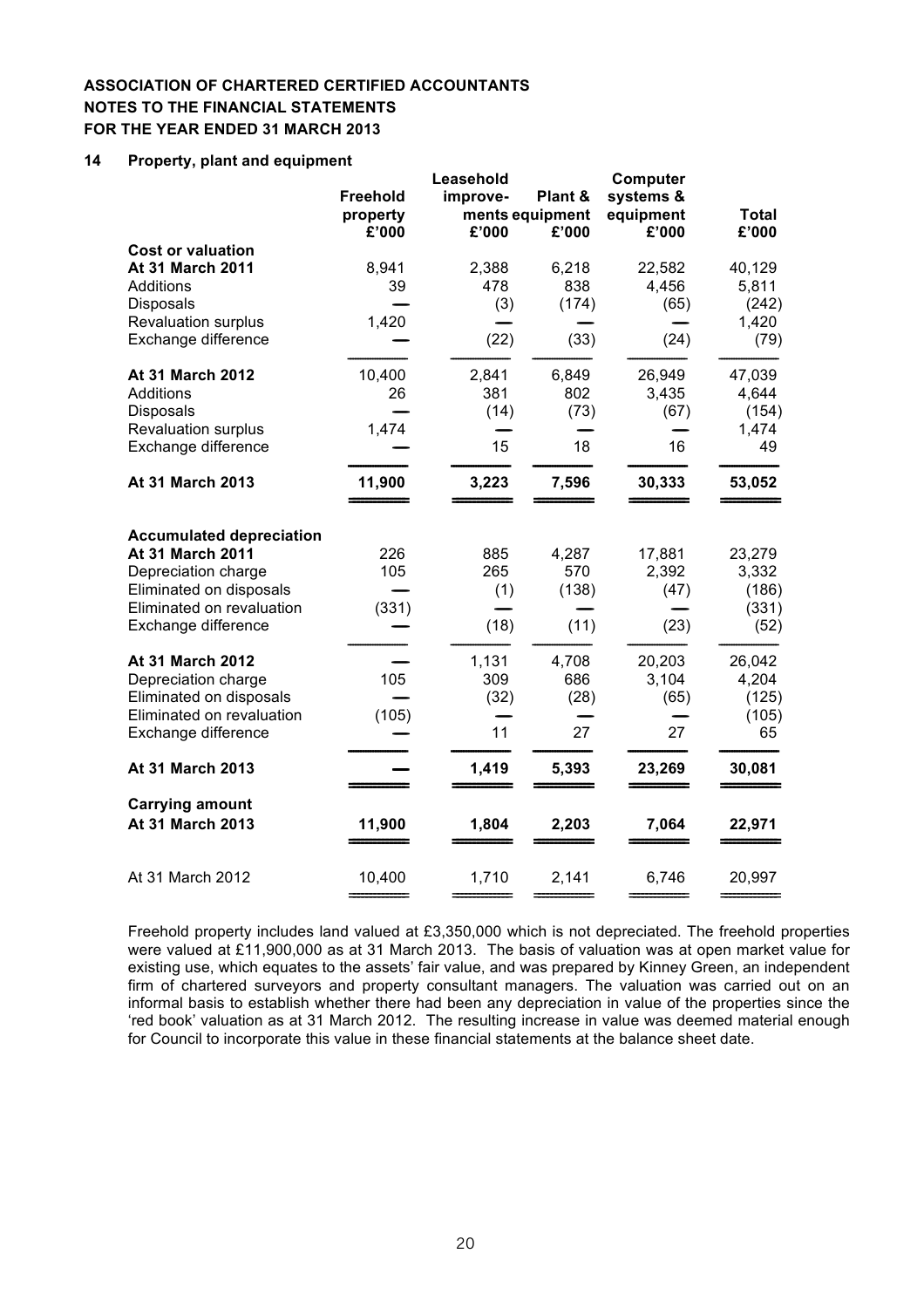#### **14 Property, plant and equipment (continued)**

**15 Intangible assets**

|                                                                                                                                                           | 2013<br>£'000             | 2012<br>£'000             |
|-----------------------------------------------------------------------------------------------------------------------------------------------------------|---------------------------|---------------------------|
| Cost or valuation comprises freehold property stated at:<br>Valuation in 2012<br>Valuation in 2013                                                        | 11,900                    | 10,400                    |
|                                                                                                                                                           | 11,900                    | 10,400                    |
| If land and buildings were stated on the historical cost basis,<br>the amounts would be as follows:<br>Cost<br>Accumulated depreciation<br>Net book value | 8,401<br>(1,091)<br>7,310 | 8,375<br>(1,011)<br>7,364 |
| Intangible assets                                                                                                                                         |                           |                           |
| Cost<br>At 31 March 2011<br>Additions                                                                                                                     |                           | £'000<br>5,495<br>2,218   |
| At 31 March 2012<br>Additions                                                                                                                             |                           | 7,713<br>1,028            |
| At 31 March 2013                                                                                                                                          |                           | 8,741                     |
| Accumulated amortisation and impairment                                                                                                                   |                           |                           |
| At 31 March 2011<br>Amortisation charge<br>Impairment                                                                                                     |                           | 1,250<br>1,507<br>14      |
| At 31 March 2012<br>Amortisation charge<br>Impairment                                                                                                     |                           | 2,771<br>1,794<br>586     |
| At 31 March 2013                                                                                                                                          |                           | 5,151                     |
| <b>Carrying amount</b><br>At 31 March 2013                                                                                                                |                           | 3,590                     |
| At 31 March 2012                                                                                                                                          |                           | 4,942                     |
|                                                                                                                                                           |                           |                           |

All intangible assets relate to internally generated development costs. Following an impairment review by management, it was recognised that the benefits which were originally identified for the Script Scanning project had been fully realised over the past three years and was unlikely to bring future benefits. Therefore the project was fully impaired. It was also established that the anticipated benefits from the Digital Foundations project were unlikely to be fully realised and therefore the project was partially impaired.

The main intangible assets carried at the balance sheet date relate to the development of the Foundations in Accountancy syllabus (£1.0m), PCI compliance (£0.6m), Process Transformation (£0.5m) and CSI Programme (£0.5m).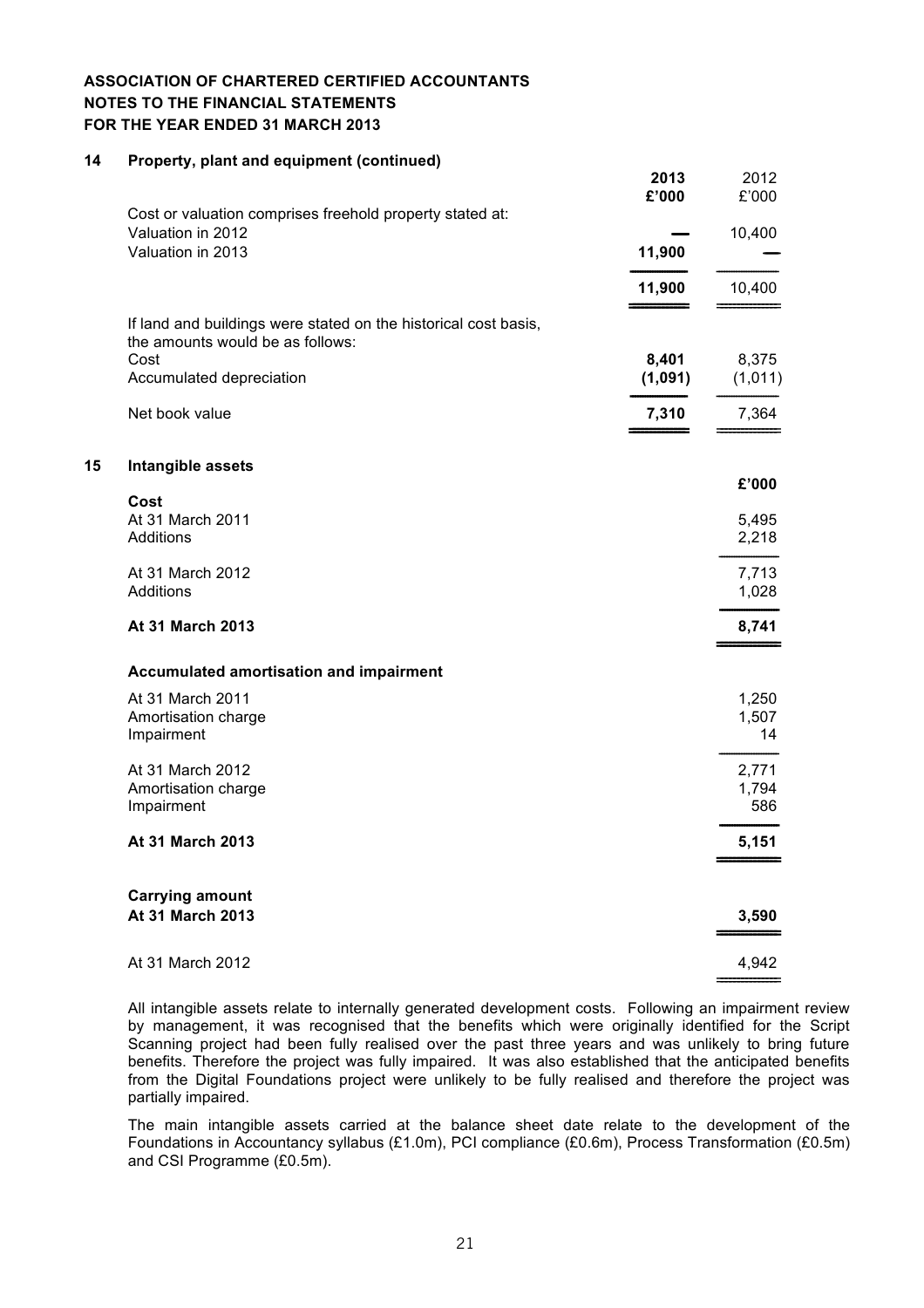|    |                                              | 31 Mar     | 31 Mar    |
|----|----------------------------------------------|------------|-----------|
|    |                                              | 2013       | 2012      |
|    |                                              | £'000      | £'000     |
| 16 | Available-for-sale investments               |            |           |
|    | At valuation                                 |            |           |
|    | At 1 April                                   | 54,622     | 33,359    |
|    | Additions                                    | 121,357    | 62,735    |
|    | <b>Disposals</b>                             | (100, 001) | (41, 783) |
|    | Net gains transferred to fair value reserves | 4,181      | 287       |
|    | Net (losses)/gains transferred to income     | (14)       | 24        |
|    | At 31 March                                  | 80,145     | 54,622    |
|    |                                              |            |           |
|    | Historical cost of tradable investments      | 66,191     | 26,394    |
|    |                                              |            |           |

Available-for-sale investments, comprising units in one of Baillie Gifford's managed funds, units in Baillie Gifford's Diversified Growth Fund and certificates of deposits held by Royal London Cash Management, are fair valued annually at the close of business on the balance sheet date. Wherever possible, fair value is determined by reference to Stock Exchange quoted bid prices or to the Fund Manager's quoted prices. Available-for-sale investments are classified as non-current assets unless they are expected to be realised within twelve months of the balance sheet date.

Concentration of available-for-sale investments

| <b>Non-current assets</b>              |        |        |
|----------------------------------------|--------|--------|
| UK equities                            | 11,996 | 10,443 |
| Overseas equities                      | 15,620 | 11,457 |
| UK bonds                               | 2,463  | 1,796  |
| Overseas bonds                         | 9,232  | 3,001  |
| Cash and deposits                      | 3,791  | 1,503  |
| Futures and forward currency contracts | 1,294  |        |
| Overseas index-linked                  | 678    |        |
| Private/unquoted equities              | 678    |        |
| Other                                  | 2,383  |        |
|                                        | 48,135 | 28,200 |
| <b>Current assets</b>                  |        |        |
| Certificates of deposit                | 32,010 | 26,422 |
|                                        | 80,145 | 54,622 |
|                                        |        |        |

Available-for-sale investments are denominated in the following currencies

| UK pound         | 61,995 | 45,779 |
|------------------|--------|--------|
| US dollar        | 8,154  | 3,299  |
| Euro             | 3,676  | 1,619  |
| Yen              | 1,388  | 1,057  |
| Swedish Krona    | 1,333  | 900    |
| Other currencies | 3,599  | 1,968  |
|                  | 80,145 | 54,622 |
|                  |        |        |

ACCA monitors its exposures by way of regular reports from Baillie Gifford who have discretionary management of the investment portfolio.

The effective interest rate on the certificates of deposit was 0.44% (2012: 0.97%) and these deposits have an average maturity of 78 days (2012: 60 days).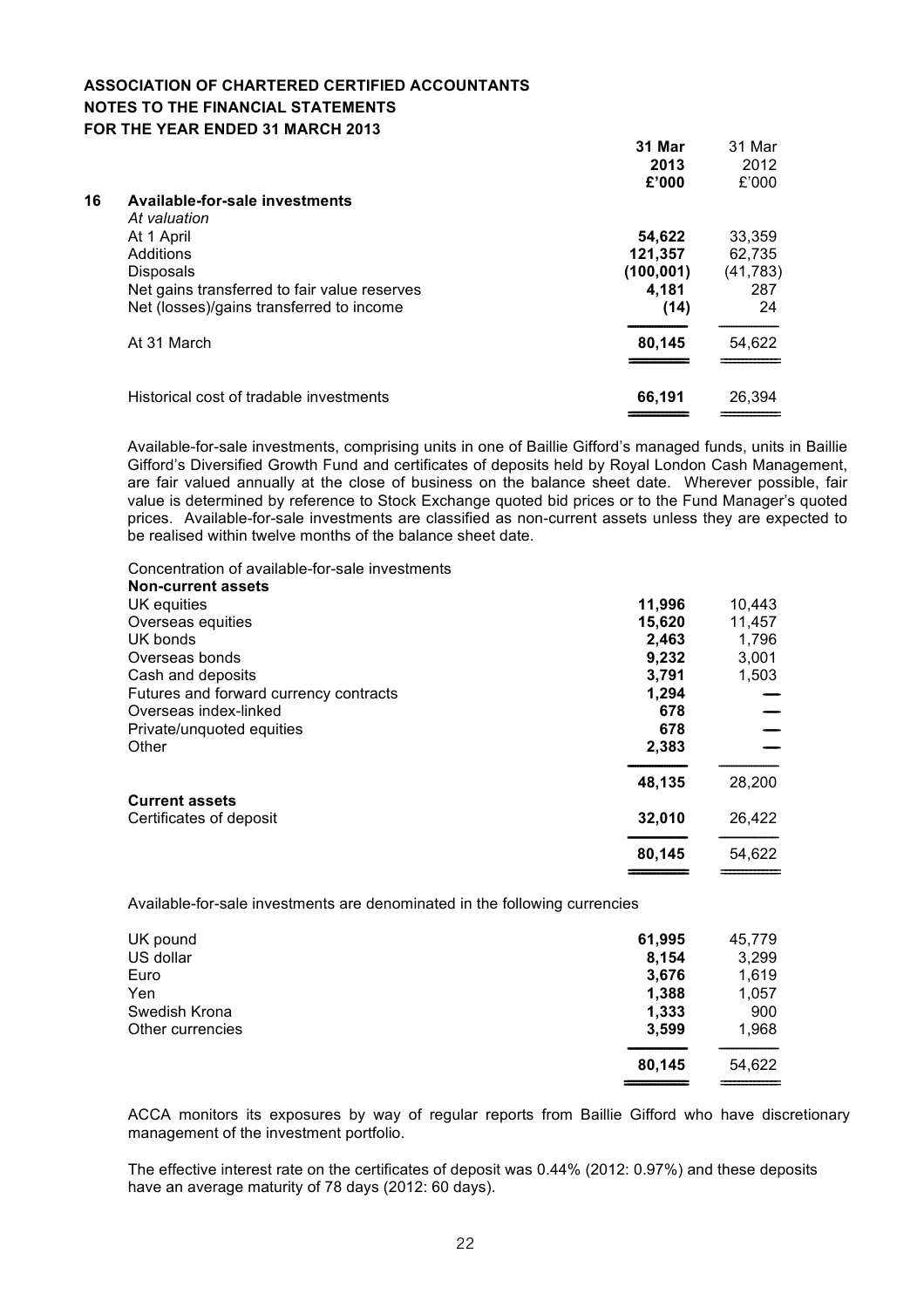|    |                             |        | restated |
|----|-----------------------------|--------|----------|
|    |                             | 31 Mar | 31 Mar   |
|    |                             | 2013   | 2012     |
|    |                             | £'000  | £'000    |
| 17 | Trade and other receivables |        |          |
|    | Trade receivables           | 10,580 | 13,283   |
|    | Accrued income              | 1,490  | 1,829    |
|    | Prepayments                 | 4,424  | 4,741    |
|    | Other receivables           | 630    | 442      |
|    |                             | 17,124 | 20,295   |
|    |                             |        |          |

Movements on the provision for impairment of trade receivables are as follows:

|                                                          |          | restated |
|----------------------------------------------------------|----------|----------|
| At 1 April                                               | 12.164   | 12.791   |
| Provision for receivables impairment                     | 7.987    | 8.017    |
| Receivables written off during the year as uncollectible | (7, 947) | (8, 556) |
| Amounts recovered which were previously provided for     | (188)    | (88)     |
| At 31 March                                              | 12.016   | 12.164   |
|                                                          |          |          |

As mentioned in note 1, trade receivables figures have been restated to reflect the impairment provision of the full amount of the relevant debt. This resulted in a reduction of £4.215m in the comparative figure for the previous year.

#### **18 Derivative financial instruments**

|                                    |       | 31 Mar 2013               |        | 31 Mar 2012 |
|------------------------------------|-------|---------------------------|--------|-------------|
|                                    |       | <b>Assets Liabilities</b> | Assets | Liabilities |
|                                    | £'000 | £'000                     | £'000  | £'000       |
| Forward foreign exchange contracts |       | 260                       |        | 112         |
|                                    |       |                           |        |             |
|                                    |       | 260                       |        | 112         |
|                                    |       |                           |        |             |

The amount recognised in the statement of comprehensive income that arises from the forward foreign exchange contracts amounts to a loss of £148k (31 March 2012: loss of £296k).

## Forward foreign exchange contracts

The notional principal amounts of the outstanding forward foreign exchange contracts at 31 March 2013 were £18,772k (31 March 2012: £17,330k).

|    |                                                                                   | 31 Mar<br>2013<br>£'000 | 31 Mar<br>2012<br>£'000 |
|----|-----------------------------------------------------------------------------------|-------------------------|-------------------------|
| 19 | Cash and cash equivalents<br>Cash at bank and in hand<br>Short term bank deposits | 23,207<br>4,013         | 21,542<br>5,641         |
|    |                                                                                   | 27,220                  | 27,183                  |

The effective interest rate on short term bank deposits was 0.73% (2012: 0.71%) and these deposits have an average maturity of 63 days (2012: 33 days).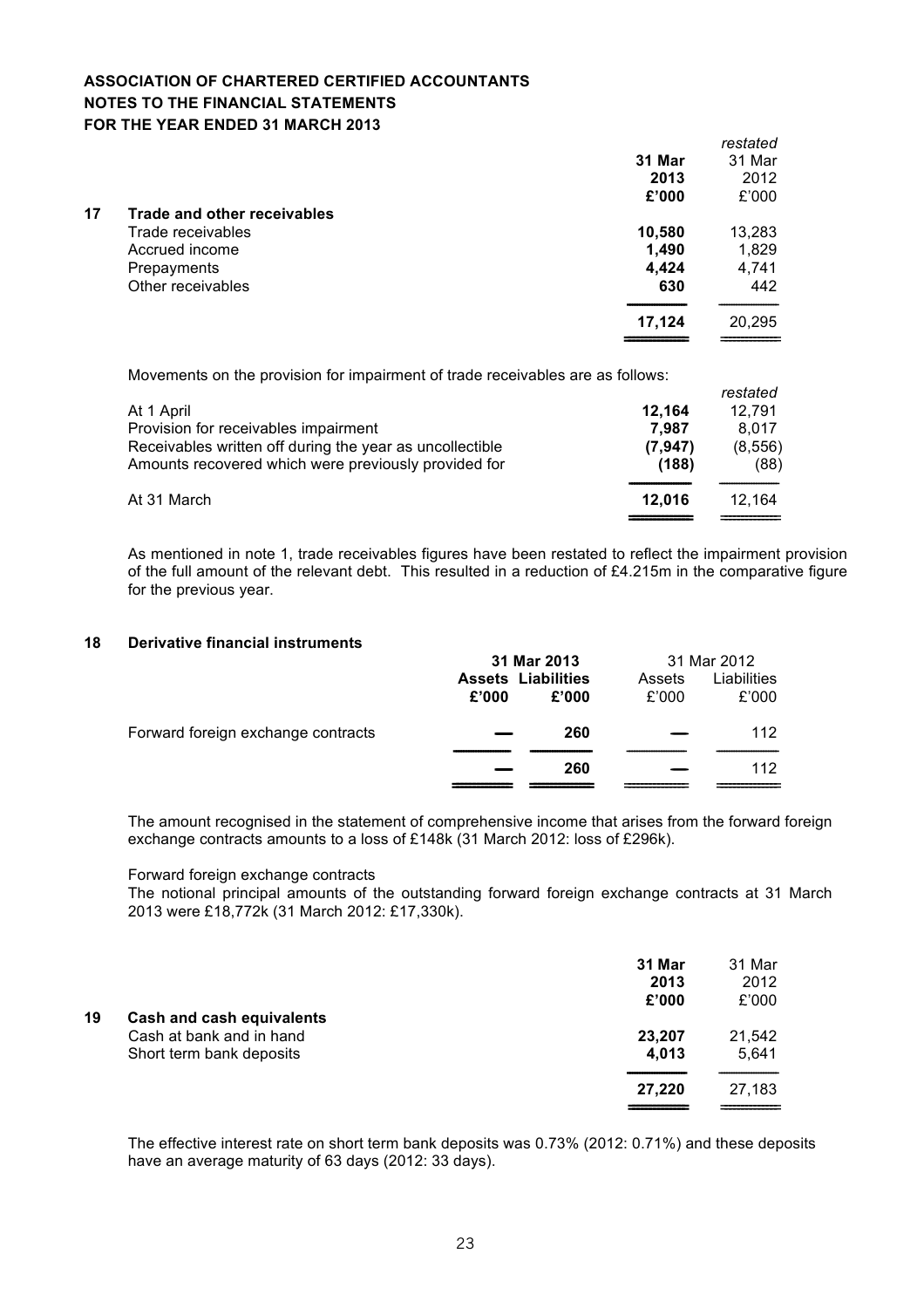| 20 | <b>Finance lease liabilities</b> | 31 Mar<br>2013<br>£'000 | 31 Mar<br>2012<br>£'000 |
|----|----------------------------------|-------------------------|-------------------------|
|    | Non-current                      | 377                     |                         |
|    | Current                          | 189                     |                         |
|    | Total finance lease liabilities  | 566                     |                         |

The carrying amounts of the finance lease liabilities equal their fair value and are denominated in sterling.

Lease liabilities are effectively secured as the rights to the leased asset revert to the lessor in the event of default.

| Gross finance lease liabilities – minimum lease payments |     |  |
|----------------------------------------------------------|-----|--|
| No later than 1 year                                     | 189 |  |
| Later than 1 year and no later than 5 years              | 377 |  |
| Present value of the finance lease liabilities           | 566 |  |
|                                                          |     |  |

There are no finance charges payable on the finance leases.

#### **21 Deferred tax liabilities**

Deferred tax liabilities are calculated in full on temporary differences under the balance sheet liability method using a principal tax rate of 23% (2012: 24%). The following are the major deferred tax liabilities recognised by ACCA and the movements thereon during the current period and previous years. ACCA has no deferred tax assets.

*Deferred tax liabilities*

| <b>Revaluation of</b><br>available-<br>for-sale<br>investments<br>£'000 | <b>Total</b><br>£'000 |
|-------------------------------------------------------------------------|-----------------------|
| 1,244                                                                   | 1,244                 |
| (224)                                                                   | (224)                 |
| 1,020                                                                   | 1,020                 |
| 753                                                                     | 753                   |
| 1,773                                                                   | 1,773                 |
|                                                                         |                       |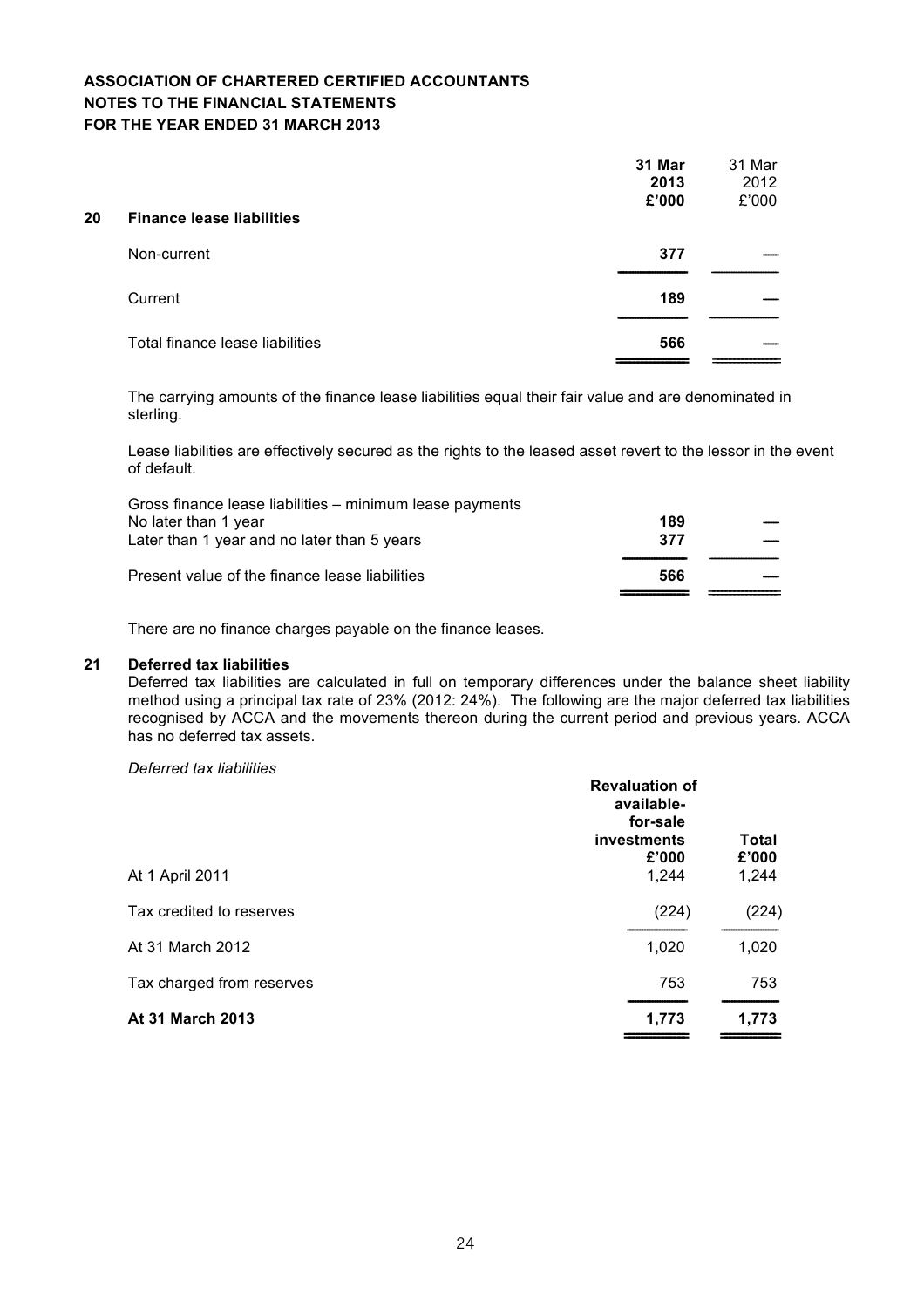#### **22 Retirement benefit obligations**

#### (a) *General information*

In the UK and Ireland, ACCA operates pension schemes ("the Schemes") providing benefits based on final pensionable pay and on a career average revalued earnings (CARE) basis. The assets of the Schemes are held separately from those of ACCA and invested with the Scottish Widows Fund and Life Assurance Society, Legal & General, Royal London Asset Management and Irish Life. Contributions to the Schemes are determined by a qualified actuary on the basis of triennial valuations. In accordance with the schedule of contributions, members of the Schemes contributed 8% of their pensionable pay to the pension schemes and the balance of contribution required is provided by ACCA. The UK scheme based on final pensionable pay was closed to new members with effect from 1 July 2007 and those members still in the scheme at that date then began to accrue benefits under the CARE basis. Since 1 July 2007 new employees have been able to join defined contribution plans which are operated by Zurich Assurance Ltd and Irish Life. Due to a legislative change, the Irish employees ceased to be members of the UK scheme with effect from 31 March 2007 and were transferred to a new scheme - the ACCA Ireland Pension Scheme.

During 2010 and 2011, ACCA undertook a review of the defined benefit pension schemes in both the UK and Ireland. As a result of that review, a number of changes were made to the schemes' benefits which resulted in a curtailment of both schemes at 31 July 2011. A number of options were presented to scheme members and 111 members elected to leave the schemes on that date, with the remaining 172 members due to leave the scheme on or before 31 July 2013. From that date, both the UK and Irish scheme will be closed to future accrual and the remaining members will be able to join the defined contribution plan.

The most recent triennial valuation of the UK scheme was at 1 January 2010 (the 1 January 2013 triennial valuation is in progress). This 1 January 2010 valuation has been updated by the scheme actuary for IAS 19 purposes as at 31 March 2013. The triennial valuation was based on the following principal financial assumptions:

| Rate of investment return:                                               |                                               |        |
|--------------------------------------------------------------------------|-----------------------------------------------|--------|
| past service                                                             | 6.4% p.a. to retirement, 4.9% p.a. thereafter |        |
| future service                                                           | 6.4% p.a. to retirement, 4.9% p.a. thereafter |        |
| Rate of salary growth                                                    | 4.5% p.a.                                     |        |
| Limited price indexation of pensions in payment                          | $3.2\%$ p.a.                                  |        |
| Retail prices index                                                      | $3.7\%$ p.a.                                  |        |
| Consumer price index                                                     | $3.0\%$ p.a.                                  |        |
|                                                                          | 31 Mar                                        | 31 Mar |
|                                                                          | 2013                                          | 2012   |
| The principal financial assumptions used for the purposes of the figures |                                               |        |
| in these financial statements were as follows:                           |                                               |        |
| Discount rate                                                            | 4.6%                                          | 4.8%   |
| Expected return on plan assets (average)                                 | 6.1%                                          | 6.3%   |
| Future salary increases                                                  | 2.0%                                          | 2.0%   |
| Future pension increases subject to Limited Price Indexation             | 3.4%                                          | 3.3%   |

The mortality assumptions for the current year-end follows the table known as S1PA, using 90% of the base table with medium cohort mortality improvements subject to a 1.25% minimum to the annual improvements. The same mortality assumptions were used at the previous year end. Assuming retirement at 65, the life expectancy in years are as follows:

| For a male aged 65                    | 22.9 | 22.8 |
|---------------------------------------|------|------|
| At 65 for a male member aged 45 now   | 25.3 | 25.2 |
| For a female aged 65 now              | 25.6 | 25.5 |
| At 65 for a female member aged 45 now | 28.0 | 27.9 |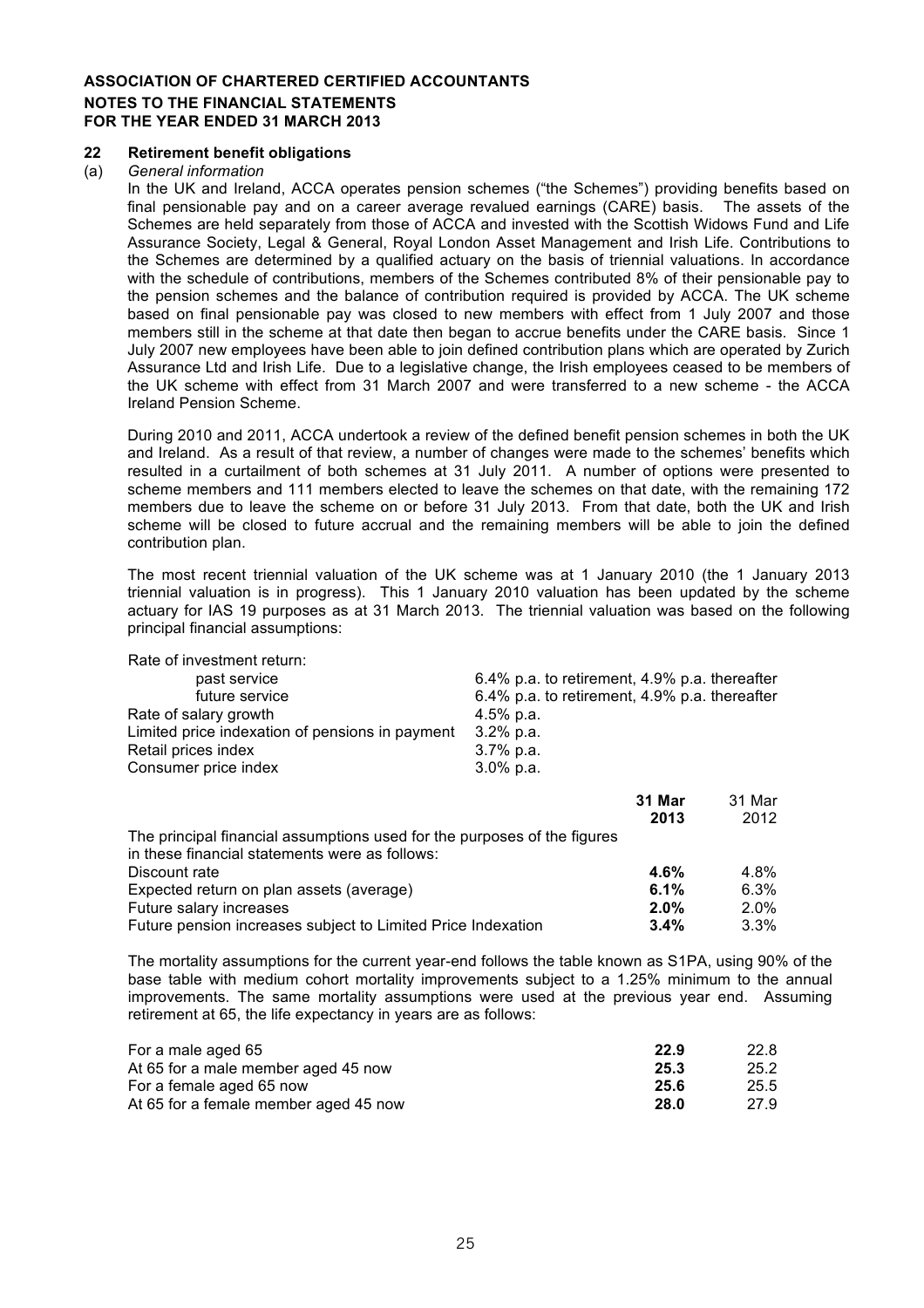#### **22 Retirement benefit obligations (continued)**

(a) *General information (continued)*

The sensitivity of the overall pension liability to changes in the principal assumptions is:

|                                 | Change in assumption                 | Impact on overall liability                                                                                                                                           |
|---------------------------------|--------------------------------------|-----------------------------------------------------------------------------------------------------------------------------------------------------------------------|
| Discount rate<br>Inflation rate |                                      | Increase/decrease by $0.25\%$ (2012:0.25%) Decrease/increase by £3.9m (2012:£6.0m)<br>Increase/decrease by 0.25% (2012:0.25%) Increase/decrease by £3.9m (2012:£4.3m) |
|                                 | Rate of mortality Increase by 1 year | Increase by £2.7m $(2012:£2.3m)$                                                                                                                                      |

The sensitivities are based on the present value of funded obligations. As mentioned in note 1, the prior year figures have been restated to reflect the correct basis of calculation.

The actuarial valuation of the UK Scheme showed that, at 1 January 2010, the market value of Scheme assets was £47.1m and the value of pension benefits earned was £66.9m. The funding level against technical provisions is therefore 70%.

|                                                                                                                                                                     | 31 Mar<br>2013 | 31 Mar<br>2012  |
|---------------------------------------------------------------------------------------------------------------------------------------------------------------------|----------------|-----------------|
|                                                                                                                                                                     | £'000          | £'000           |
| The total pension charge is made up as follows:<br>Pension costs under the UK and Irish Schemes (see note 22c)<br>Other pension costs made on behalf of the schemes | 1,045<br>212   | (6, 726)<br>137 |
| Death-in-service premiums                                                                                                                                           | 144            | 147             |
| Payments to defined contribution schemes for certain employees<br>outside the UK and Ireland                                                                        | 251            | 264             |
| Payments to defined contribution schemes for certain employees                                                                                                      |                |                 |
| in the UK and Ireland<br>Payments for the Pensions Protection Levy                                                                                                  | 1,700<br>109   | 874<br>60       |
|                                                                                                                                                                     |                |                 |
| Pension costs                                                                                                                                                       | 3,461          | (5, 244)        |
| Pension costs (excluding curtailment gains – see note 22c)                                                                                                          | 3,461          | 2,060           |
| Actuarial losses recognised in the statement of other<br>comprehensive income for the period                                                                        | 1,362          | 15,367          |
| Cumulative actuarial losses recognised in the statement of other<br>comprehensive income                                                                            | 30,122         | 28.760          |

Defined contribution schemes are operated for qualifying employees within the UK and certain employees outside the UK and Ireland. The nature of such schemes varies according to legal regulations, fiscal requirements and economic conditions of the countries in which employees are based. Plans are funded by payments from the group and by employees and are held separately and independently of the group's finances.

(b) *Pension benefits*

| 97.204<br>(78, 814) | 85.143<br>(66, 176) |
|---------------------|---------------------|
| 18,390              | 18.967              |
| 18.390              | 18.967              |
|                     |                     |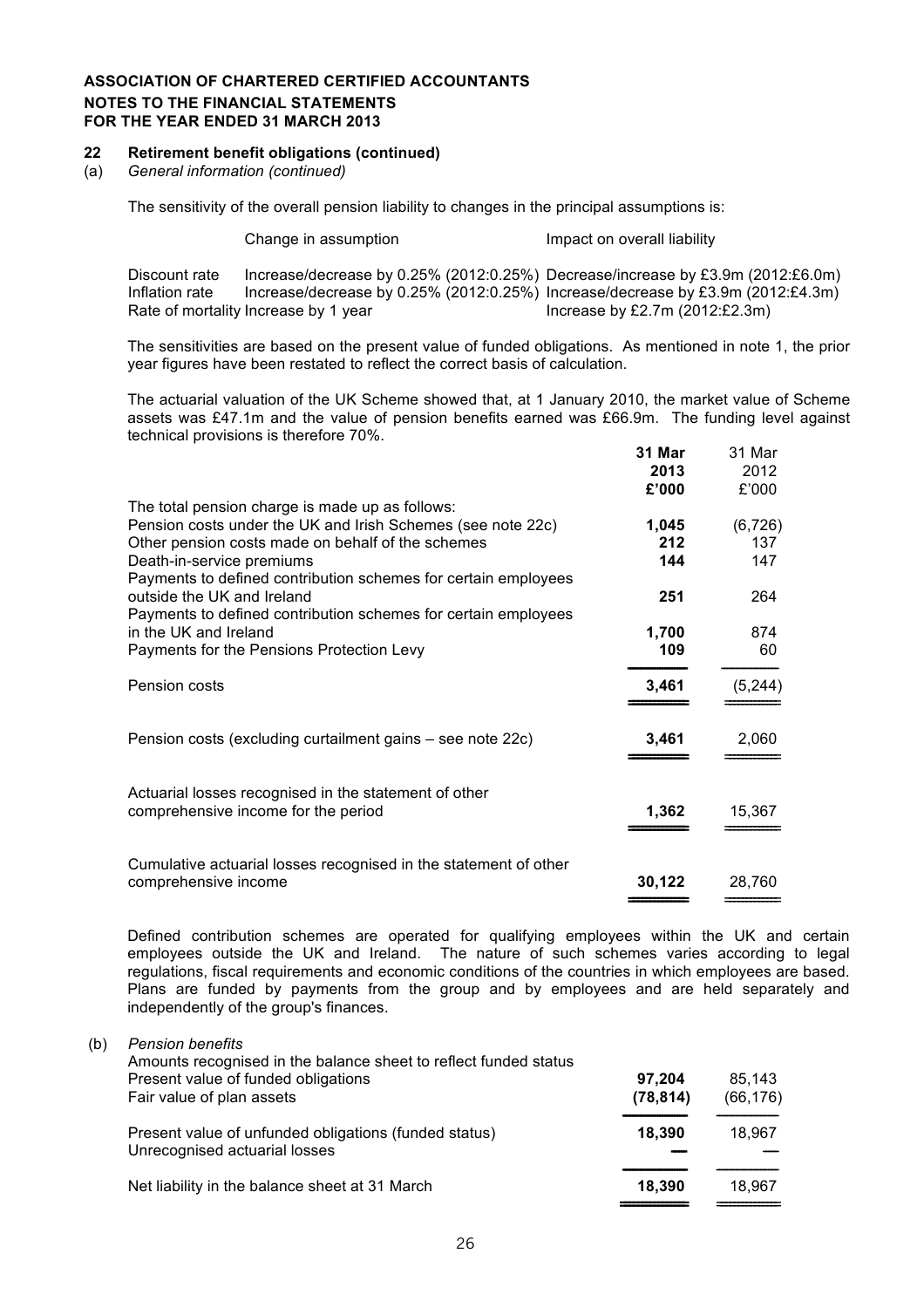|     |                                                                                                                                                                                                                                                                                            | 31 Mar<br>2013<br>£'000                                | 31 Mar<br>2012<br>£'000                                              |
|-----|--------------------------------------------------------------------------------------------------------------------------------------------------------------------------------------------------------------------------------------------------------------------------------------------|--------------------------------------------------------|----------------------------------------------------------------------|
| 22  | <b>Retirement benefit obligations (continued)</b>                                                                                                                                                                                                                                          |                                                        |                                                                      |
| (c) | <b>Pension costs</b><br>The amounts recognised in total comprehensive income for the Schemes<br>are as follows:                                                                                                                                                                            |                                                        |                                                                      |
|     | Current service cost (excluding employee contributions)<br>Interest cost on obligation<br>Expected return on plan assets<br>Curtailment gains                                                                                                                                              | 1,172<br>4,090<br>(4, 217)                             | 877<br>3,924<br>(4,223)<br>(7, 304)                                  |
|     | Pension costs under the Schemes                                                                                                                                                                                                                                                            | 1,045                                                  | (6, 726)                                                             |
| (d) | Change in benefit obligation<br>Present value of benefit obligation at 1 April<br>Current service cost (excluding employee contributions)<br><b>Employee contributions</b><br>Interest on obligation<br>Benefits paid<br>Curtailment gains<br><b>Actuarial loss</b><br>Exchange difference | 85,143<br>1,172<br>650<br>4,090<br>(959)<br>7,103<br>5 | 73,826<br>877<br>750<br>3,924<br>(733)<br>(7, 304)<br>13,889<br>(86) |
|     | Present value of benefit obligation at 31 March                                                                                                                                                                                                                                            | 97,204                                                 | 85,143                                                               |

Amounts recognised in the balance sheet for pensions are predominantly non-current and are reported as non-current liabilities.

| (e) | Movement in the net liability recognised in the balance sheet |         |          |
|-----|---------------------------------------------------------------|---------|----------|
|     | At 1 April                                                    | 18,967  | 13,824   |
|     | Pension costs                                                 | 1,045   | (6, 726) |
|     | Contributions paid                                            | (2,984) | (3, 498) |
|     | Recognition of actuarial losses                               | 1,362   | 15,367   |
|     | At 31 March                                                   | 18,390  | 18,967   |
| (f) | Change in plan assets                                         |         |          |
|     | Fair value of plan assets at 1 April                          | 66,176  | 60,002   |
|     | Expected return on assets                                     | 4,217   | 4,223    |
|     | Actuarial gain/(loss) on assets                               | 5,741   | (1, 478) |
|     | Actual return on plan assets                                  | 9,958   | 2,745    |
|     | Contributions - employer                                      | 2,984   | 3,498    |
|     | Contributions - employee                                      | 650     | 750      |
|     | Benefits paid                                                 | (959)   | (733)    |
|     | Exchange difference                                           | 5       | (86)     |
|     | Fair value of plan assets at 31 March                         | 78,814  | 66,176   |
|     |                                                               |         |          |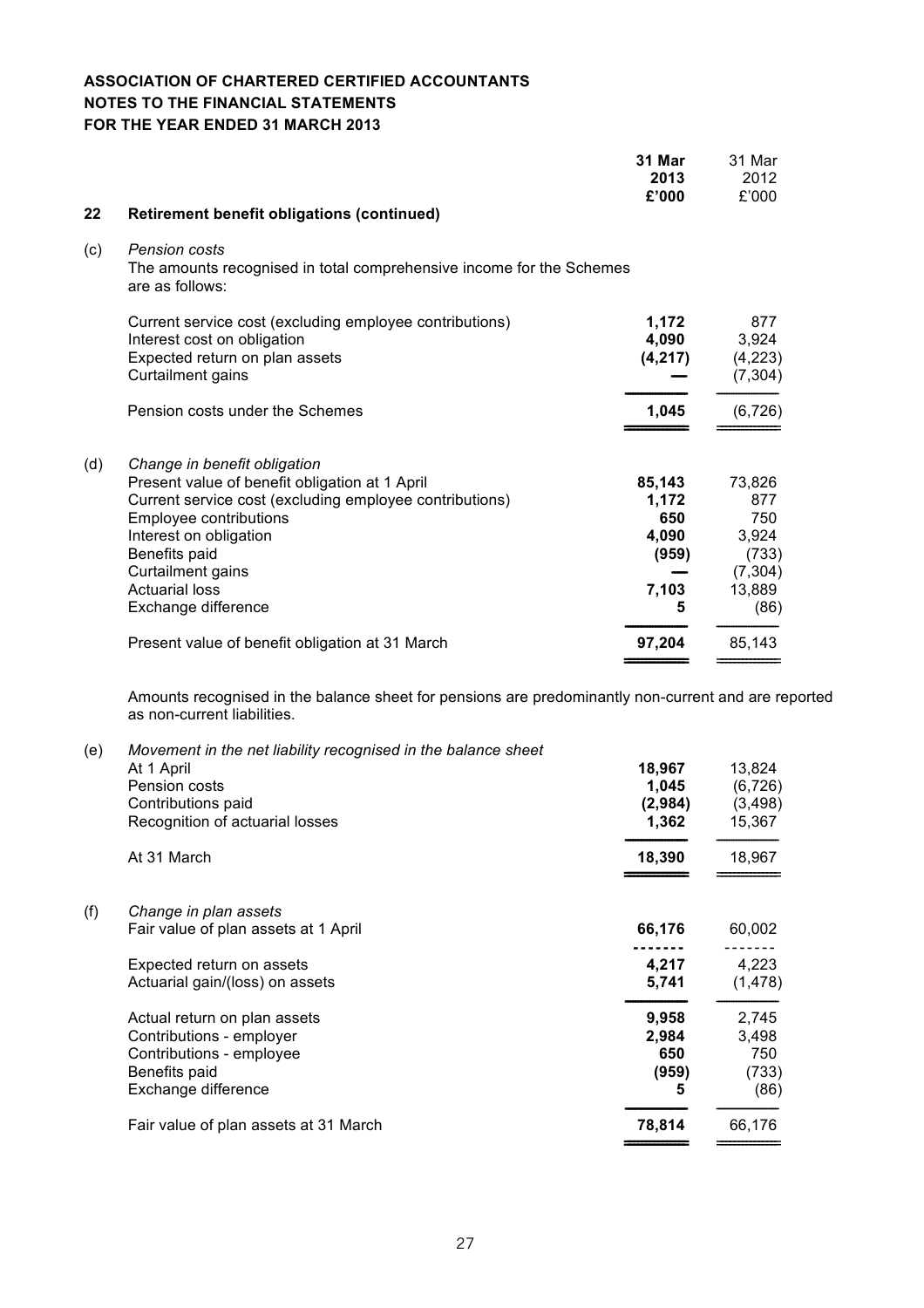#### **22 Retirement benefit obligations (continued)**

#### (g) *Plan assets*

Plan assets are comprised as follows:

|              | 31 Mar |      | 31 Mar |      |  |
|--------------|--------|------|--------|------|--|
|              |        | 2013 |        | 2012 |  |
|              | £'000  | $\%$ | £'000  | $\%$ |  |
| Equities     | 40,158 | 50.9 | 34,209 | 51.7 |  |
| <b>Bonds</b> | 31,176 | 39.6 | 25,586 | 38.6 |  |
| Property     | 7,338  | 9.3  | 6,271  | 9.5  |  |
| Cash         | 142    | 0.2  | 110    | 0.2  |  |
|              | 78,814 | 100  | 66,176 | 100  |  |
|              |        |      |        |      |  |

The largest proportion of assets is invested in equities via pooled funds managed by Legal & General, although the Trustees of the schemes also invest in bonds, cash and property. The Trustees believe that equities offer the best returns over the long term with an acceptable level of risk. The majority of equities are held in a globally diversified portfolio of international blue chip entities. Investments are diversified such that the failure of any single investment would not have a material impact on the overall level of assets.

#### (h) *Defined benefit obligation trends*

|                                                   | 31 Mar<br>2013<br>£'000 | 31 Mar<br>2012<br>£'000 | 31 Mar<br>2011<br>£'000 | 31 Mar<br>2010<br>£'000 | 31 Dec<br>2008<br>£'000 |
|---------------------------------------------------|-------------------------|-------------------------|-------------------------|-------------------------|-------------------------|
| Scheme assets<br>Scheme liabilities               | 78,814<br>(97, 204)     | 66,176<br>(85,143)      | 60,002<br>(73,826)      | 52,575<br>(78, 235)     | 37,753<br>(59, 791)     |
| Scheme deficit                                    | (18, 390)               | (18, 967)               | (13, 824)               | (25,660)                | (22, 038)               |
| Experience adjustments on<br>liabilities (£'000s) | 141                     | (1, 218)                | (1,224)                 | 1,356                   | (1,698)                 |
| As a % of scheme liabilities                      | 0.2                     | (1.4)                   | (1.7)                   | 1.7                     | (2.8)                   |
| Experience adjustments on<br>assets (£'000s)      | 5,741                   | (1, 478)                | 10,510                  | 7,640                   | (13, 934)               |
| As a % of scheme assets                           | 7.3                     | (2.2)                   | 17.5                    | 14.5                    | (36.9)                  |
|                                                   |                         |                         |                         |                         |                         |

In accordance with actuarial advice and with the agreement of ACCA and the UK Pension Scheme's trustees, for the year ended March 2014, ACCA will contribute 12% of pensionable salary up to the date of scheme closure, together with annual deficit recovery contributions of £2,000,000 in respect of the UK scheme and on average 10% of pensionable salary in respect of overseas schemes. With regards to the Irish scheme it is expected that for the year ended 31 March 2014, ACCA will contribute 12.8% of pensionable salary up to the date of scheme closure, together with annual deficit contributions of £38,500.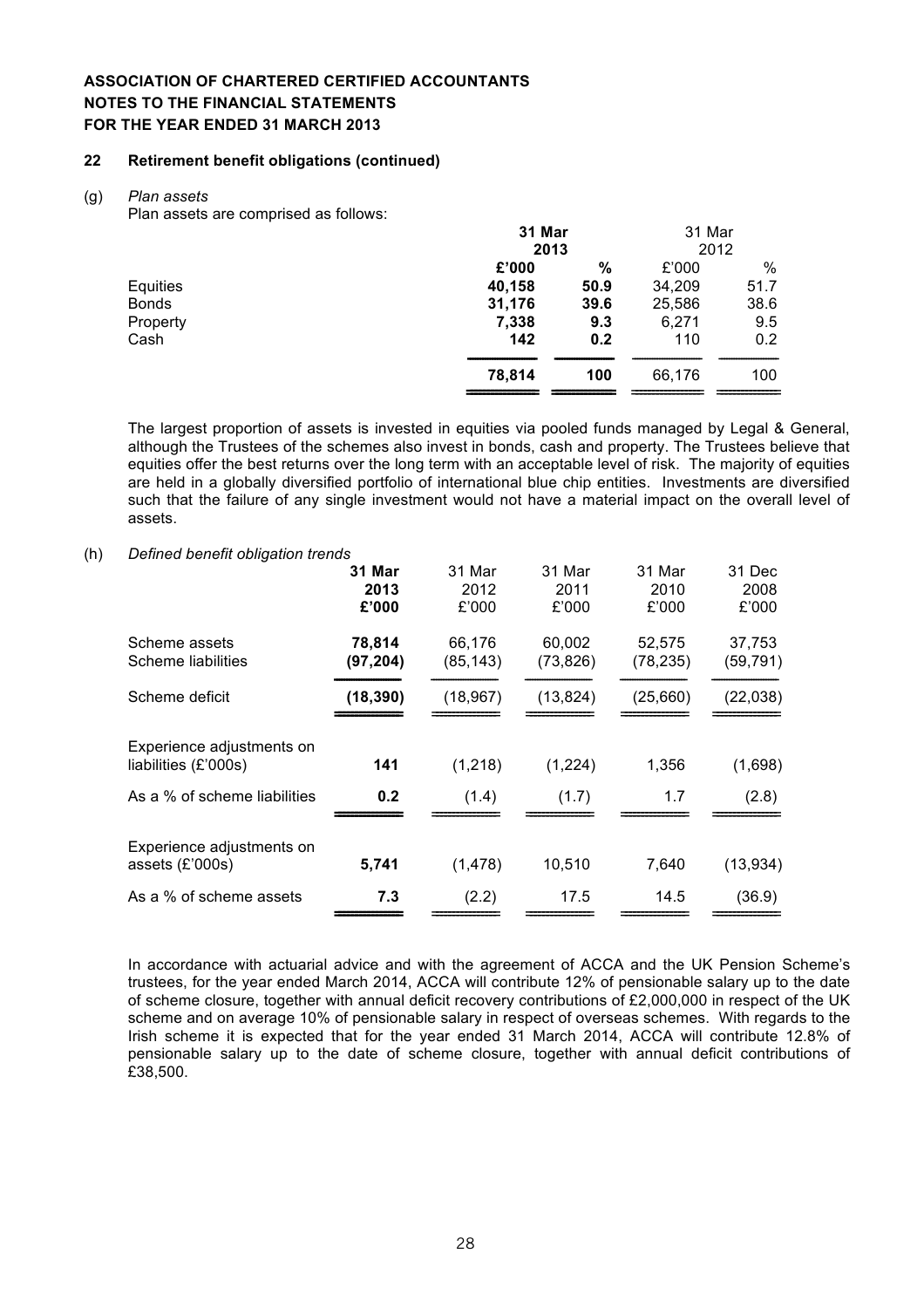|    |                                 |        | restated |
|----|---------------------------------|--------|----------|
|    |                                 | 31 Mar | 31 Mar   |
|    |                                 | 2013   | 2012     |
|    |                                 | £'000  | £'000    |
| 23 | Trade and other payables        |        |          |
|    | Trade payables                  | 2,481  | 1,524    |
|    | Social security and other taxes | 1.379  | 1,214    |
|    | Accrued expenses                | 10,915 | 13,477   |
|    |                                 | 14,775 | 16,215   |
|    |                                 |        |          |
| 24 | Deferred income                 |        |          |
|    | Deferred income                 | 70,297 | 65,001   |
|    |                                 |        |          |

Deferred income comprises fees and subscriptions from members and students accounted for in advance less an appropriate provision for bad debt as well as exam fees paid in advance by students and monitoring contract income paid in advance.

As mentioned in note 1, deferred income figures have been restated to take account of the effect of the full debt being provided for in trade receivables which impacts on the level of income deferred. This resulted in a reduction of £4.215m in the comparative figure for the previous year.

#### **25 Provisions**

|                          | Tax<br>£'000 | Legal<br>costs<br>£'000 | <b>Research</b><br>£'000 | <b>Claims</b><br>£'000 | <b>Total</b><br>£'000 |
|--------------------------|--------------|-------------------------|--------------------------|------------------------|-----------------------|
| At 1 April 2012          |              | 168                     | 199                      | 200                    | 567                   |
| Utilised during the year |              |                         | (162)                    |                        | (162)                 |
| Released during the year |              | (38)                    |                          | (100)                  | (138)                 |
| Provided during the year | 3,600        |                         | 211                      |                        | 3,811                 |
| At 31 March 2013         | 3,600        | 130                     | 248                      | 100                    | 4,078                 |

During the year, sufficient progress has been made in resolving outstanding tax matters in the UK and China to enable a provision to be made. In the prior year, these were disclosed as a contingent liability. In the UK, the provision relates to the registration of ACCA for VAT in the UK and the potential tax due under the reverse charge legislation. In China, a change in legislation has given rise to a liability for turnover and income tax from 1 January 2011 and the provision is the estimated liability arising from that date.

The research provision represents grants and other payments to which the Certified Accountants Educational Trust is committed as part of its continuing sponsorship of accounting research.

The claims provision represent management's best estimate of ACCA's liability relating to the costs associated with ongoing Accountancy and Actuarial Discipline Board (AADB) investigations against ACCA members. The AADB is responsible for operating and administering an independent disciplinary scheme covering members of the six professional accountancy bodies in the UK and Ireland. It is possible that some of this provision will be incurred in 2013/14. There is no expected reimbursement from actual costs accounted for to date.

The legal costs provision relates to the costs which ACCA may be liable for when undertaking investigations into any ACCA members' conduct which contributed to the collapse of Anglo Irish Bank.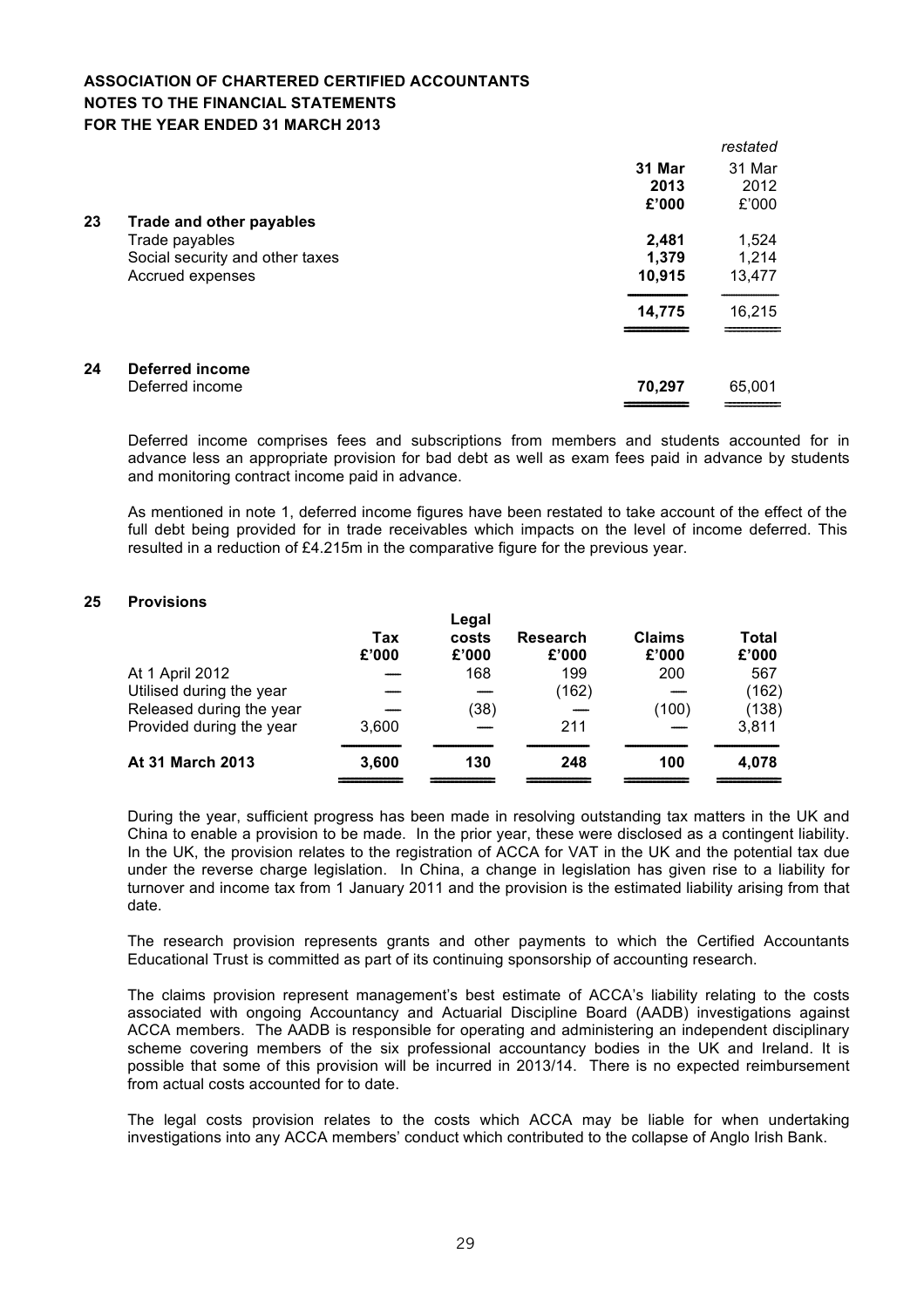#### **26 Other reserves**

| Balance at 1 April 2011<br>Revaluation – gross<br>Revaluation - tax<br>Currency translation differences                                     | Currency<br>translation<br>£'000<br>(212)<br>129 | <b>Land and</b><br>£'000<br>1,885<br>1.751 | Available-<br>for-sale<br>buildings investments<br>£'000<br>7,426<br>287<br>224 | Total<br>£'000<br>9,099<br>2,038<br>224<br>129 |
|---------------------------------------------------------------------------------------------------------------------------------------------|--------------------------------------------------|--------------------------------------------|---------------------------------------------------------------------------------|------------------------------------------------|
| Balance at 31 March 2012<br>Revaluation – gross<br>Revaluation – tax<br>Currency translation differences<br><b>Balance at 31 March 2013</b> | (83)<br>(84)<br>(167)                            | 3,636<br>1.579<br>5,215                    | 7,937<br>4.181<br>(753)<br>11,365                                               | 11,490<br>5,760<br>(753)<br>(84)<br>16,413     |

The land and buildings fair value reserve represents the excess of the open market value over the depreciated historic cost of the Group's properties, net of deferred taxation. The available-for-sale investments fair value reserve represents the excess of unrealised gains and losses on available-for-sale investments over their historic costs, net of deferred taxation. The currency translation reserve represents the exchange differences arising on the translation of the assets and liabilities of the non-UK subsidiary undertakings.

#### **27 Commitments**

|                                                                                                                                                     | 31 Mar<br>2013<br>£'000 | 31 Mar<br>2012<br>£'000 |
|-----------------------------------------------------------------------------------------------------------------------------------------------------|-------------------------|-------------------------|
| Capital commitments for property, plant and equipment<br>Contracted for at the balance sheet date but not recognised<br>in the financial statements |                         |                         |
|                                                                                                                                                     |                         |                         |
| Authorised but not contracted                                                                                                                       | 2.432                   | 2.208                   |

#### *Operating lease commitments*

At the balance sheet date the group had outstanding commitments under non-cancellable leases, which fall due as follows.

|                      |        | Land and buildings |        | <b>Other</b> |
|----------------------|--------|--------------------|--------|--------------|
|                      | 31 Mar | 31 Mar             | 31 Mar | 31 Mar       |
|                      | 2013   | 2012               | 2013   | 2012         |
|                      | £'000  | £'000              | £'000  | £'000        |
| Within one year      | 2,802  | 2,837              | 376    | 285          |
| In two to five years | 4,659  | 5,181              | 269    | 330          |
| More than 5 years    | 1.127  | 1.815              |        |              |
|                      | 8,588  | 9.833              | 645    | 615          |
|                      |        |                    |        |              |

Operating lease rentals charged to the statement of comprehensive income in the year amounted to £3,703k (31 March 2012: £3,256k).

The future commitment in respect of the lease entered into by CAET, for which ACCA has provided a guarantee, amounted to £3,710k (2012: £4,240k) at the balance sheet date.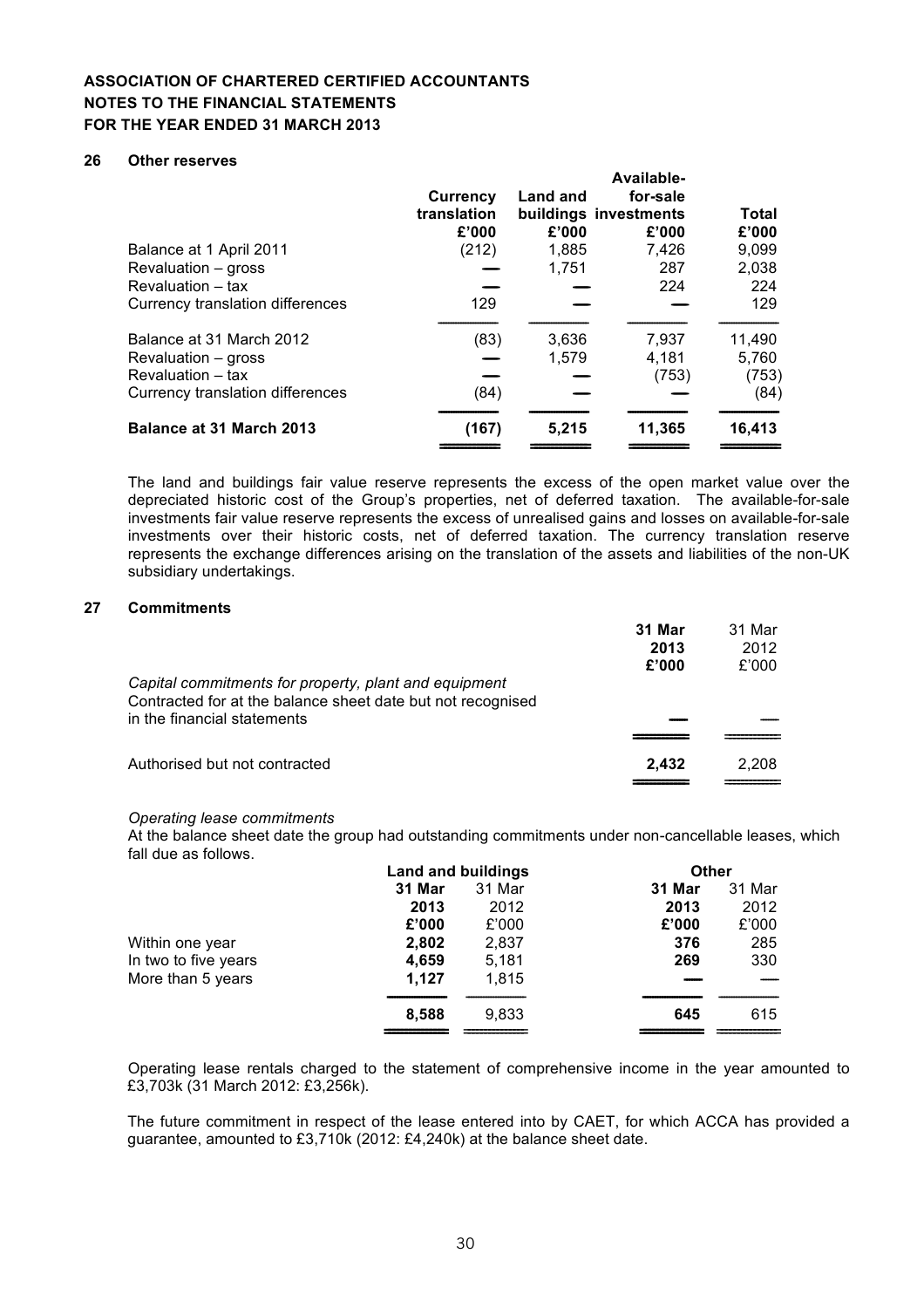#### **28 Related party transactions**

Balances between ACCA and its subsidiaries have been eliminated on consolidation and are not included in this note. Transactions between ACCA and other related parties are disclosed below.

#### **Relationships**

| Council members as office holders | Barry Cooper (President)<br>Martin Turner (Deputy President)<br>Anthony Harbinson (Vice President)                                                                                                                                                                                                                                                                                                                                                                                                                                                                        |  |  |
|-----------------------------------|---------------------------------------------------------------------------------------------------------------------------------------------------------------------------------------------------------------------------------------------------------------------------------------------------------------------------------------------------------------------------------------------------------------------------------------------------------------------------------------------------------------------------------------------------------------------------|--|--|
| <b>Other Council members</b>      | Rizwan Akhtar, Stephen Bailey, Sharon Burd,<br>Alexandra Chin, Francis Chittenden, Rosanna<br>Choi, Orla Collins, Matilda Crossman, Gustaw<br>Duda, Jenny Gu, Kenneth Henry, Pauline Hobson,<br>Julie Holderness, Hemraz Hoolash, Ladislav<br>Hornan, Lynne Hunt, Raphael Joseph, Japheth<br>Katto, Dato' Khalid Ahmad, Lazaros Lazarou,<br>James Lee, Leo Lee, Brian McEnery, Hamish<br>McKay, Mark Millar, Kholeka Mzondeki, Coutts<br>Otolo, Taiwo Oyedele, Laura Perrin, Azza Raslan,<br>Robert Stenhouse, Anthony Tyen, Dean Westcott,<br>Belinda Young and Amy Yung |  |  |
| Key management personnel          | Helen Brand (Chief Executive), Judith Bennett,<br>Alan Hatfield, Stephen Heathcote, Kathy<br>Grimshaw, Raymond Jack, Peter Large, Jasmine                                                                                                                                                                                                                                                                                                                                                                                                                                 |  |  |

The office holders receive a small honorarium for each year they serve as an officer. No other member of Council has received any payment in respect of services to ACCA. In accordance with the Council Travel and Expenses policy, Council members are reimbursed for any expenses which they directly incur on behalf of ACCA as part of their role as a Council member. Key management personnel are remunerated as shown below.

Neil Stevenson

Lassen, Clare Minchington, Darren Parris and

|                                                                                                 | 31 Mar<br>2013 | 31 Mar<br>2012 |
|-------------------------------------------------------------------------------------------------|----------------|----------------|
| <b>Related party transactions</b><br>Honorarium                                                 | £'000<br>14    | £'000<br>14    |
| Reimbursement of expenses directly incurred by Council members                                  | 333            | 337            |
| Salaries and other short-term employee benefits<br>Post-retirement benefits                     | 1,489<br>173   | 1,322<br>91    |
|                                                                                                 | Owed           | Owed           |
| <b>Related party balances</b><br>Reimbursement of expenses directly incurred by Council members | $\mathbf{2}$   |                |
| Bonuses payable to key management personnel                                                     | 105            | 124            |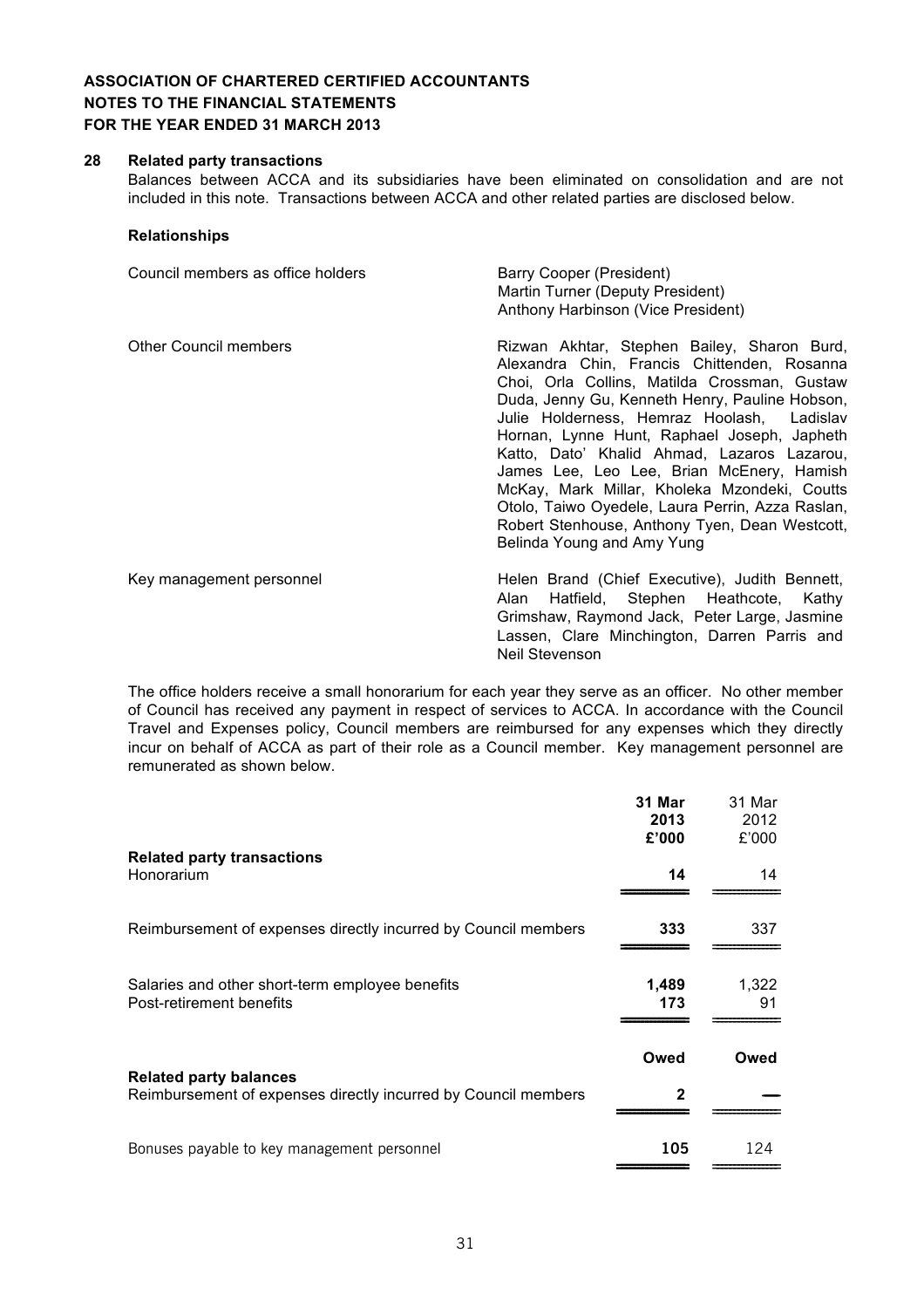## **29 Principal undertakings**

*Subsidiary undertakings*

The principal subsidiary undertakings, all 100% owned, which are included in the consolidated financial statements, are as follows:

|                                                                     | <b>Country of</b><br>registration | <b>Beneficial</b><br>holding | <b>Nature of</b><br>business                     |
|---------------------------------------------------------------------|-----------------------------------|------------------------------|--------------------------------------------------|
| <b>Certified Accountants</b><br><b>Investment Company Limited</b>   | England &<br>Wales                | Ordinary shares              | Investment company                               |
| The Certified Accountants<br><b>Educational Trust</b>               | England &<br>Wales                | Charitable trust             | <b>Educational charity</b>                       |
| <b>Certified Accountants</b><br><b>Educational Projects Limited</b> | England &<br>Wales                | Ordinary shares              | Provider of educational<br>supplies and services |
| <b>Association of Authorised</b><br><b>Public Accountants</b>       | England &<br>Wales                | Limited by<br>guarantee      | Professional accounting<br>and supervisory body  |
| <b>Certified Accountant</b><br>(Publications) Limited               | England &<br>Wales                | Ordinary shares              | Publisher of<br><b>Accounting &amp; Business</b> |
| Seacron Limited                                                     | England &<br>Wales                | Ordinary shares              | Vehicle for ACCA's<br>operations in China        |
| ACCA Malaysia Sdn. Bhd.                                             | Malaysia                          | Ordinary shares              | Vehicle for ACCA's<br>operations in Malaysia     |
| <b>ACCA Mauritius</b>                                               | <b>Mauritius</b>                  | Ordinary shares              | Vehicle for ACCA's<br>operations in Mauritius    |
| <b>ACCA Pakistan</b>                                                | Pakistan                          | Limited by<br>guarantee      | Vehicle for ACCA's<br>operations in Pakistan     |
| ACCA Singapore Pte Ltd.                                             | Singapore                         | Ordinary shares              | Vehicle for ACCA's<br>operations in Singapore    |
| <b>ACCA South Africa</b>                                            | South Africa                      | Limited by<br>guarantee      | Vehicle for ACCA's<br>operations in South Africa |
| Seacron Educational Nigeria Ltd                                     | Nigeria                           | Ordinary shares              | Vehicle for ACCA's<br>operations in Nigeria      |
| <b>ACCA (Shanghai) Consulting</b><br>Co. Ltd                        | China                             | Paid-in capital              | Vehicle for ACCA's<br>operations in China        |
| <b>ACCA Canada</b>                                                  | Canada                            | Limited by<br>guarantee      | Vehicle for ACCA's<br>operations in Canada       |
| <b>ACCA Romania</b>                                                 | Romania                           | Limited by<br>guarantee      | Vehicle for ACCA's<br>operations in Romania      |
| <b>ACCA Malawi Ltd</b>                                              | Malawi                            | Limited by<br>guarantee      | Vehicle for ACCA's<br>operations in Malawi       |
| <b>ACCA Australia and</b><br>New Zealand Ltd                        | Australia                         | Limited by<br>guarantee      | Vehicle for ACCA's<br>operations in Australia    |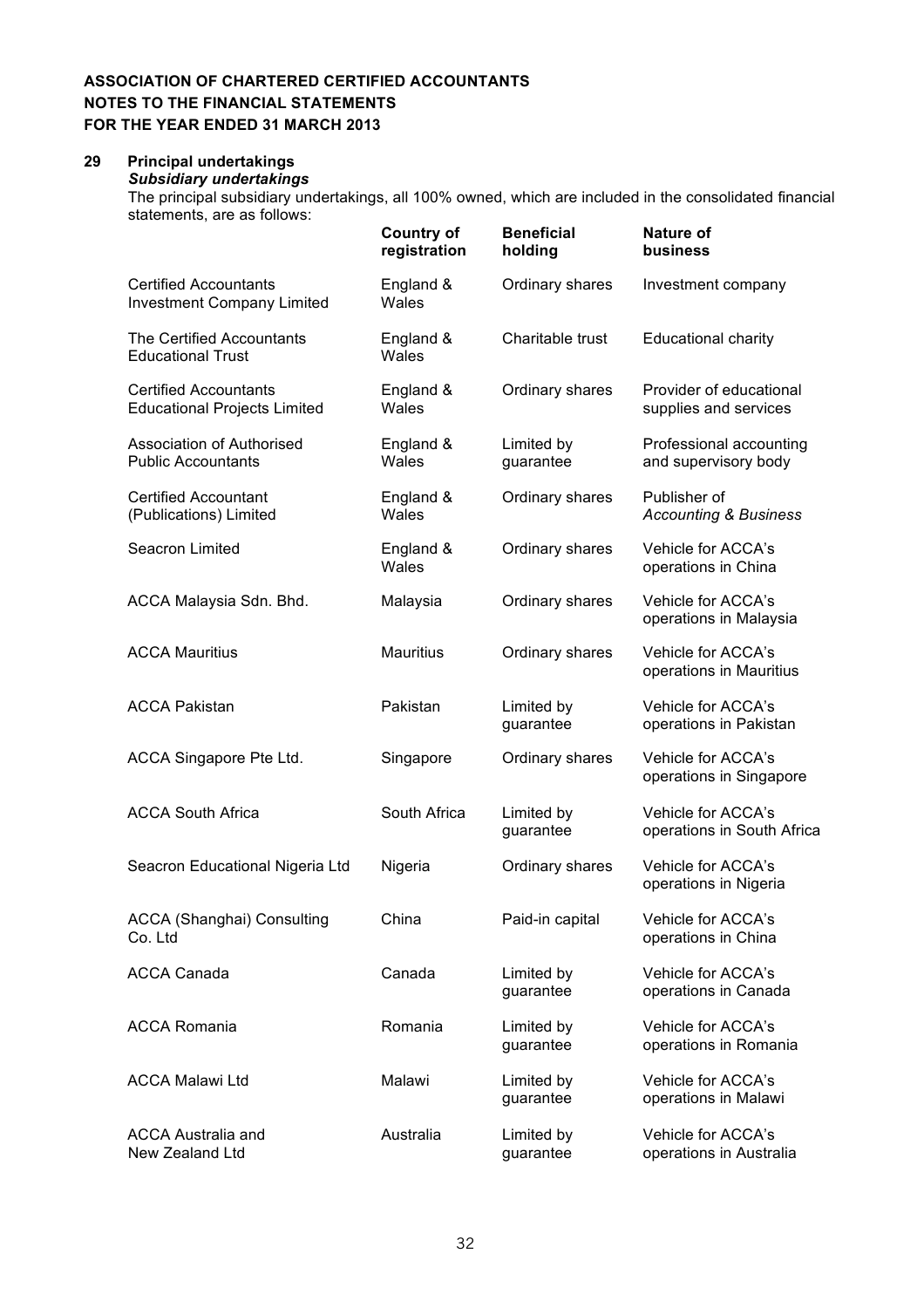## **29 Principal undertakings (continued)**

|                                          | <b>Country of</b>  | <b>Beneficial</b> | Nature of                                       |
|------------------------------------------|--------------------|-------------------|-------------------------------------------------|
|                                          | registration       | holding           | <b>business</b>                                 |
| <b>Certified Accountants Educational</b> | England &          | Ordinary shares   | Corporate trustee                               |
| <b>Trustees Ltd</b>                      | Wales              |                   | for CAET                                        |
| <b>Certified Nominees Ltd</b>            | England &<br>Wales | Ordinary shares   | Corporate director for<br><b>ACCA</b> companies |

#### *Other undertakings*

ACCA holds a 20.2% holding in The Consultative Committee of Accountancy Bodies Limited (a company registered in England & Wales) at a cost of £202, held in furtherance of its professional objectives. This company was established to replace CCAB Ltd which was dissolved in October 2011 and ACCA's shareholding of £172 (17.2%) was redeemed at par. *restated*

|     |                                                                          |          | resiated |
|-----|--------------------------------------------------------------------------|----------|----------|
|     |                                                                          | 31 Mar   | 31 Mar   |
|     |                                                                          | 2013     | 2012     |
|     |                                                                          | £'000    | £'000    |
| 30  | <b>Cash flow statement</b>                                               |          |          |
| (a) | Cash generated from operations                                           |          |          |
|     | Surplus before tax                                                       | 11,271   | 13,466   |
|     | Adjustments for:                                                         |          |          |
|     | Depreciation on property, plant and equipment                            | 4,204    | 3,332    |
|     | Amortisation of intangible assets                                        | 1,794    | 1,507    |
|     | Loss on sale of property, plant and equipment                            | 26       | 34       |
|     | Fair value losses/(gains) on valuation of available-for-sale investments | 14       | (24)     |
|     | Interest received                                                        | (310)    | (295)    |
|     | Dividends received                                                       | (644)    | (658)    |
|     | Impairment adjustment                                                    | 586      | 14       |
|     | Pension costs                                                            | 1,045    | (6, 726) |
|     | Pension contributions paid                                               | (2,984)  | (3, 498) |
|     | Changes in working capital (excluding the effects                        |          |          |
|     | of exchange differences)                                                 |          |          |
|     | Inventories                                                              |          | 11       |
|     | Derivative financial instruments                                         | 148      | 296      |
|     | Trade and other receivables                                              | 3,171    | 75       |
|     | Trade and other payables                                                 | (1, 440) | 738      |
|     | Deferred income                                                          | 5,296    | 17,202   |
|     | Provisions                                                               | 3,511    | 129      |
|     | <b>Cash generated from operations</b>                                    | 25,688   | 25,603   |
|     |                                                                          |          |          |

(b) *Disposal of property, plant and equipment*

In the statement of cash flows, proceeds from sale of property, plant and equipment comprise:

|                                                         | 31 Mar | 31 Mar |
|---------------------------------------------------------|--------|--------|
|                                                         | 2013   | 2012   |
|                                                         | £'000  | £'000  |
| Net book amount                                         | 29     | 56     |
| Loss on disposal of property, plant and equipment       | (26)   | (34)   |
| Proceeds from disposal of property, plant and equipment | 3      | 22     |
|                                                         |        |        |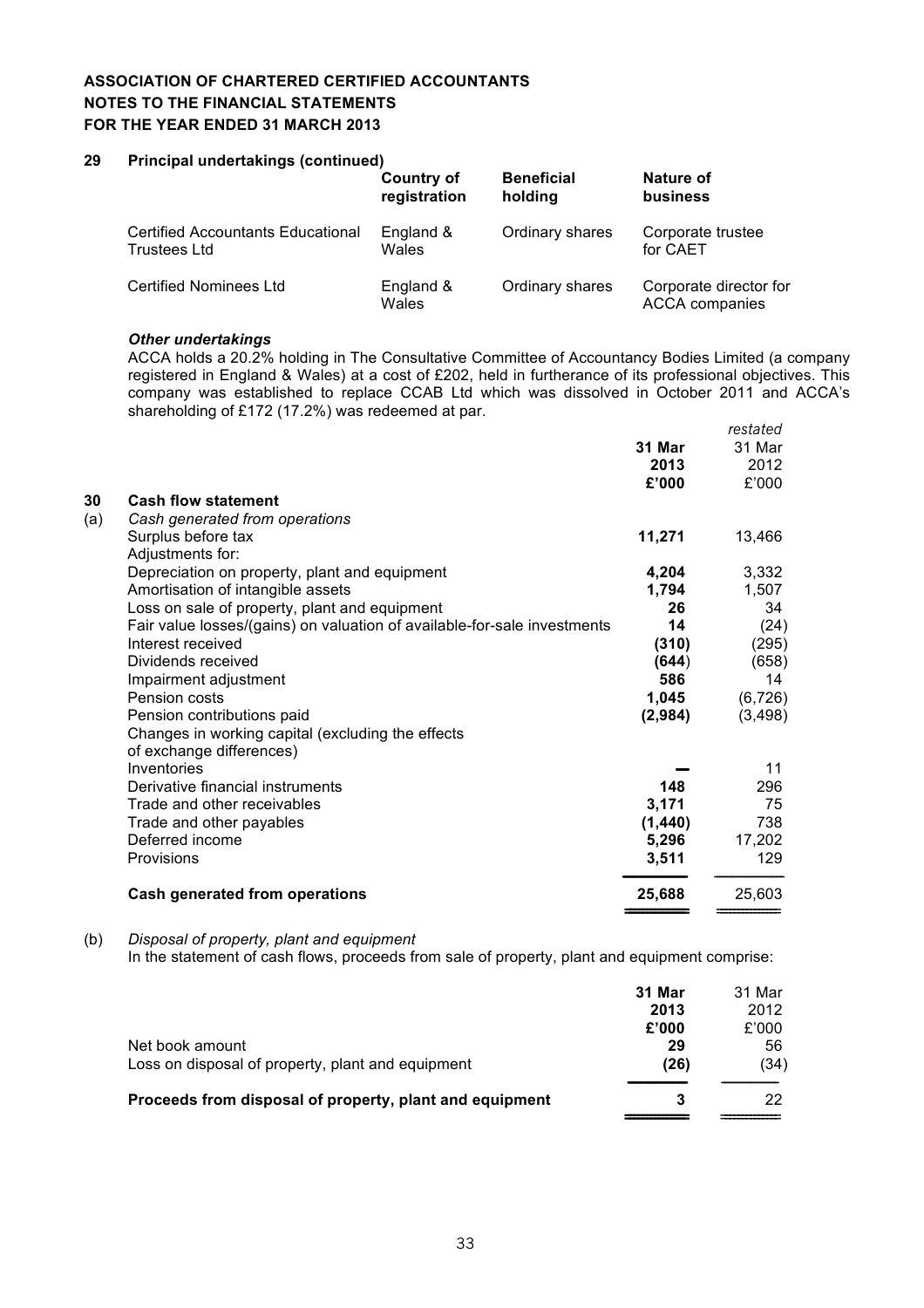#### **The** *UK Corporate Governance Code*

Council is committed to the highest standards of corporate governance. It supports the framework for corporate governance in the UK set out in the *UK Corporate Governance Code* as revised and re-issued by the Financial Reporting Council in May 2010. Council's Governance Design Committee is charged with ensuring that ACCA follows good practice. Council confirms that, although the *UK Corporate Governance Code* relates to UK listed companies and ACCA is not obliged to comply with it, ACCA nevertheless follows its guidance as far as this is, in Council's opinion, relevant to ACCA.

#### **Principles of good governance**

#### *Council and the Chief Executive*

Council is the governing body of ACCA and therefore has a key role in ACCA affairs. Its fundamental purpose is to ensure that ACCA delivers the objectives stated in the Royal Charter. Council's terms of reference highlight its responsibility for determining ACCA's strategic policy objectives and for monitoring the organisation's performance in relation to its strategic plan and annual budget. It delegates certain aspects of this function to committees and task forces which operate under its overall guidance and report to it. The Chief Executive manages ACCA's activities and services in accordance with the framework set by Council and reports progress and performance against clear and agreed financial and non-financial measures. Detailed written terms of reference are published and regularly updated.

Council has adopted a Code of Practice for Council members. This Code of Practice, a link to which is circulated to members with the material for the Annual General Meeting (AGM), applies to Council members when acting in their capacity as Council members and provides a framework for the operation of Council's business. Council is a collegial body and expects all of its members to recognise their collective responsibilities and to comply with the Code. Whatever their geographical or sectoral bases, Council members do not represent particular areas or functions. Council has 37 members, 36 of whom are elected by the membership as a whole and subject to re-election every three years, plus one co-opted member. Council members are volunteers, who can stand for election for a maximum of three terms of three years. They have a wide ranging remit geared to providing strategic direction for ACCA. Council members examine issues of broad and longterm importance to ACCA, and establish ACCA's position on global industry developments as they arise. Following the 2012 AGM, Council now has members from 16 different countries, reflecting the diversity of ACCA and its members. Profiles of Council members are available on request from ACCA.

The office holders of ACCA are the President, the Deputy President and the Vice President. The incoming Vice President is chosen by Council members in March each year from among its members, with a ballot if necessary. Council then formally elects each of the office-holders at its first meeting following the AGM each year. In the normal course of events, in the two succeeding years Council elects the Vice President to serve as Deputy President and then President of ACCA.

#### *Council, Board and Committee induction*

All newly-elected Council members attend an initial induction session, usually arranged around the AGM. The induction session gives new Council members the chance to find out more about the structure of ACCA, the development of its strategy, and any key issues which are currently before Council. The session is chaired by the President, and new Council members have the opportunity to ask questions of the Officers, the Chief Executive and senior staff. One further induction session is held during a member's first year on Council. This provides further points of clarification relating to the member's own experience on Council and also provides a briefing on the work of standing committees. Each committee is also asked to organise, as early as possible in the Council year, a training session for its members on key areas falling within the remit of the committee.

#### *Mentoring*

Every newly-elected Council member is assigned a 'mentor' for their first year on Council. The mentor, an existing member of Council, is responsible for providing guidance to the new Council member, is available to advise on Council's processes and procedures, and can provide background to the issues debated by Council. The guidelines for the mentoring process are available on request from ACCA.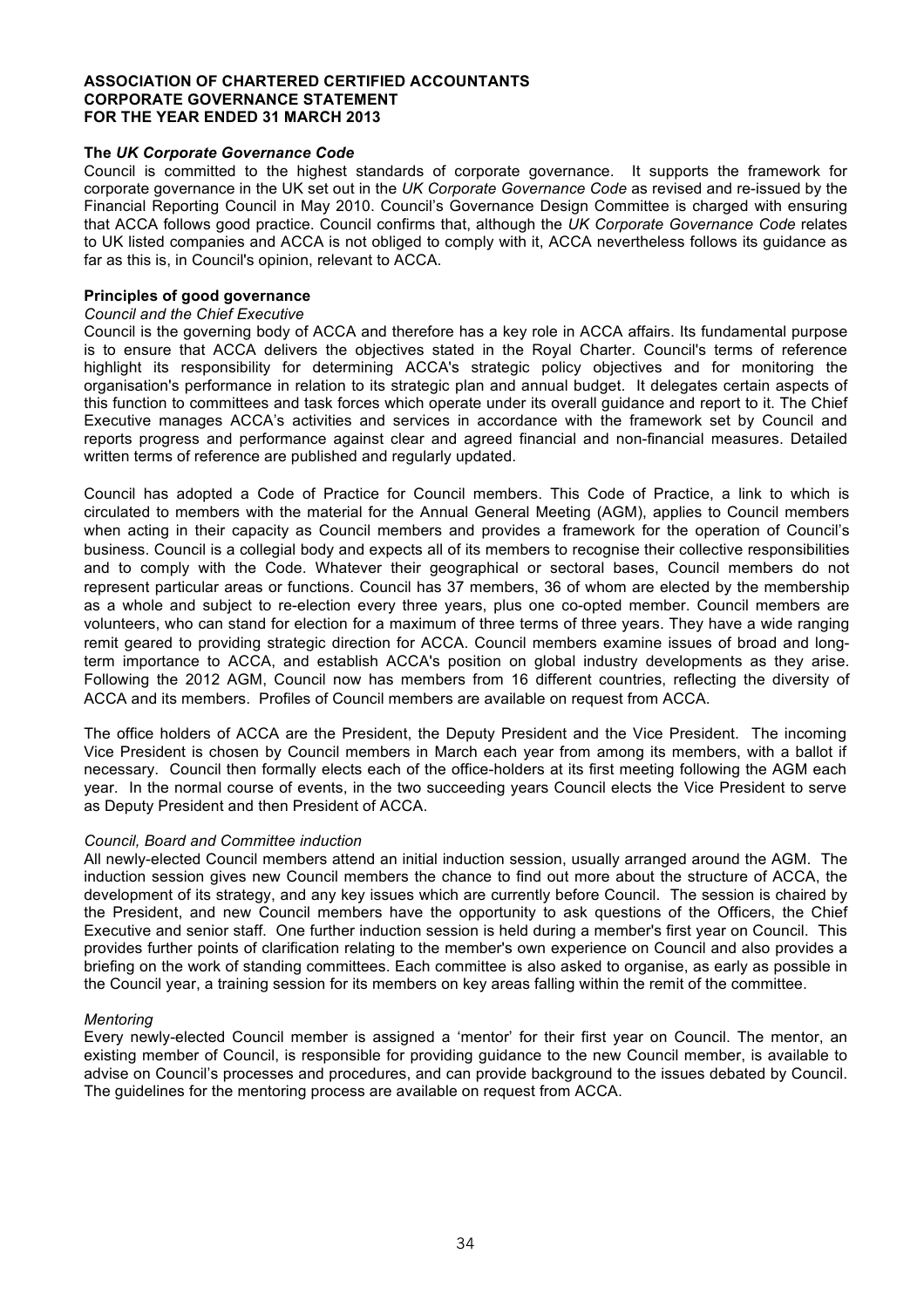#### **Principles of good governance (continued)**

#### *Performance appraisal*

Council members are subject to an annual performance appraisal process. They complete self-assessment questionnaires, in which they are asked to consider their performance in relation to the skills sets required of Council members. All questionnaires are reviewed by the President and Chief Executive who decide whether further counselling is needed. A review of the overall process, and in particular of any common themes which may have been identified, is provided at a Council meeting.

Importantly, the self-assessment process invites Council members to identify any areas in which they feel they need further training. Responses form the basis of a training plan (to be developed on an individual or group basis) which will address the identified needs. In addition, training on areas such as presentation skills, media awareness and committee chairmanship is on offer to all Council members.

#### **Council members' interests**

The office holders receive a small honorarium for each year they serve as an officer. No other member of Council has received any payment in respect of services to Council, other than by way of reimbursement or payment of expenses incurred in providing such services. Details of material transactions between ACCA and its subsidiaries, and related parties (including members of Council) are provided in the notes to the accounts.

Council maintains a Register of Members' Interests which contains details, for each Council member, of any personal or business interests which might give rise to a conflict of interest or influence the way in which he or she might vote on Council's affairs. The Register is reviewed annually in April when Council members are asked to review and update their entries. New Council members are asked to complete a declaration for the Register as part of their induction to Council.

#### **Council meetings**

During the year there were four meetings of Council.

#### **Statement of Council's responsibilities**

Although not required to do so, either by the Royal Charter or by UK statute, Council has elected to prepare financial statements under International Financial Reporting Standards (IFRS), which give a true and fair view of the state of affairs of ACCA and its subsidiaries at the end of each accounting period and of the results for the year.

In preparing these financial statements, Council ensures that:

- suitable accounting policies are selected and applied consistently;
- reasonable and prudent judgements and accounting estimates are made;
- IFRS as adopted by the European Union have been followed; and
- the financial statements are prepared on the going concern basis.

Council has delegated to the Chief Executive and the senior staff its responsibility to keep proper accounting records which disclose with reasonable accuracy at any time the financial position of ACCA, to safeguard its assets and to take reasonable steps for the prevention and detection of fraud and other irregularities.

ACCA's Integrated Report sets out details of the business risks which ACCA faces and its performance and strategy in addressing these. During 2012/13, ACCA prepared a five-year Corporate Plan which provided an indication of the likely strategic priorities over each financial year, formed the basis for developing five-year financial projections and was used to develop the 2013/14 budget. Council has approved the 2013/14 budget which contains the detailed financial assumptions, allocations and targets to deliver the 2013/14 Corporate Plan and is therefore satisfied that ACCA has adequate resources to continue in operational existence for the foreseeable future; accordingly, the going concern basis continues to be adopted in preparing the financial statements.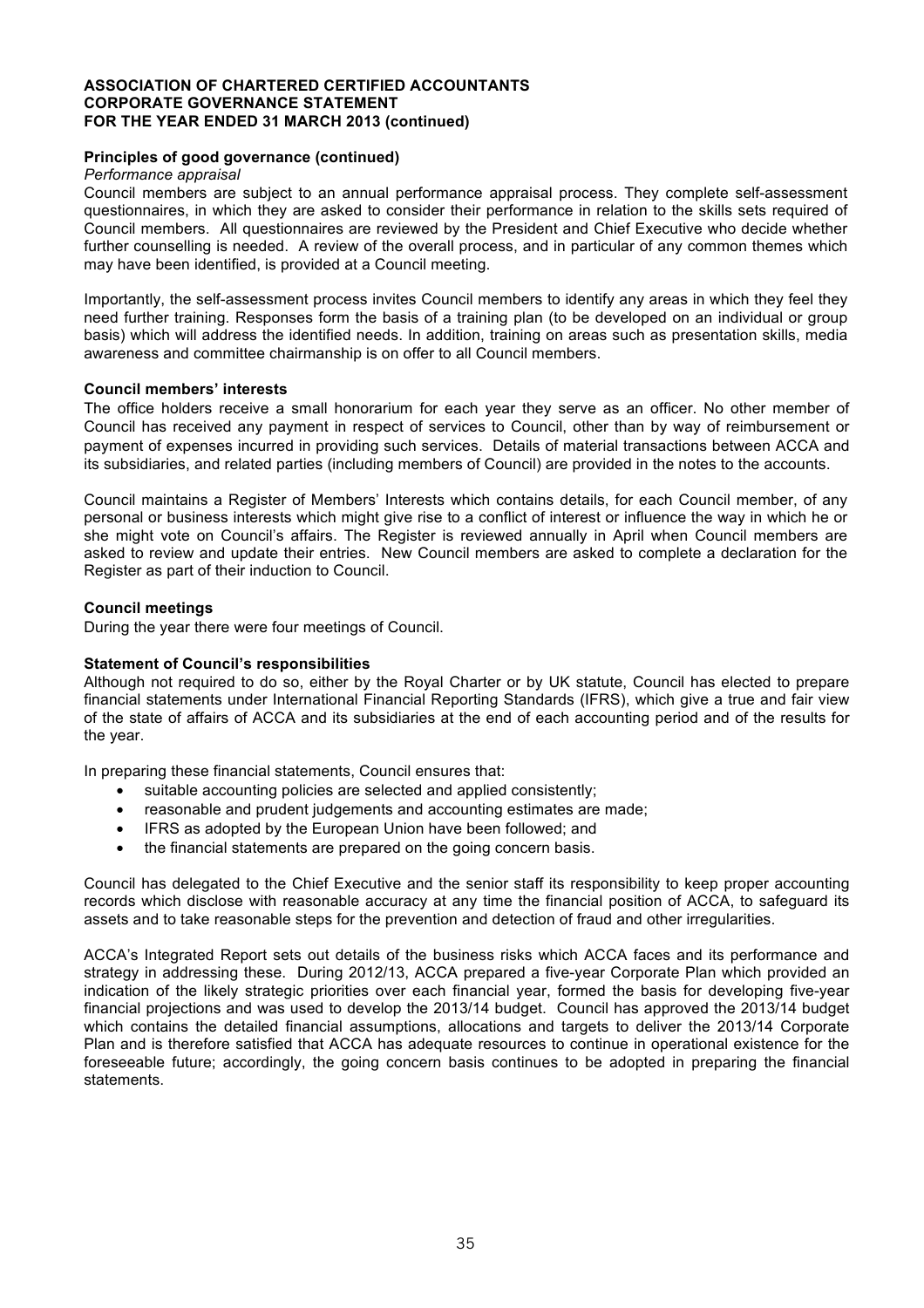#### **Internal control**

Council is responsible for ensuring that a system of internal control is maintained; no system can, however, provide absolute assurance against material misstatement or loss. ACCA's strategy is determined by Council in the five-year Corporate Plan. Actual financial and non-financial performance is reviewed regularly against target. Regular internal audit reviews of key processes in ACCA's offices are carried out by a combination of internal staff and external consultants.

#### **Relations with members**

The AGM, held annually in September, is the formal platform for communications with members. Member networks provide the opportunity for communications between ACCA and its members at a local level, throughout the world. Members are encouraged to take part in a wide range of business and social events. Council also distributes to all members an annual review of activities together with a summary of financial and other information. For the current year the annual review will take the form of an Integrated Report.

Council is responsible for the maintenance and integrity of the corporate and financial information included on ACCA's website. Legislation in the United Kingdom governing the preparation and dissemination of accounts may differ from legislation in other jurisdictions.

#### **Governance structure**

The current structure has developed organically over the years. Council continues to review regularly the roles, responsibilities and effectiveness of Council, Regulatory Board and Committees to ensure that they remain fit for purpose. During 2010/11, a review of the governance structure was carried out and the proposal to reform the Council Committee structure was approved by Council in March 2011 and put in place with effect from September 2011.

#### **Nominating Committee**

Nominating Committee is responsible for making recommendations to Council for appointments to Council, standing committees, technical committees, International Assembly, Regulatory Board, trustees of the pension scheme, task forces and finish groups, including independent members. It also has direct responsibility to develop and keep under review succession planning arrangements for ACCA's Officers and committee chairmen and to play a proactive role in the identification of potential Council members. Appointments to committees are made annually by Council.

The members of Nominating Committee during the year and their attendance at meetings were:

| Meetings attended |
|-------------------|
| 2/2               |
| 1/1               |
| 1/2               |
| 2/2               |
| 1/1               |
| 3/3               |
| 1/1               |
| 1/2               |
| 2/3               |
| 1/1               |
| 1/1               |
|                   |

Details of the terms of reference for Nominating Committee are available on request from ACCA.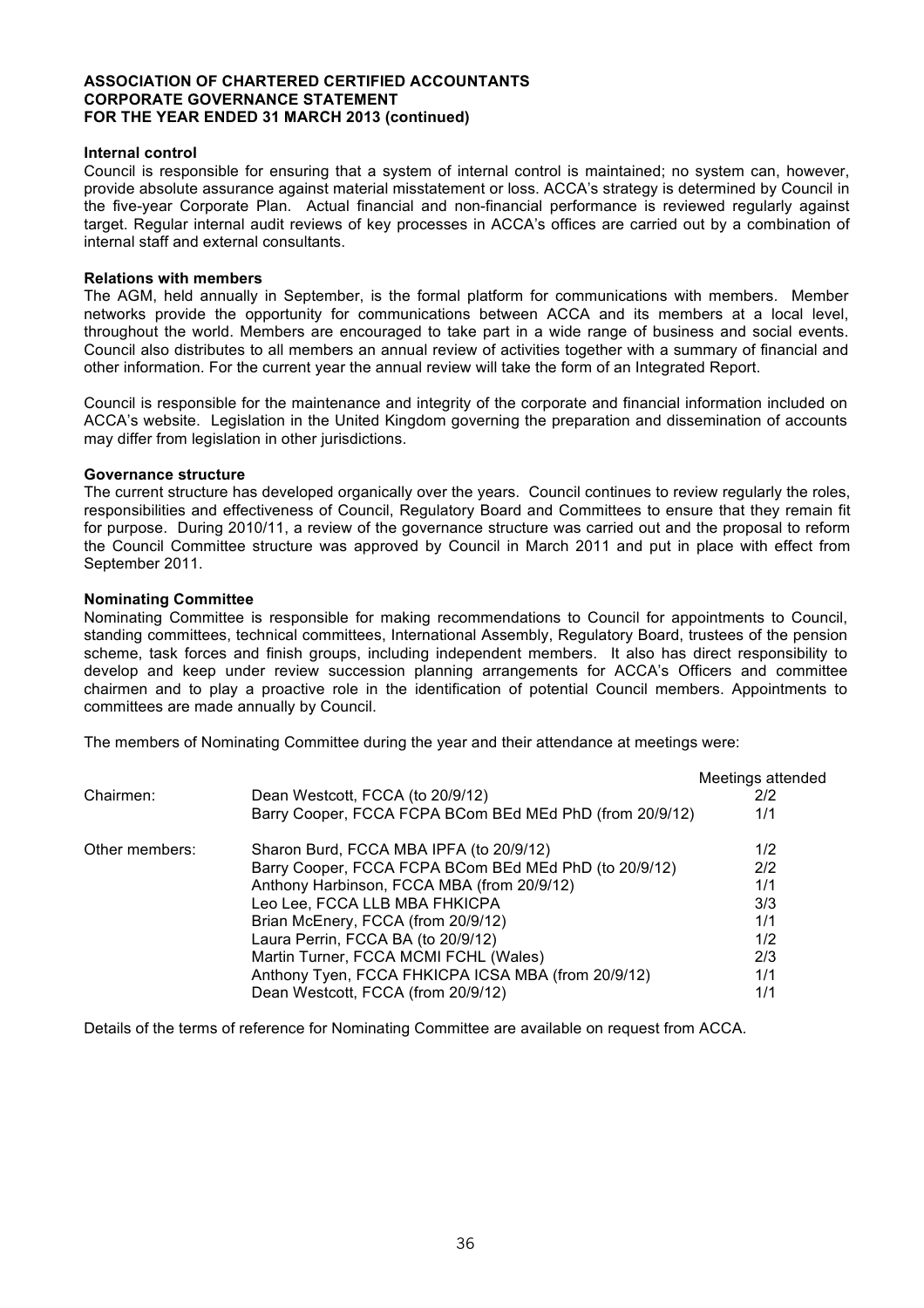#### **Audit Committee**

ACCA's Audit Committee is responsible, on behalf of Council, for:

- ensuring that all significant activities of ACCA are subject to independent review and audit;
- monitoring ACCA's relationship with its auditors;
- reviewing the effectiveness of risk management policies and procedures;
- reviewing the effectiveness of internal controls including financial, operational and compliance controls.

The members of Audit Committee during the year and their attendance at meetings were:

|                |                                               | Meetings attended |
|----------------|-----------------------------------------------|-------------------|
| Chairman:      | Anthony Harbinson, FCCA MBA                   | 3/3               |
| Other members: | Gustaw Duda, FCCA MBA (to 20/9/12)            | 1/1               |
|                | Julie Holderness, FCCA                        | 2/3               |
|                | Hemraz Hoolash, FCCA                          | 3/3               |
|                | Hamish McKay, FCCA                            | 2/3               |
|                | Coutts Otolo, FCCA CPA(K) (from 20/9/12)      | 2/2               |
|                | Robert Stenhouse, FCCA FCA CTA                | 3/3               |
|                | Amy Yung, FCCA FHKICPA ICSA IIA               | 2/3               |
|                | Independent member (i.e. non-Council member): |                   |
|                | Willie Wardrop, FCCA BA                       | 3/3               |

Audit Committee meets at least three times a year. Both the external auditors and the Senior Internal Auditor have direct access to the chairman and are entitled to attend its meetings.

In November 2009, Audit Committee agreed that there should be a competitive tender for external audit services every five years. A tender process was undertaken in 2011, and the recommendation to reappoint BDO LLP as external auditors was approved by the members at the AGM in September 2012. Every year, there is a detailed performance review by Audit Committee, which includes consideration of the FRC Annual Quality Review reports as available, following which a recommendation is made to Council prior to each AGM.

During the year Audit Committee has:

- reviewed the financial statements, having received a report from the external auditors on their review and audit of the financial statements;
- considered the output of the procedures used to manage risk within ACCA;
- reviewed the effectiveness of ACCA's internal controls;
- considered the letter to management from the external auditors on their review of the internal controls;
- agreed the fees and terms of appointment of the external auditors, including their quality and effectiveness;
- reviewed its own effectiveness; and
- agreed the work plans of internal audit and information security and reviewed the output from these plans.
- agreed a revised Council Expenses policy
- received training on I-XBRL and 'the changing role of the audit committee'

## **Auditor's independence and objectivity**

Audit Committee monitors regularly any non-audit services being provided to ACCA by the external auditor to ensure that any services provided do not impair their independence or objectivity. All non-audit services are required to be pre-approved by Audit Committee. There were no non-audit services carried out by the external auditor during the year. Details of the amounts paid to the external auditor during the year for the audit of ACCA, its pension schemes and additional audit services relating to the audit of the corporate KPIs are set out in note 12 to the financial statements.

The independent member of Audit Committee receives remuneration on a fixed attendance fee basis.

Details of the terms of reference for Audit Committee are available on request from ACCA.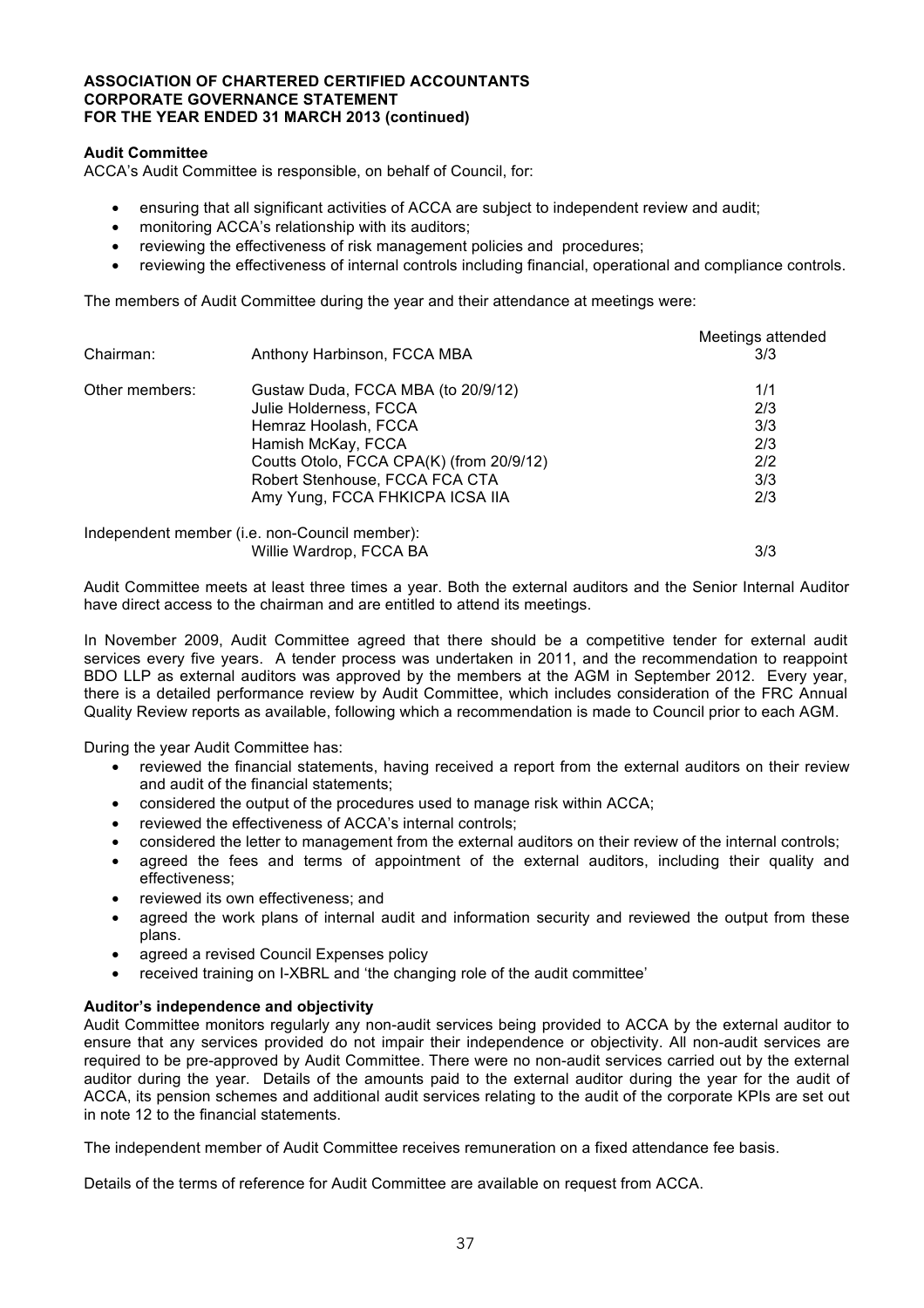## **Governance Design Committee**

ACCA's Governance Design Committee pursues continual improvement in governance design in ACCA in order to reflect best global practice. During 2010/11, the then Governance Committee undertook on Council's behalf a review of ACCA's overall governance structures. The over-arching objective of the review was to ensure that ACCA's governance design is closely aligned to, and provides optimum oversight of, the delivery of ACCA's overall strategy. The new framework, agreed by Council in March 2011, was implemented with effect from September 2011.

Key features of the new framework include:

- the transformation of Governance Committee into the new Governance Design Committee, which gives ACCA a standing mechanism for reviewing governance design and planning in the short, medium and long term. This provides clear lines of sight between the development and implementation of ACCA's strategy and how ACCA's governance structures might need to evolve to support the delivery of strategy in the future
- a combined resource oversight committee which enables integrated human and financial resource allocation and planning. The committee also provides oversight for the transformation programme and its role in delivering ACCA's strategy to 2015, including capital investment policies.

The members of Governance Design Committee during the year and their attendance at meetings were:

| Chairman:      | Brian McEnery, FCCA                                              | Meetings attended<br>3/3 |
|----------------|------------------------------------------------------------------|--------------------------|
| Other members: | Rizwan Akhtar, FCCA ACMA (to 20/9/12)                            | 1/1                      |
|                | Steve Bailey, FCCA (from 20/9/12)                                | 1/2                      |
|                | Jenny Gu, FCCA CICPA (to 20/9/12)                                | 1/1                      |
|                | Kenneth Henry, FCCA PhD CISA CPA CGFM                            | 3/3                      |
|                | Pauline Hobson, FCCA MBA FCMI                                    | 3/3                      |
|                | Mark Millar, FCCA (to 20/9/12)                                   | 1/1                      |
|                | Taiwo Oyedele, FCCA (from 20/9/12)                               | 2/2                      |
|                | Martin Turner, FCCA (from 20/9/12)                               | 2/2                      |
|                | Independent members: Edwin Lawrie, ACIS FIRM ACII (from 20/9/12) | 2/2                      |
|                | Matthew McLelland, BA MA (from 20/9/12)                          | 2/2                      |

The independent members of Governance Design Committee receive remuneration on a fixed attendance fee basis.

Details of the terms of reference for Governance Design Committee are available on request from ACCA.

#### **Remuneration Committee**

ACCA's Remuneration Committee is responsible for determining and agreeing a policy framework for the remuneration of ACCA's Chief Executive and the senior staff in order to encourage performance of a consistently high standard and to reward individuals for their contribution to the success of ACCA. The committee consists of seven members of Council and an independent member appointed by its Nominating Committee.

The Committee's work plan during 2012/13 included: a review of succession planning arrangements for the senior management team; a benchmark review of remuneration within the scope of the Committee; consideration of options for possible future disclosure of Executive Directors' remuneration; and determination of the performance targets for 2013/14 in the context of the reward scheme for senior staff.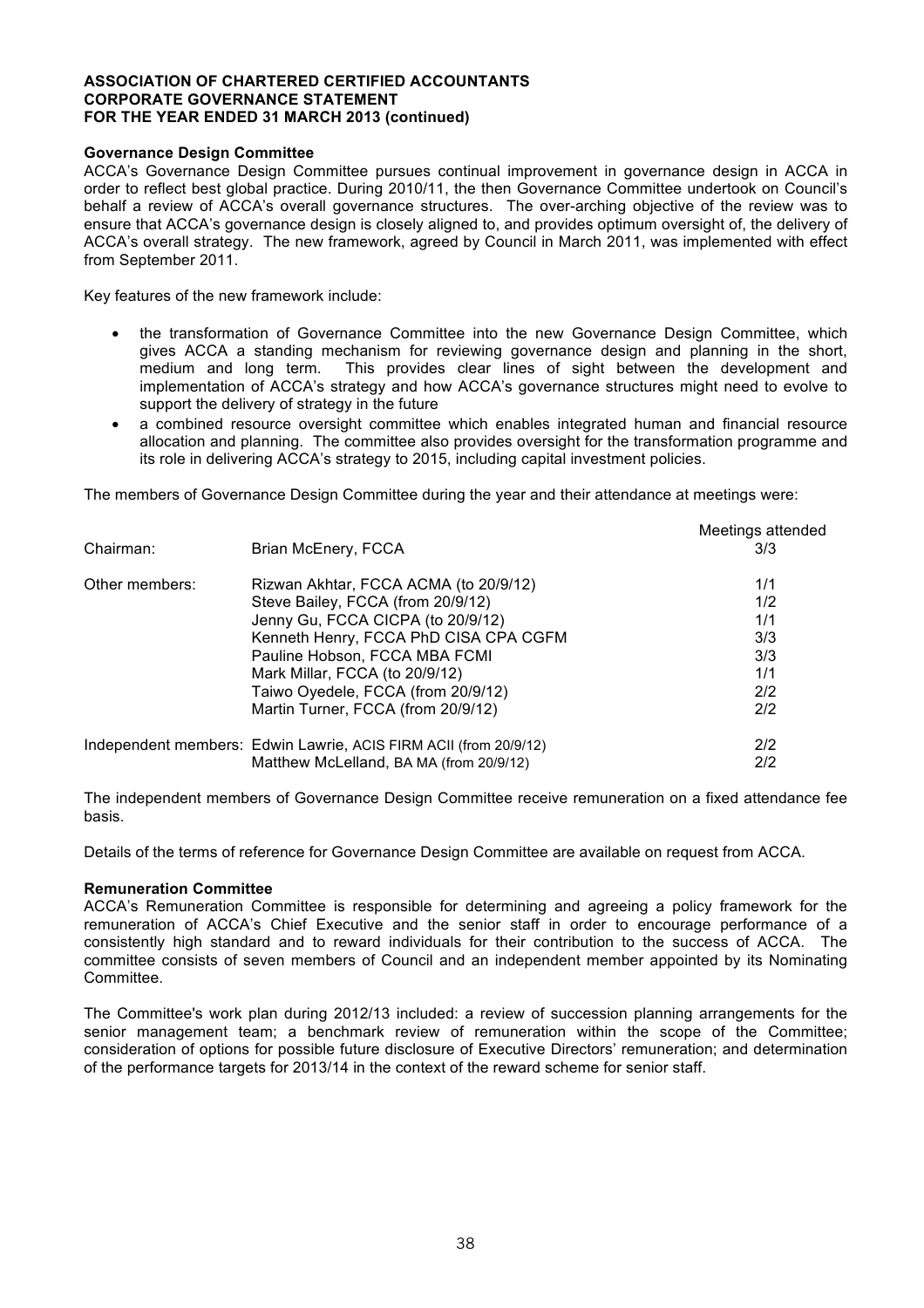#### **Remuneration Committee (continued)**

The members of Remuneration Committee during the year and their attendance at meetings were:

|                |                                                      | Meetings attended |
|----------------|------------------------------------------------------|-------------------|
| Chairman:      | Lynne Hunt, FCCA (from 20/9/12)                      | 1/1               |
|                | Martin Turner, FCCA MCMI FCHL (Wales) (to 20/9/12)   | 1/1               |
| Other members: | Sharon Burd, FCCA                                    | 1/2               |
|                | Gustaw Duda, FCCA MBA                                | 2/2               |
|                | Anthony Harbinson, FCCA MBA                          | 2/2               |
|                | Lynne Hunt, FCCA (to 20/9/12)                        | 1/1               |
|                | Leo Lee, LLB MBA FCCA FHKICPA                        | 2/2               |
|                | Martin Turner, FCCA MCMI FCHL (Wales) (from 20/9/12) | 1/1               |
|                | Anthony Tyen, FCCA FHKICPA ICSA MBA (from 20/9/12)   | 1/1               |
|                | Independent member: Richard Moule, BA IPD            | 1/2               |

The independent member of Remuneration Committee receives remuneration on a fixed attendance fee basis.

Details of the terms of reference for Remuneration Committee are available on request from ACCA.

#### **Regulatory Board**

ACCA's Regulatory Board was launched in September 2008, bringing together all of ACCA's previous governance arrangements for regulation and discipline into a single entity. The remit of the Regulatory Board is to provide independent oversight of ACCA's regulatory and disciplinary activities, and to report to ACCA's Council on the fairness and impartiality of these activities. Placing oversight of regulation and discipline at 'arm's length' from the governance of ACCA's other activities helps to reassure stakeholders that ACCA's arrangements are operated impartially, with integrity and in the public interest. The Board comprises three members of ACCA's Council and seven independent 'lay' appointees - non-accountants - one of whom is Lay Chairman.

The members of the Board during the year and their attendance at Board meetings were:

|              |                                                     | Meetings attended |
|--------------|-----------------------------------------------------|-------------------|
| Chairman:    | Katrina Wingfield, LLB Hons Exon Solicitor Advocate | 4/4               |
| Lay members: | Steve Barrow, BSc Hons DTS DMS                      | 4/4               |
|              | Peter Cadman, LLB                                   | 4/4               |
|              | Barbara Duffner, BA MCIPD OBE                       | 4/4               |
|              | Christine Fraser, LLB                               | 4/4               |
|              | Alan Kershaw, MA (to 30/9/12)                       | 2/2               |
|              | David Lock, BSc Mphil FCIS ARPS (to 30/9/12)        | 2/2               |
|              | Frances Walker, LLB Hons (from 1/10/12)             | 2/2               |
|              | Rosalind Wright, CB QC (Hon Causa) (from 1/10/12)   | 2/2               |
|              | Members from Council: Raphael Joseph, FCCA          | 4/4               |
|              | Robert Stenhouse, FCCA FCA CTA                      | 4/4               |
|              | Anthony Tyen, FCCA FHKICPA ICSA MBA (from 20/9/12)  | 2/2               |

Profiles of the Board members can be found on ACCA's website (www.accaglobal.com). The Regulatory Board's Terms of Reference are available on request from ACCA.

Lay members receive a small retainer and an attendance fee per meeting.

The Regulatory Board and its sub-committees are supported internally by the Governance Executive **Directorate**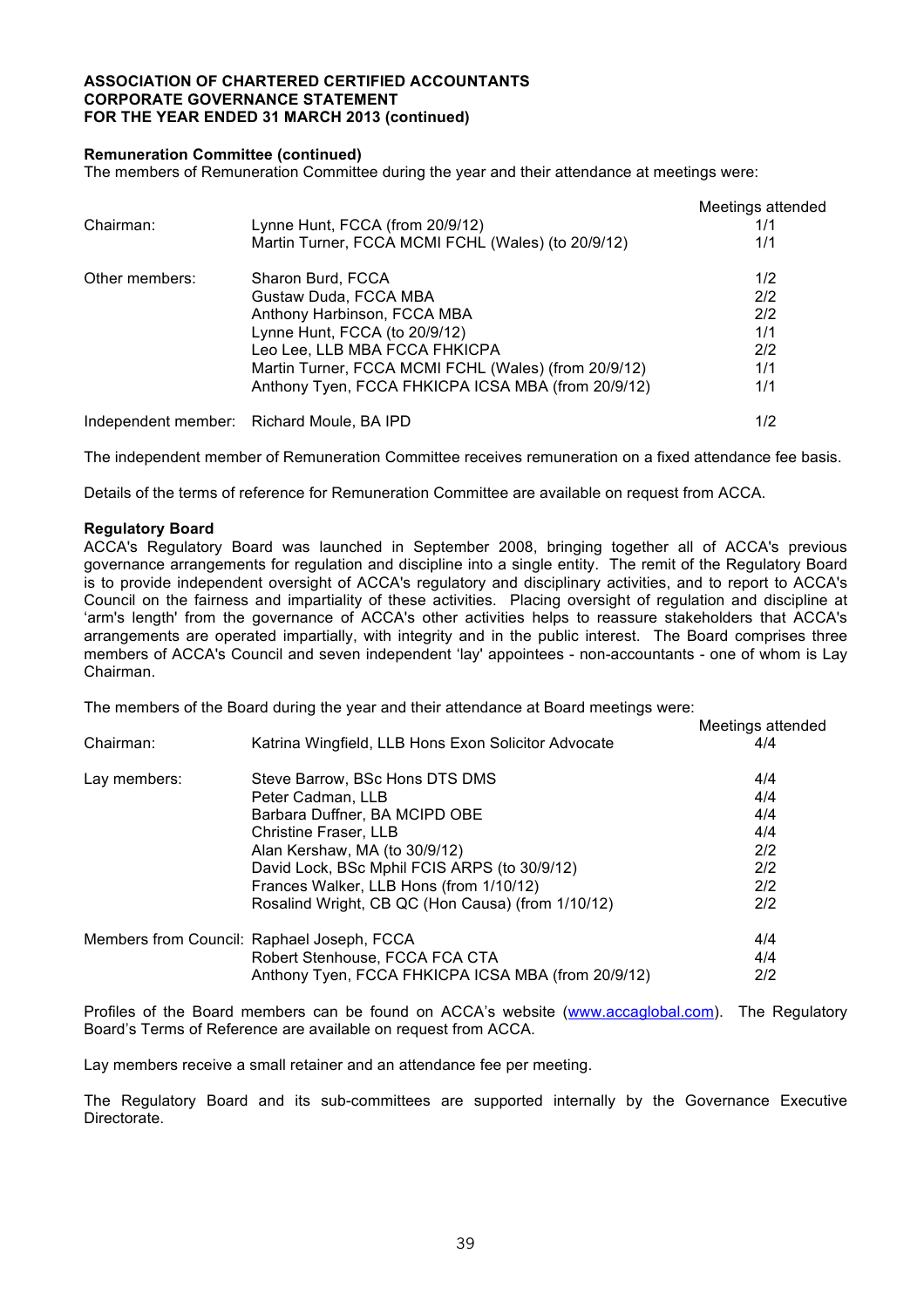#### **International Assembly**

ACCA's International Assembly was formed in 1997. It remains a unique resource to ACCA and no other body has such a diverse representative group whose role is to provide input into strategy and development through its advisory role to Council. The International Assembly was formed in recognition of ACCA's growth with an increasingly diverse and mobile membership. There are 53 representatives on the International Assembly, representing all regions where there are ACCA members. The International Assembly usually meets in November each year and the meeting is timed to enable Council and Assembly members to interact at a joint session.

Details of the terms of reference of the International Assembly are available on request from ACCA.

#### **Senior management and remuneration**

The Chief Executive, seven Executive Directors (year ending 31 March 2012: six), two Directors (year ending 31 March 2012: one) and two independent non-executive advisors (year ending 31 March 2012: two) form the Executive Team and are responsible for the day-to-day management of ACCA on behalf of Council and for the implementation of Council policy: they are not directors within the meaning of company law. Nevertheless, Council discloses that the emoluments of the Chief Executive, Executive Directors and Directors for the year were £1,489,087 (year to 31 March 2012: £1,321,653)*.* Eight of the Executive Team also accrue retirement benefits under the defined benefit scheme operated by ACCA, while the other two members of the Executive Team have joined the defined contribution plan. The defined benefit scheme will close to future accrual in July 2013, after which those eight members of the Executive Team will be able to join the defined contribution plan.

The total salaries and benefits of the Chief Executive in the year to 31 March 2013 was £293,117 (year to 31 March 2012: £274,368)*.*

The two independent non-executive advisors receive remuneration on a fixed attendance fee basis.

#### **Corporate Social Responsibility (CSR)**

ACCA produced its first CSR report in 2009/10 and continues to produce an annual statement which is available at www.accaglobal.com/

## **Employees**

ACCA is committed to ensuring that employees are engaged in their work and committed to ACCA's goals and values. Further details about ACCA's commitments to and engagements with staff are included in ACCA's Integrated Report.

## **Council members' confirmation**

In so far as each of the Council members are aware, they have taken all the steps that they ought to have taken to make themselves aware of any information needed by the company's auditors for the purposes of their audit and to establish that the auditors are aware of that information. The Council members are not aware of any relevant audit information of which the auditors are unaware.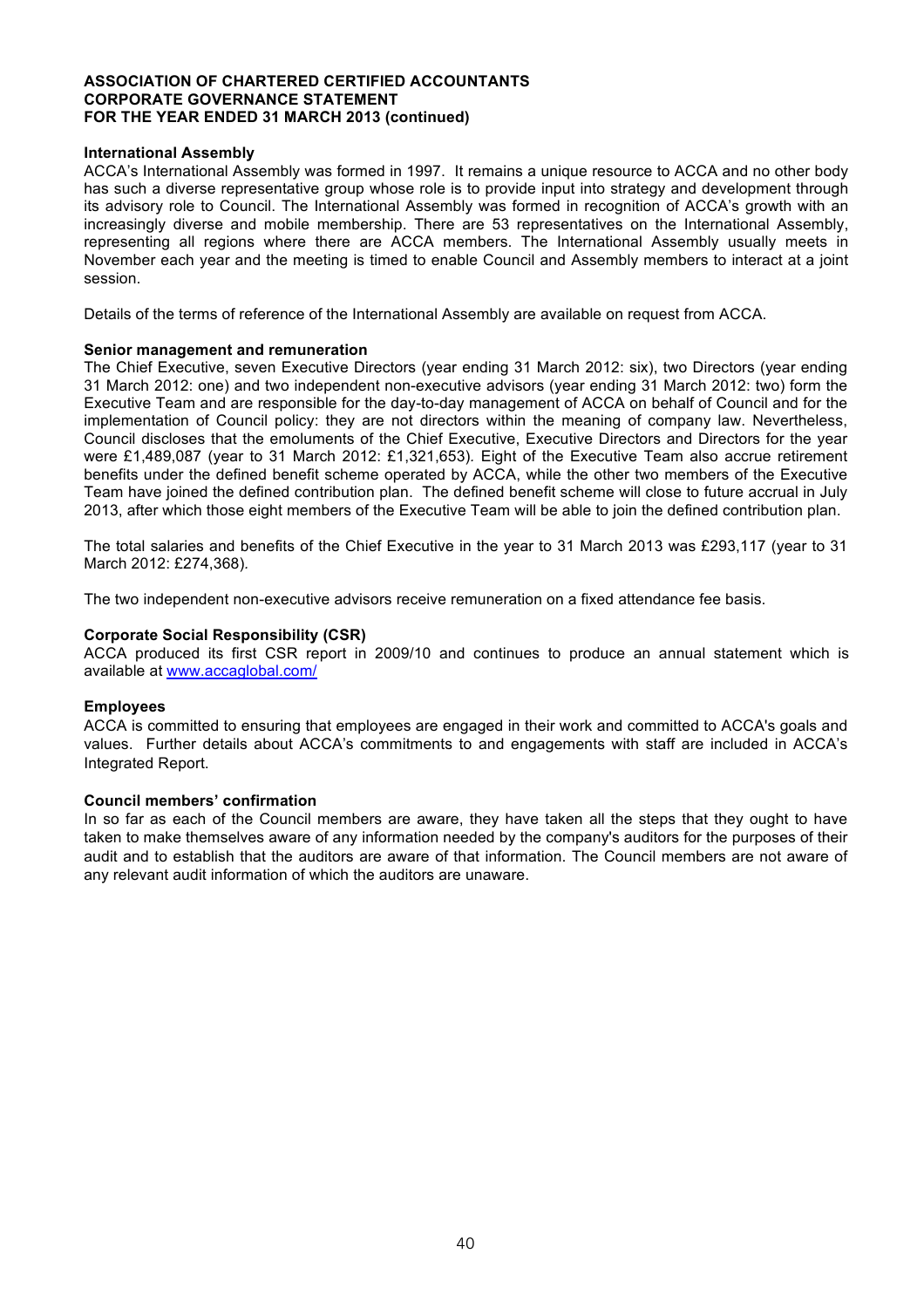#### **ASSOCIATION OF CHARTERED CERTIFIED ACCOUNTANTS INDEPENDENT AUDITOR'S REPORT TO THE MEMBERS OF THE ASSOCIATION OF CHARTERED CERTIFIED ACCOUNTANTS**

We have audited the financial statements of the Association of Chartered Certified Accountants and its subsidiaries (the Group) for the year ended 31 March 2013 which comprise the consolidated statement of comprehensive income, the consolidated balance sheet, the consolidated cash flow statement, the consolidated statement of changes in members' funds and the related notes. The financial reporting framework that has been applied in their preparation is International Financial Reporting Standards (IFRSs) as adopted by the European Union.

Our report has been prepared pursuant to our engagement letter with Council and for no other purpose. No person is entitled to rely on this report unless such a person is a person entitled to rely upon this report by virtue of and for the purpose of our engagement letter or has been expressly authorised to do so by our prior written consent. Save as above, we do not accept responsibility for this report to any other person or for any other purpose and we hereby expressly disclaim any and all such liability.

#### *Respective responsibilities of Council and auditors*

As explained more fully in the statement of Council's responsibilities, Council is responsible for the preparation of the financial statements and for being satisfied that they give a true and fair view. Our responsibility is to audit and express an opinion on the financial statements in accordance with International Standards on Auditing (UK and Ireland). Those standards require us to comply with the Auditing Practices Board's Ethical Standards for Auditors.

#### *Scope of the audit of the financial statements*

A description of the scope of an audit of financial statements is provided on the Financial Reporting Council's website at www.frc.org.uk/auditscopeukprivate.

#### *Opinion on financial statements*

In our opinion the financial statements:

- give a true and fair view of the state of the Group's affairs as at 31 March 2013 and of its surplus for the year then ended; and
- have been properly prepared in accordance with IFRSs as adopted by the European Union.

#### *Opinion on other matters*

In our opinion the information given in the Integrated Report for the financial year for which the financial statements are prepared is consistent with the financial statements.

**BDO LLP** *Chartered Accountants*  Glasgow United Kingdom

15 June 2013

BDO LLP is a limited liability partnership registered in England and Wales (with registered number OC305127).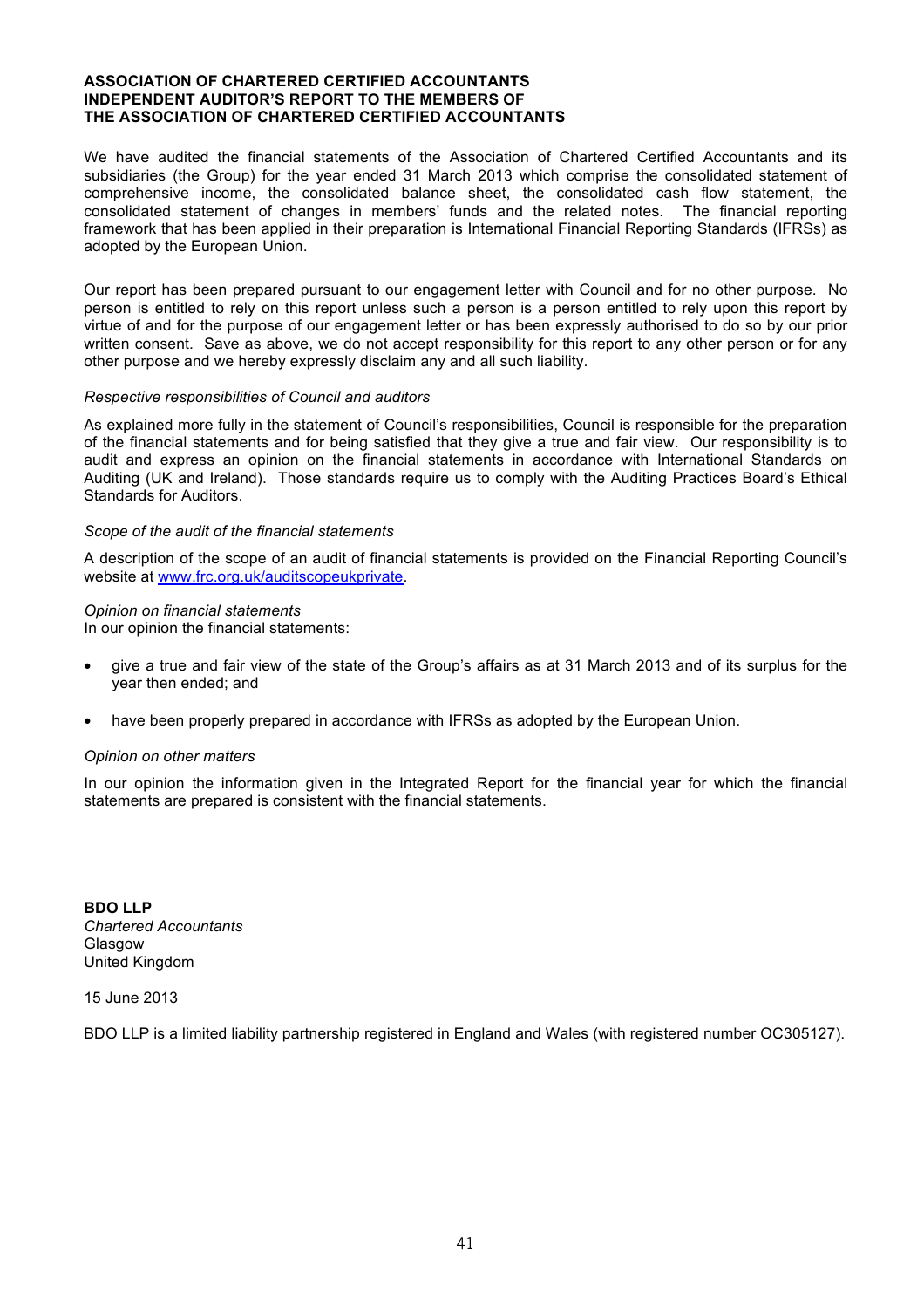#### **THE CHARTERED CERTIFIED ACCOUNTANTS' BENEVOLENT FUND REFERENCE AND ADMINISTRATIVE DETAILS CHARITY NUMBERS 222595 AND SC039877**

## **Board of Management and Trustees**

Dr M J M Kedslie, President D J Argent J Beckerlegge J Cole P D Finch J D Moore OBE A Sandison A G Thorne

#### **Honorary Secretary**

H McCash

#### **Principal Office**

29 Lincoln's Inn Fields London WC2A 3EE

## **Honorary Auditor**

BDO LLP 4 Atlantic Quay 70 York Street Glasgow G2 8JX

## **Principal Banker**

Clydesdale Bank plc 1 Woodside Crescent Glasgow G3 7UL

#### **Solicitors**

Bates Wells & Braithwaite London LLP 2-6 Cannon Street London EC4M 6YH

Tods Murray LLP Edinburgh Quay 133 Fountainbridge Edinburgh EH3 9AG

Wilsons Solicitors LLP Alexandra House St Johns Street **Salisbury Wiltshire** SP1 2SB

## **Investment Manager**

Charles Stanley & Co. Limited 25 Luke Street London EC2A 4AR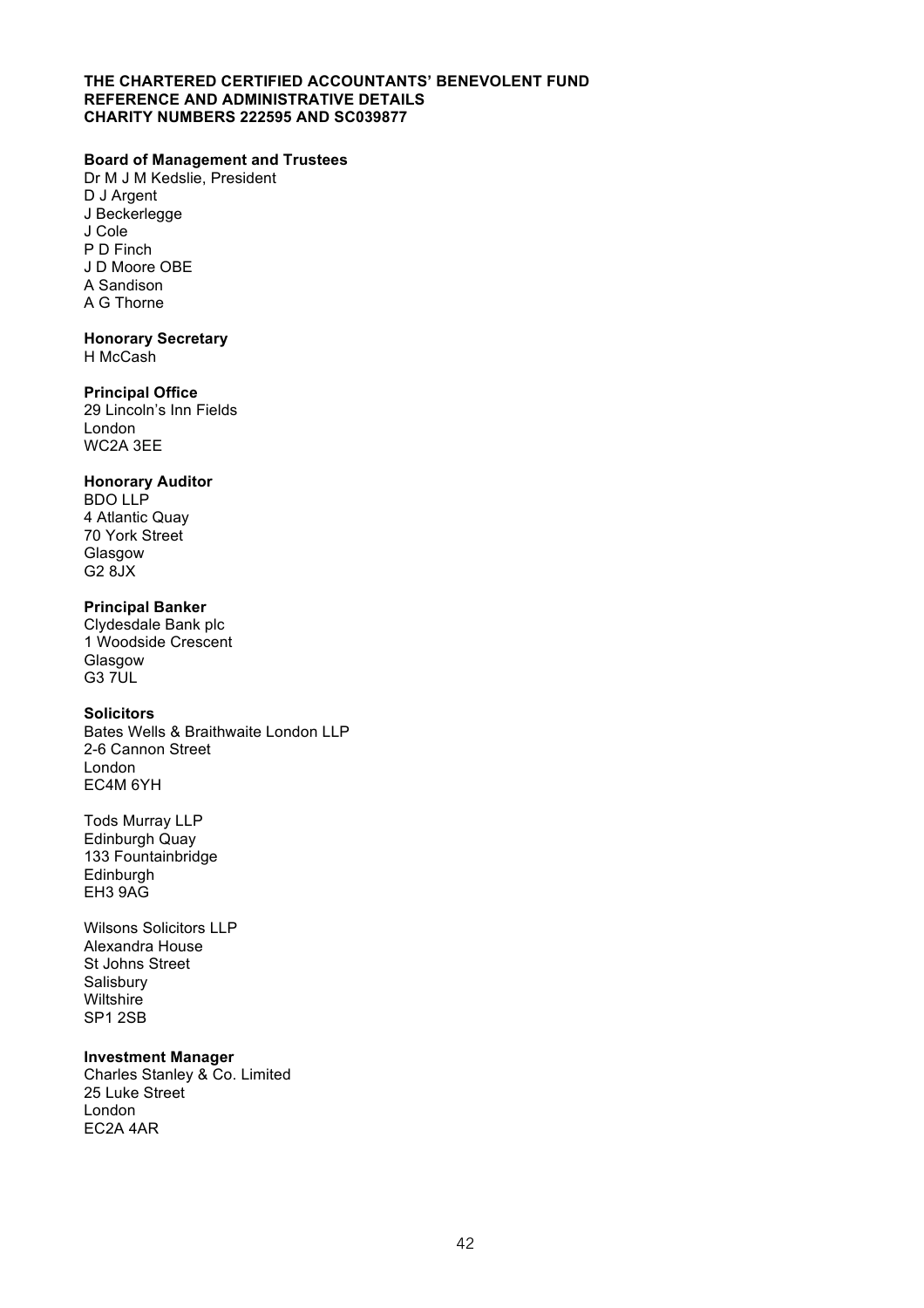The Board submits its report together with the financial statements for the year ended 31 March 2013. The financial statements have been prepared in accordance with the Accounting policies set out in note 1 to the financial statements and comply with the Fund's governing document, the Charities Act 2011 and the Statement of Recommended Practice *'Accounting and Reporting by Charities'* (SORP 2005).

#### **Structure, governance and management**

The Fund is an unincorporated charity established by Trust Deed in 1918 and is registered by the Charity Commission for England and Wales, registration number 222595 and with OSCR in Scotland, registration number SC039877. The governing document of the Fund is the Rules of the Fund.

Under the Rules of the Fund, there must be at least seven, and no more than 12, members of the Board of Management. The Board must consist only of Fund members, each of at least two years' standing. Every member of the member body, ACCA (Association of Chartered Certified Accountants), is *ipso facto* a member of the Fund. Board members are elected at the Annual General Meeting, to hold office for one year and are eligible for re-election.

The Board met four times in the year. At each meeting it considers applications from potential beneficiaries and reviews the financial position of the Fund. A strategy meeting is held annually at which the Board agrees the broad strategy and activities of the Fund including consistency of grant-making, investments, reserves and risk management policies and performance. The day to day administration of grants and the processing and handling of applications prior to consideration by the Board is delegated to the Secretary and the administrator. In the previous year the Board passed a resolution to incorporate the charity and this is ongoing. At this year's Annual General Meeting the members will be asked to vote on resolutions to progress this including a resolution to transfer all the assets and liabilities to a new charitable company in due course.

New Board members are sought through dialogue with ACCA, which holds a database of ACCA members. ACCA can identify members who have the relevant skills needed to complement those of the current Board. The Board has a New Trustee Induction pack which is given to new Board members. The pack includes a copy of the Rules of the Fund, a brief history of the Fund, last three years' annual reports, recent minutes, a copy of the Charity Commission guidance 'The Essential Trustee: What you need to know' and a copy of the most recent management financial statements, strategy and 15-year rolling plan.

The Fund is a member of the Association of Charitable Organisations (ACO). The ACO provides much helpful information on good practice, changes in the law affecting charities and acts as a voice lobbying on behalf of the benevolent sector charities with the Government and Regulators.

#### **Objectives and activities**

The principal object of the Fund is to raise and maintain a fund for the purpose of assisting persons in need who are, or have been, members of ACCA or the Association of Authorised Public Accountants, and their families and dependants. The Board is also empowered to assist other charitable institutions as it sees fit. The principal policy adopted by the Board of Management to further the objects of the Fund has been, and continues to be, to make timely grants and/or loans to members and their families, who face hardship or need at any time. These loans are normally secured and are either interest free or linked to bank base rate.

The Fund employs no staff. Its administration, including routine legal advice, is provided by ACCA. Members of the Board of Management also devote time to the Fund's affairs at meetings, travel to and from meetings and communications between meetings for which they receive no remuneration. Board members come from a wide geographical base which ensures as wide as possible knowledge base within the Board. The Fund is also supported by other members of the Fund and ACCA staff who may, as volunteers, visit applicants and beneficiaries from time to time when requested by the Fund. The Fund is not otherwise dependent on the services of volunteers or donations in kind.

The Fund's unrestricted funds include two designated funds: a Loan Fund and a Disaster Fund. The former is equal to the total amount of loans to beneficiaries and recognises the fact that these amounts are not available for the Fund's day-to-day operations. The latter will be used to provide emergency assistance to members and their families who have been affected by national or international disaster and will be added to annually at a rate agreed by the Board (currently 5% of the Fund's income excluding support cost donations, previously it was 5% of the Fund's total income) up to a cap of £250,000 (previously £100,000).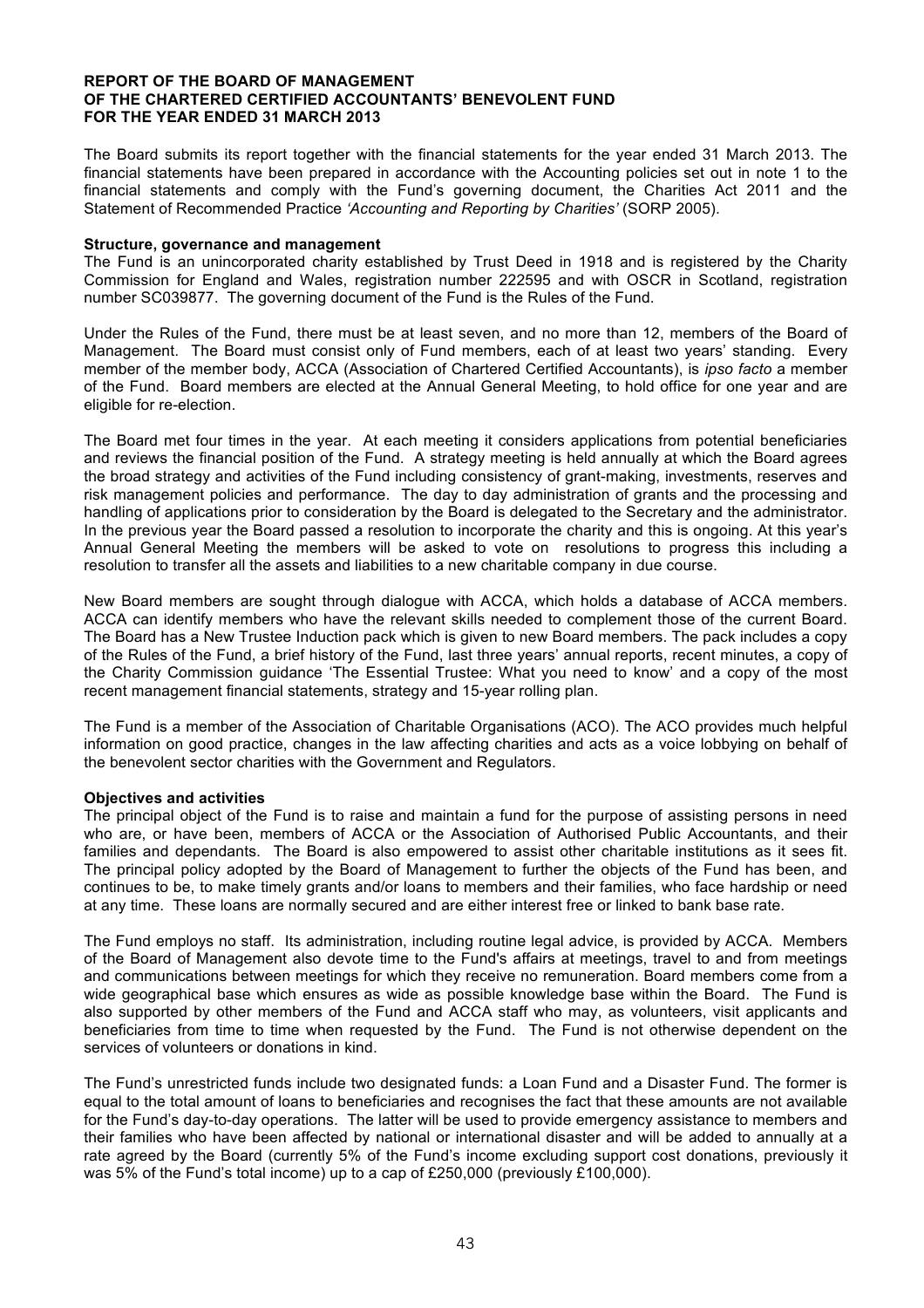#### **Public benefit**

The Fund's principal charitable purpose is to give to those members of ACCA or the Association of Authorised Public Accountants and their families and dependants, who are in need, by reason of age, ill-health, disability, financial hardship or other disadvantage. The Fund assists its beneficiaries by awarding grants or loans of money, the provision of specific items, the payment of services and non-financial advice and support. The Board is of the view that the Fund meets the public benefit requirement by relieving members and their families and dependants of financial hardship. As reported last year, the Fund was a member of a steering group coordinated by the ACO which successfully made representations to the Charity Tribunal to demonstrate that benevolent funds provide public benefit. The Charity Commission is required to publish guidance on public benefit and the Board can confirm that it has had regard to that guidance. A revised guidance has been drafted and consultation on that guidance closed in September 2012. The Charity Commission aims to publish the revised guidance in 2013 which the Board will take note of.

#### **Grant making policy**

The Fund exists to help members and their dependants - both financially and with appropriate advice. The Board encourages applications for assistance from all members and their dependants. Applicants submit financial and other information in a specific format. Each case is considered on its own merits and is sympathetically reviewed. Assistance may take the form of one-off grants to help in the short-term, regular ongoing grants or a loan which would normally be secured on the applicant's property. In certain cases where an applicant has been successful, grants can be continued on an annual basis following submission of the appropriate documentation. Cases are usually reviewed annually.

The Board asks that members of the Fund advise the Secretary of the Fund of any potential beneficiaries they believe to be in need, and who may be reluctant to approach the Fund directly.

The Board reviews its guidelines for granting assistance annually. Details of how to apply for grants and other assistance, together with the relevant forms, are available from the Secretary and the ACCA website at http://www.accaglobal.com/members/fund

#### **Financial review**

The Fund is currently able to finance its activities from donations, legacies and the income from its investment portfolio which provide funds to meet anticipated needs in the short term. In addition, the Fund receives royalties on an affinity credit card scheme operated by MBNA. Details of the MBNA MasterCards, which are issued with the ACCA logo, are available at

http://uk.accaglobal.com/uk/members/support/uk/credit\_card on the ACCA website.

The financial statements for the period are shown on pages 45 to 50. The Statement of Financial Activities on page 45 shows the incoming resources available to the Fund and the extent to which these resources have been applied. This, together with the Balance Sheet on page 46, shows the total assets of the Fund to be £3,037,909 (2012: £2,698,649), which will generate income to meet its future obligations. The Fund held £286,246 (2012: £178,553) in bank balances and short term deposits at 31 March 2013 and, in the opinion of the Board, the Fund continues to be in a position to pursue its charitable activities in the foreseeable future. Governance costs for the current year include legal costs relating to the proposed incorporation of the Benevolent Fund.

The Board is grateful to all who have contributed in any way to the work of the Fund during the year to 31 March 2013. In particular, it expresses thanks to those who made a financial contribution and those who gave of their time. Donations from members amounted to £54,556 (year ended 31 March 2012: £40,115) and this included a very generous one-off donation of £10,000 from a Hong Kong member. The Board would like to thank all those members who have made donations to the Fund, particularly those who are UK taxpayers and have completed Gift Aid declarations which allow the Fund to reclaim basic rate tax paid on these donations. This method of giving is very tax efficient and the Board encourages UK taxpayers to consider completing Gift Aid declarations if they have not already done so. The Board also encourages donors to gift shares directly to the Fund in order to gain the tax benefits available both to the Fund and the donor.

The Board appreciates any help members can give in ensuring that the Fund can provide support to all those who have reason to ask for it. From the grateful letters the Board receives, it can assure members that the assistance the Fund provides is highly appreciated. Please help the Board to ensure that it can continue to fulfil the objectives of the Fund.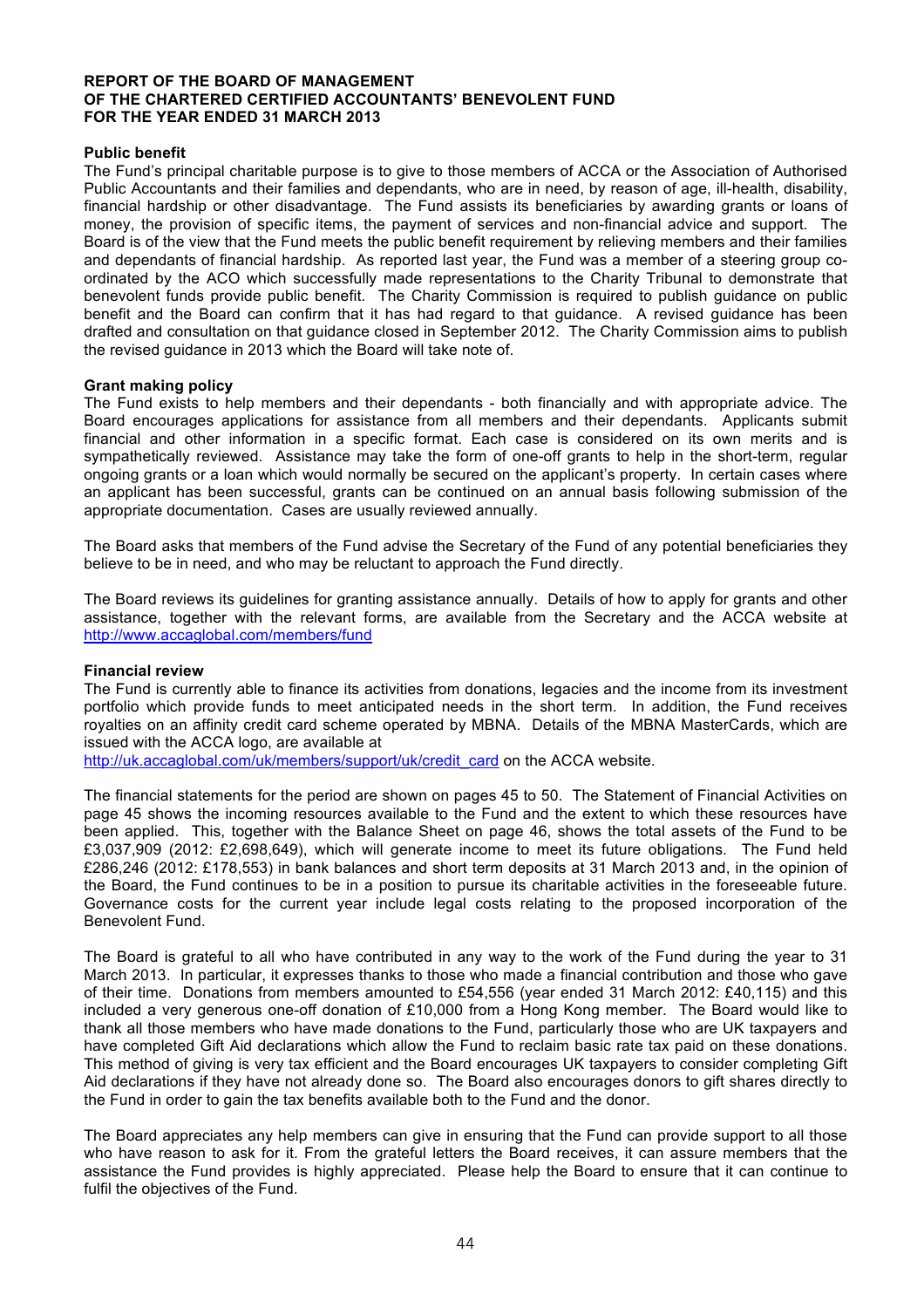#### **Achievements and performance**

During the year, the Fund agreed to pay grants, ranging from £150 to £3,000 (2012: £13 to £4,380), to 14 (2012: 13) beneficiaries and offered non-financial advice and support. The grants amounted to £15,379 (2012: £19,258). Of this, the Board has a commitment to 9 (2012: 3) beneficiaries for grants, payable after the yearend, amounting to £5,948 (2012: £2,715). Under SORP 2005 these commitments are included in the financial statements as creditors.

The Board noted the total value of grants given was disappointingly lower this year although there was a small increase in the number of beneficiaries to whom assistance was given. Efforts have been made to increase the number of applications as it is evident that global economic conditions continue to be difficult and that some beneficiaries have greater needs. Although the Fund continues to receive a number of debt-related applications, the Board does not normally assist in these cases unless the clearance of debts would mean that the applicant's income would then exceed their expenditure by a comfortable enough margin to allow them to make a fresh start. In some cases, the applicant's position often appears to be unsustainable in the longerterm. If the Board believes the applicant has no realistic alternative to an arrangement with their creditors, or bankruptcy, it will reluctantly decide that temporary financial assistance would do no more than delay the inevitable. In order to promote the Fund further, the Board continues to review its communication strategies, improve its profile on the website and embark on a number of proactive publicity opportunities where possible. It also strives to maintain close contacts with ACCA's branches and offices overseas.

#### **Investment policy and performance**

The Board has considered the most appropriate policy for investing funds and has delegated the management of its investments to Charles Stanley & Co. Ltd. The Board considers that it is appropriate to invest directly in particular investments as well as some common investment funds designed for the charity sector. The Fund's overall investment aim is to increase the total value of its investment portfolio on a total returns basis in the longer term. The Fund invests the designated emergency fund and a proportion of its other unrestricted reserves in cash and short-term deposits that can be readily accessed so that the Fund can react quickly to particular emergencies and other urgent needs for support.

The Board considers its asset allocation strategy regularly and formally reviews its investment strategy every three years. The Board considers its Statement of Investment Principles as part of this review.

The total return on capital investments for the year was 10.97% (2012: 2.01%) against the benchmark (FTSE APCIMS Balanced) of 9.96%, (2012: 0.56%) while the total return on income investments for the same period was 3% (2012: 2.62%) against the benchmark (FTSE A Govt (All)) of 1.55% (2012: 0.5%). The Board considers the overall return on long term investments and deposits for the period to be encouraging and in line with the positive movements in the stock markets during that period.

#### **Reserves policy**

The Board aims to maintain unrestricted funds at a level that will meet anticipated demands for assistance as and when they arise as well as special demands in times of emergency such has been seen in the last three years with regards to the floods in Pakistan and Australia, the earthquake in New Zealand and the Japanese tsunami. ACCA has over 154,000 members in 170 countries and the reserves policy reflects the uncertainties that this brings.

The Board assesses the reserves to be retained in the context of its long-term strategic projections. These estimate anticipated growth in membership numbers and take account of demographic changes, such as increases in the number of retired members, and the likely effects of the African AIDS pandemic on members' families. The Board has prepared a 15-year projection, updated annually, which indicates that, while the Fund is likely to be able to increase its reserves in the short to medium term, the growth in total demand will mean that, from 2022, the Fund's expenditure will exceed its income and it will be necessary to apply its reserves to meet these needs. This shortfall is expected to increase in subsequent years.

The Board therefore considers that its unrestricted reserves are adequate to meet current levels of demand but that it is necessary to increase these over the next 10 years so that it can continue to relieve distress even after demands on its resources have outstripped its income.

The Board accepts that it could not allow the period during which expenditure exceeds income to deplete unrestricted reserves entirely but it believes that there is sufficient time to review the actual situation before any action needs to be taken. Therefore, the policy is to continue building up reserves by means of annual surpluses and careful management of the investment assets. The position is regularly reviewed by the Board.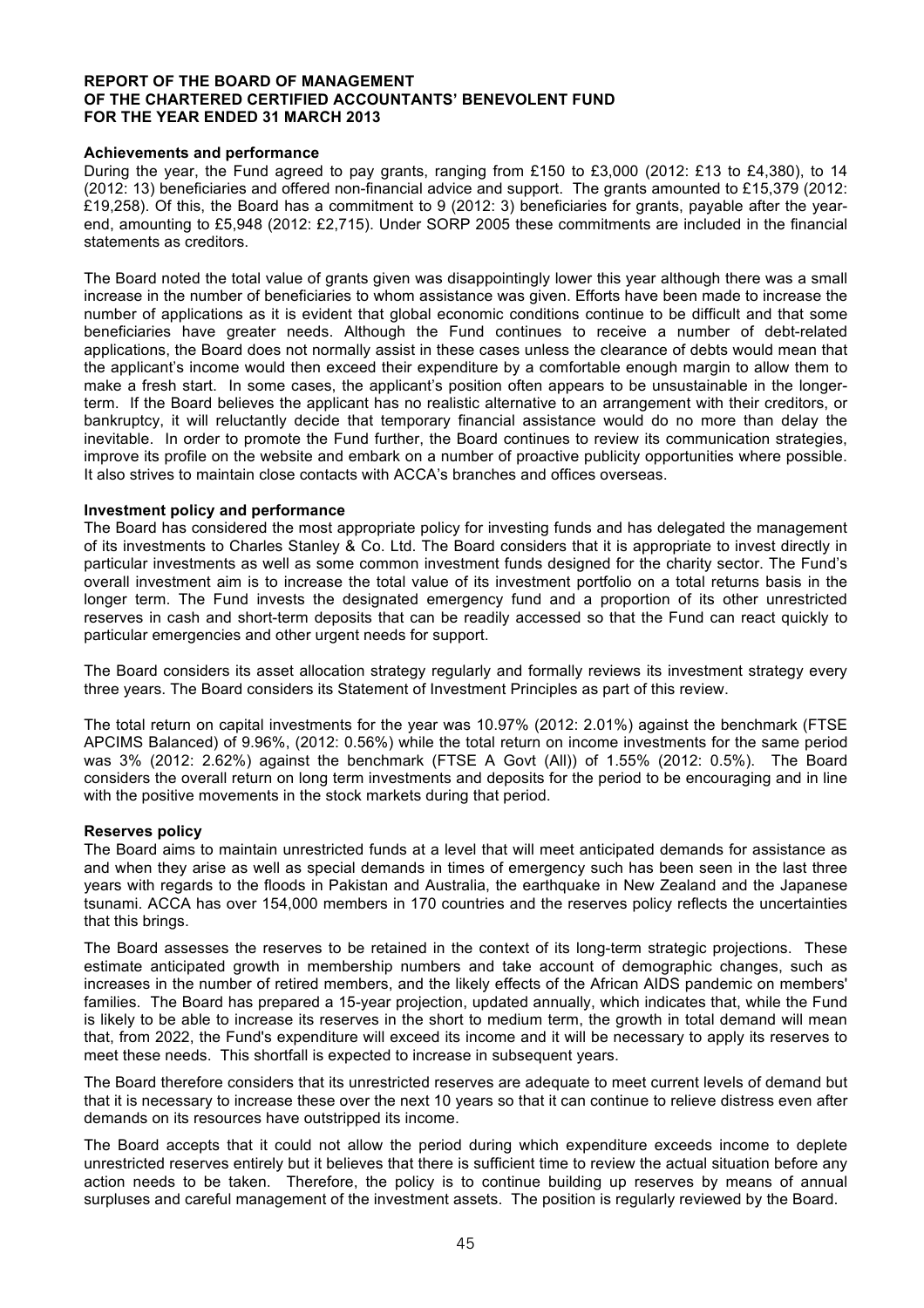#### **Reserves policy (continued)**

The Board has also designated some of the unrestricted funds as a Disaster Fund for use in case of a national or international disaster, whether the result of forces of nature, terrorism or war, which affects a significant number of members. This is shown separately in the financial statements. The Board recently decided to increase the cap on the Disaster Fund to £250,000 from £100,000.

#### **Risk management**

The Board examines and reviews annually the major strategic, business and operational risks which the Fund faces and confirms that systems have been established so that the risks may be effectively monitored and their impact mitigated as far as possible.

#### **Plans for the future**

The Board anticipates maintaining its efforts to attract applications for assistance from members and to treat these with courtesy and concern, making every possible effort to ensure that support is offered in all appropriate cases.

In particular, the Board will continue to promote the Benevolent Fund across the world to try and reach all members. This will be done with features in *Accounting & Business*, using members' networks, national offices and, it is hoped, by meeting with ACCA's Council.

The Board aims to complete the creation of a company limited by guarantee registered as a charity with the Charity Commission and OSCR and, subject to the approval of members at the AGM, to transfer the assets and liabilities of the charity established by Trust Deed to the new charity before the end of the next financial year.

#### **Board of Management's responsibilities in relation to the financial statements**

The Board of Management is responsible for preparing the Annual Report and financial statements in accordance with applicable law and United Kingdom Generally Accepted Accounting Practice.

The Board of Management is responsible for preparing financial statements for each accounting period which give a true and fair view of the Fund's financial activities during the period and of its financial position at the end of the period. In preparing financial statements giving a true and fair view, the Board should follow best practice and

- select suitable policies and then apply them consistently;
- make judgements and accounting estimates that are reasonable and prudent;
- state whether applicable accounting standards and statements of recommended practice have been followed subject to any departure disclosed and explained in the financial statements; and
- prepare the financial statements on the going concern basis unless it is inappropriate to presume that the Fund will continue in operation.

The Board of Management is responsible for keeping proper accounting records, which disclose with reasonable accuracy at any time the financial position of the Fund and which enables it to ensure that the financial statements comply with the Charities Act 2011, the Charity (Accounts and Reports) Regulations 2008 and the provisions of the rules. It is also responsible for safeguarding the assets of the Fund and hence for taking reasonable steps for the prevention and detection of fraud and other irregularities.

#### **Auditor**

The Board of Management has taken all the steps that it ought to have taken to make itself aware of any information needed by the Fund's auditor for the purposes of his audit and to establish that the auditor is aware of that information. The Board is not aware of any relevant audit information of which the auditor is unaware.

BDO LLP has expressed their willingness to continue in office. The Fund is most grateful for BDO LLP's support and a resolution to re-appoint them will be proposed at the annual general meeting.

**Dr M J M Kedslie**, *President*  5 June 2013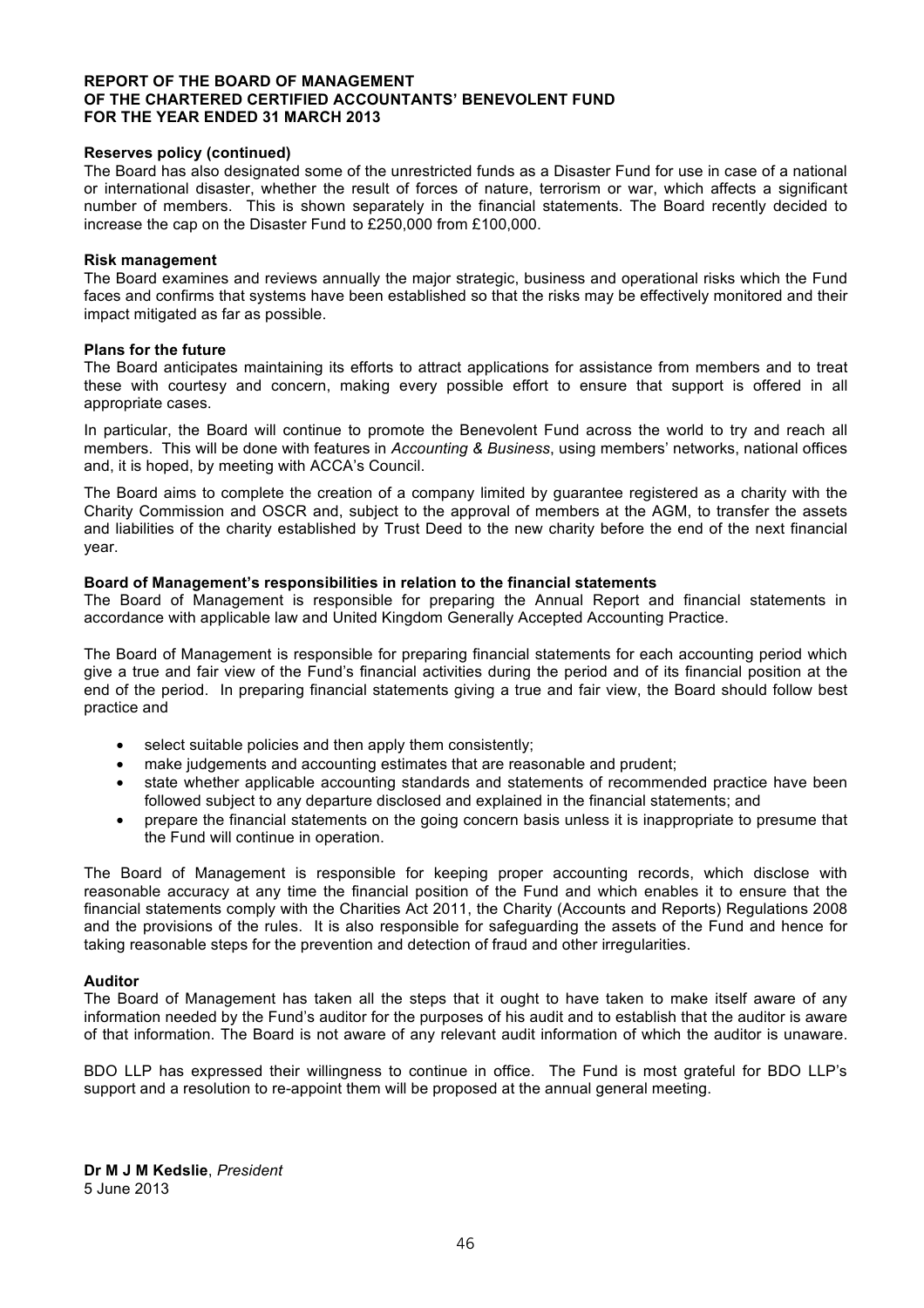#### **THE CHARTERED CERTIFIED ACCOUNTANTS' BENEVOLENT FUND STATEMENT OF FINANCIAL ACTIVITIES FOR THE YEAR ENDED 31 MARCH 2013**

| <b>Notes</b>   |                                                | <b>Total funds</b><br>Year ended<br>31 March<br>2013<br>£ | <b>Total funds</b><br>Year ended<br>31 March<br>2012<br>£ |
|----------------|------------------------------------------------|-----------------------------------------------------------|-----------------------------------------------------------|
|                | <b>Incoming resources</b>                      |                                                           |                                                           |
|                | Incoming resources from generated funds        |                                                           |                                                           |
|                | Voluntary income                               |                                                           |                                                           |
| $\overline{2}$ | <b>Donations</b>                               | 82,489                                                    | 68,056                                                    |
|                | Legacies<br>Credit card royalties              | 16,173                                                    | 8,751<br>18,930                                           |
| 3              | Investment income                              | 78,626                                                    | 67,645                                                    |
|                |                                                |                                                           |                                                           |
|                | <b>Total incoming resources</b>                | 177,288                                                   | 163,382                                                   |
|                | <b>Resources expended</b>                      |                                                           |                                                           |
| 4              | Costs of generating funds                      |                                                           |                                                           |
|                | Investment management costs                    | 12,491                                                    | 12,330                                                    |
| 5,6            | Charitable activities:                         |                                                           |                                                           |
| 5,6            | Grants payable<br>Governance costs             | 33,639<br>15,201                                          | 37,223<br>15,536                                          |
|                |                                                |                                                           |                                                           |
|                | <b>Total resources expended</b>                | 61,331                                                    | 65,089                                                    |
|                | Net incoming resources for the year            | 115,957                                                   | 98,293                                                    |
|                | Other recognised gains and losses              |                                                           |                                                           |
|                | Realised losses on sale of investments         | (1,703)                                                   | (6,961)                                                   |
|                | Unrealised gains on investments                | 225,006                                                   | 39,226                                                    |
|                | Net movement in funds                          | 339,260                                                   | 130,558                                                   |
|                | <b>Reconciliation of funds</b>                 |                                                           |                                                           |
|                | Total funds brought forward at 1 April         | 2,698,649                                                 | 2,568,091                                                 |
|                | <b>Total funds carried forward at 31 March</b> | 3,037,909                                                 | 2,698,649                                                 |
|                |                                                |                                                           |                                                           |

All amounts relate to continuing activities and to unrestricted funds. There were no other gains and losses other than those disclosed above.

*The notes on pages 47 to 50 form part of these financial statements.*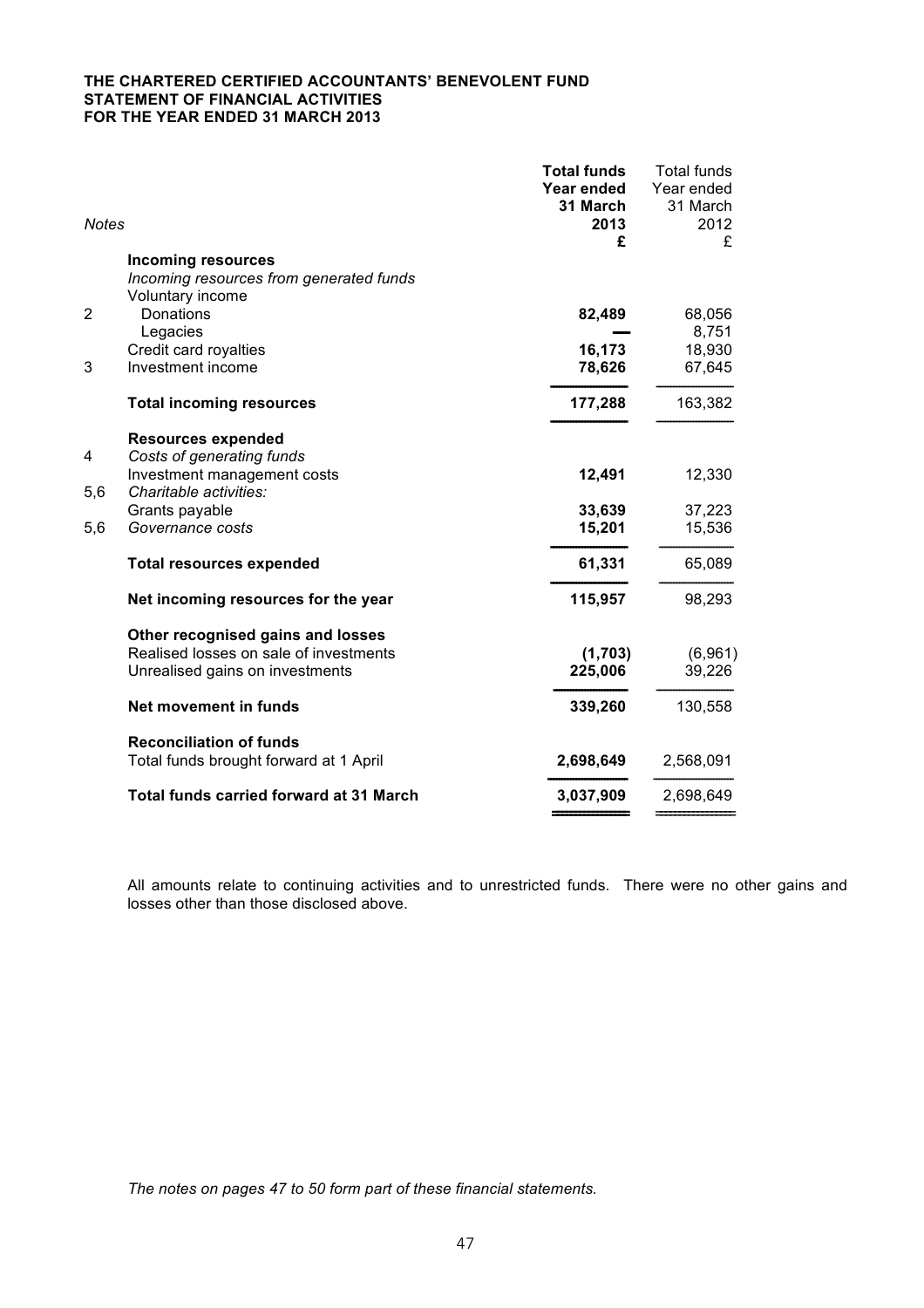## **THE CHARTERED CERTIFIED ACCOUNTANTS' BENEVOLENT FUND BALANCE SHEET AS AT 31 MARCH 2013**

|                |                                                |         | 31 March<br>2013 | 31 March<br>2012 |
|----------------|------------------------------------------------|---------|------------------|------------------|
|                |                                                | £       | £                | £                |
| <b>Notes</b>   |                                                |         |                  |                  |
|                | <b>Fixed assets</b>                            |         |                  |                  |
| $\overline{7}$ | Investments                                    |         | 2,634,027        | 2,396,772        |
|                |                                                |         |                  |                  |
|                | <b>Current assets</b>                          |         |                  |                  |
| 8              | Loans                                          | 110,042 |                  | 113,302          |
|                | <b>ACCA</b> current account                    | 2,749   |                  |                  |
|                | Tax recoverable                                | 4,441   |                  | 4,216            |
|                | Prepayments and accrued income                 | 10,072  |                  | 11,538           |
|                | Cash at bank and on deposit                    | 286,246 |                  | 178,553          |
|                |                                                | 413,550 |                  | 307,609          |
| 9              | Creditors: amounts falling due within one year | 9,668   |                  | 5,732            |
|                |                                                |         |                  |                  |
|                | <b>Net current assets</b>                      |         | 403,882          | 301,877          |
|                |                                                |         |                  |                  |
|                | <b>Total assets less current liabilities</b>   |         | 3,037,909        |                  |
|                |                                                |         |                  | 2,698,649        |
|                | <b>Funds</b>                                   |         |                  |                  |
|                |                                                |         |                  |                  |
| 11             | <b>Unrestricted funds</b>                      |         |                  |                  |
|                | Designated funds                               |         | 193,685          | 189,477          |
|                | General funds                                  |         | 2,844,224        | 2,509,172        |
|                | <b>Total funds</b>                             |         | 3,037,909        | 2,698,649        |
|                |                                                |         |                  |                  |

The financial statements were approved by the Board of Management on 5 June 2013 and signed on its behalf by:

**Dr M J M Kedslie**, *President*

*The notes on pages 47 to 50 form part of these financial statements.*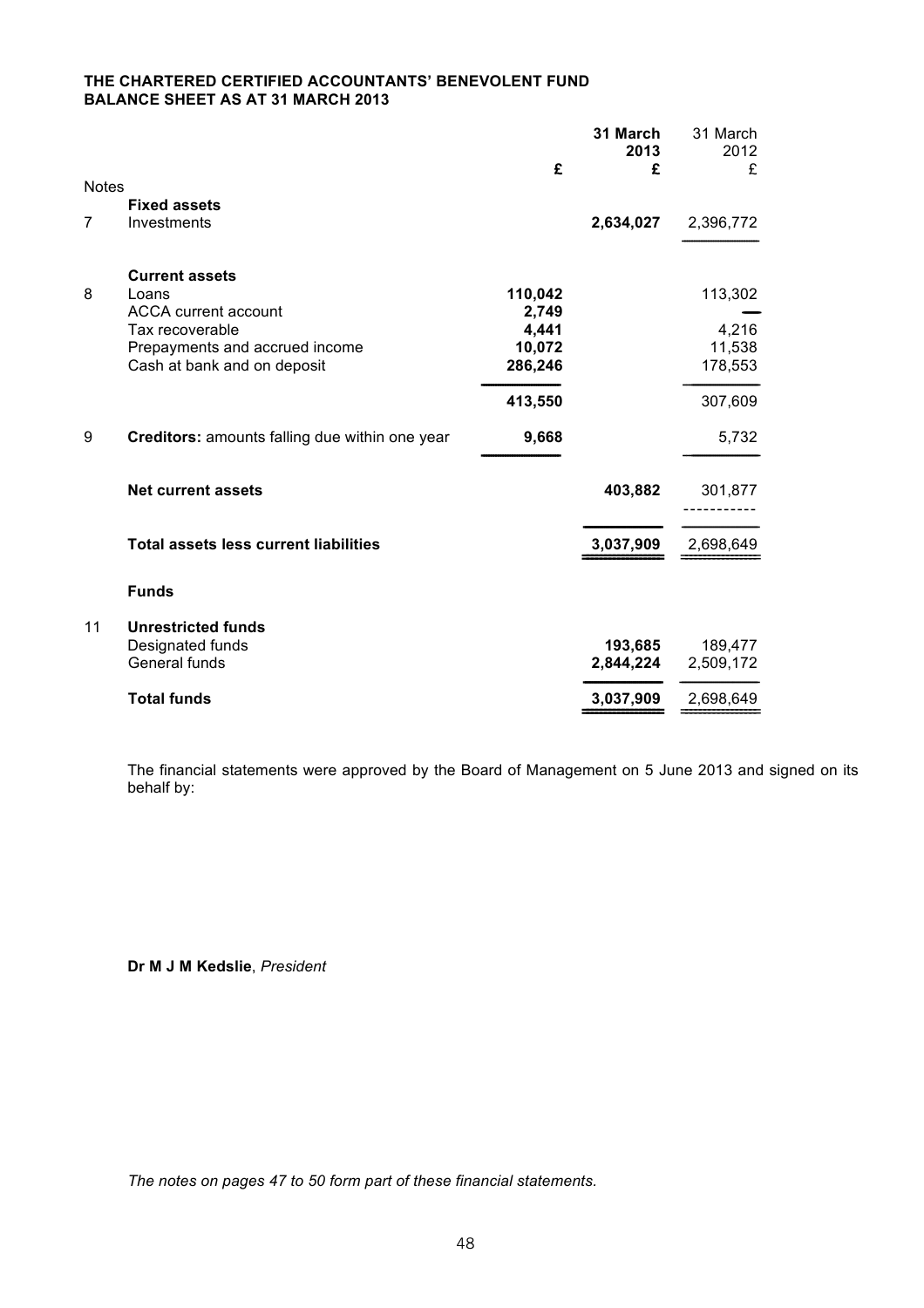#### **THE CHARTERED CERTIFIED ACCOUNTANTS' BENEVOLENT FUND NOTES TO THE FINANCIAL STATEMENTS FOR THE YEAR ENDED 31 MARCH 2013**

#### **1 Accounting policies**

The following accounting policies have been used consistently in dealing with items which are considered material in relation to the Fund's financial statements:

#### (a) *Basis of accounting*

The financial statements have been prepared under the historical cost convention, as modified by the inclusion of fixed asset investments at market value, and in accordance with the Statement of Recommended Practice *'Accounting and Reporting by Charities'* (SORP 2005), the Charities Act 2011 and applicable UK Accounting Standards.

#### (b) *Fixed asset investments*

Fixed asset investments are stated at market value as at the balance sheet date. The Statement of Financial Activities includes net gains and losses arising on revaluation and disposals during the period.

#### (c) *Incoming resources*

All incoming resources are accounted for on an accruals basis except for donations which are accounted for when received. Legacies are recognised when there is entitlement and certainty of receipt and the amount can be measured with sufficient reliability. Investment income is stated gross of taxation recoverable. Interest receivable on loans is recognised when receipt can be established with sufficient reliability. Gifts in kind are recognised at their market value on receipt (see notes 12 and 13).

#### (d) *Unrestricted funds*

The unrestricted general funds represent the amounts retained to ensure the continuing charitable activities of the Fund.

Designated funds are unrestricted funds that are set aside at the discretion of the trustees for specific purposes. The purpose of specific designated funds is shown in note 11 to the financial statements.

#### (e) *Resources expended*

Liabilities are recognised as resources expended as soon as there is a legal or constructive obligation committing the Fund to the expenditure. All expenditure is accounted for on an accruals basis and has been classified under headings that aggregate all costs related to that category.

#### (f) *Support costs*

Support costs comprise the costs of administrative support provided by ACCA and trustees' expenses, both of which are apportioned between Grants Payable and Governance Costs on the basis of the time spent on each activity. Details of support costs are given in notes 6, 12 and 13.

#### (g) *Charitable activities*

Costs of charitable activities include grants made and an apportionment of overhead and support costs as shown in notes 5 and 6.

#### (h) *Governance costs*

Governance costs comprise expenditure relating to the Fund's governance and include any costs related to audit, legal and professional fees together with an apportionment of overhead and support costs.

(i) *Loans*

Loans are accounted for as a debtor once the funds have been remitted to the beneficiary and the appropriate documentation has been received. Although loans are treated as current assets, it is not expected that any of them will be repaid in full within one year. Provision is made for non-repayment of the loans when the trustees believe there is little likelihood of recovery. Interest on loans is not accounted for until the loans are repaid.

#### (j) *Grant-making*

Grants are accounted for when either the recipient has a reasonable expectation that they will receive a grant and the Trustees have agreed to pay the grant without condition, or the recipient has a reasonable expectation that they will receive a grant and any condition attaching to the grant is outside the control of the Benevolent Fund.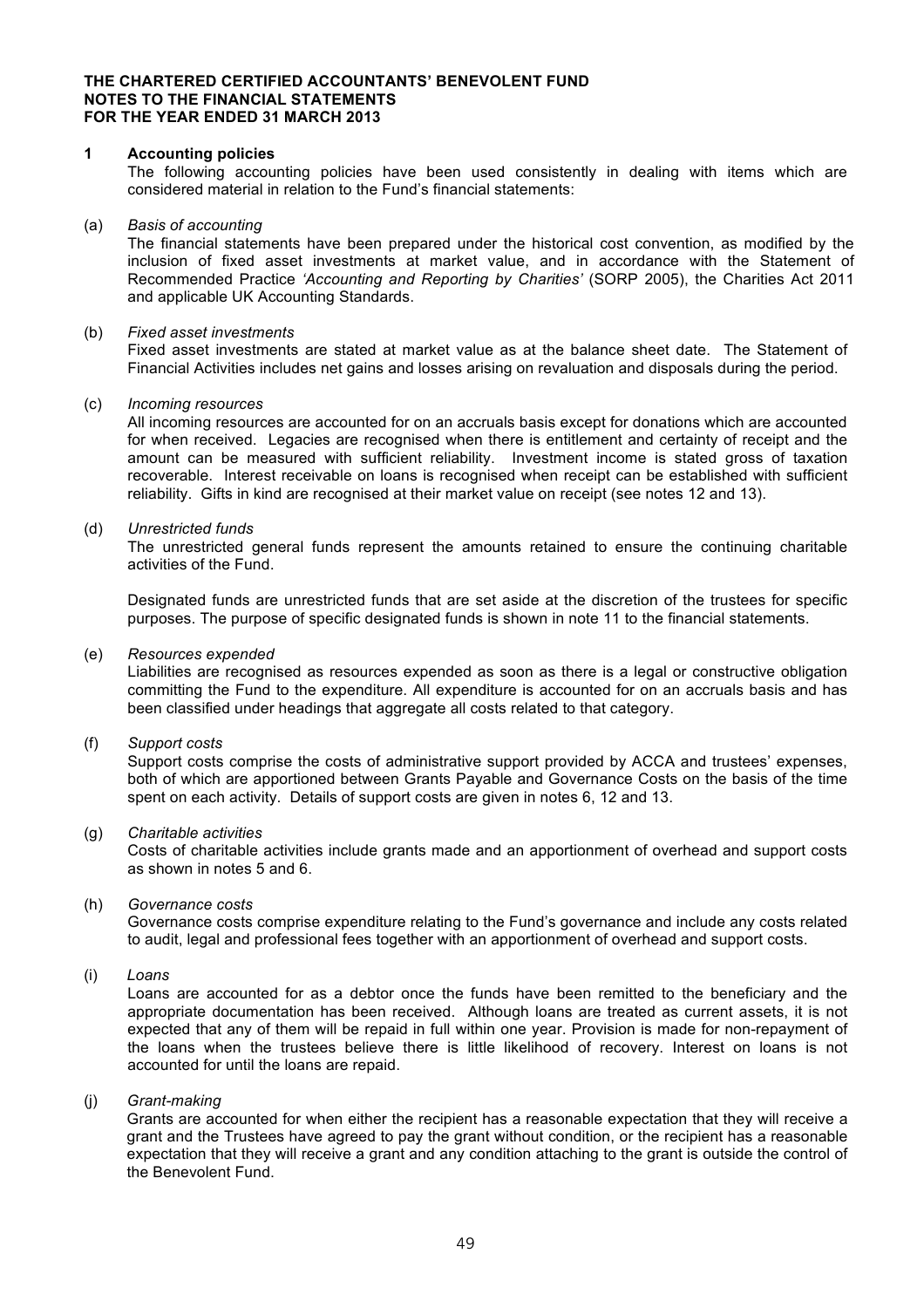#### **THE CHARTERED CERTIFIED ACCOUNTANTS' BENEVOLENT FUND NOTES TO THE FINANCIAL STATEMENTS FOR THE YEAR ENDED 31 MARCH 2013**

|              |                                                                                                                     |                             |                              | Year ended<br>31 March<br>2013<br>£ | Year ended<br>31 March<br>2012<br>£ |
|--------------|---------------------------------------------------------------------------------------------------------------------|-----------------------------|------------------------------|-------------------------------------|-------------------------------------|
| $\mathbf{2}$ | <b>Donations</b><br>Donations from members<br>Gifts in kind - costs reimbursed by ACCA (notes 12 and 13)            |                             |                              | 54,556<br>27,933                    | 40,115<br>27,941                    |
|              |                                                                                                                     |                             |                              | 82,489                              | 68,056                              |
| 3            | <b>Investment income</b><br>Dividends on listed investments<br>Interest on cash deposits and fixed rate investments |                             |                              | 62,736<br>15,890<br>78,626          | 56,538<br>11,107<br>67,645          |
| 4            | <b>Investment management costs</b><br>Investment management fees                                                    |                             |                              | 12,491                              | 12,330                              |
| 5            | <b>Total resources expended</b>                                                                                     |                             |                              | Year ended                          | Year ended                          |
|              |                                                                                                                     | <b>Direct</b><br>costs<br>£ | <b>Support</b><br>costs<br>£ | 31 March<br>2013<br>£               | 31 March<br>2012<br>£               |
|              | Investment management costs<br>Grants payable<br>Governance costs                                                   | 12,491<br>15,379<br>5,528   | 18,260<br>9,673              | 12,491<br>33,639<br>15,201          | 12,330<br>37,223<br>15,536          |
|              |                                                                                                                     | 33,398                      | 27,933                       | 61,331                              | 65,089                              |

#### **6 Support costs**

Support costs, consisting of trustees expenses and the office costs of the Fund, including staff salaries, are split between grant making and governance on the estimated time spent on each activity as shown in the table below.

|                          |                 |         |                          | Year ended | Year ended |
|--------------------------|-----------------|---------|--------------------------|------------|------------|
| <b>Support costs</b>     | <b>Basis of</b> |         | <b>Grants Governance</b> | 31 March   | 31 March   |
|                          | apportionment   | payable | costs                    | 2013       | 2012       |
|                          |                 | £       | £                        | £          | £          |
| Office costs             | Work done       | 9,900   | 4.100                    | 14,000     | 12,500     |
| Trustees expenses Actual |                 | 4,959   | 3,306                    | 8,265      | 9,711      |
| Staff expenses           | Actual          | 1,571   | 1,047                    | 2,618      | 2,994      |
| Meeting costs            | Actual          | 1,830   | 1,220                    | 3,050      | 2,736      |
|                          |                 | 18,260  | 9,673                    | 27,933     | 27,941     |

The Fund has no directly paid employees. The Secretary and administrative staff are employed by ACCA and a proportion of their staff costs is included in support costs above.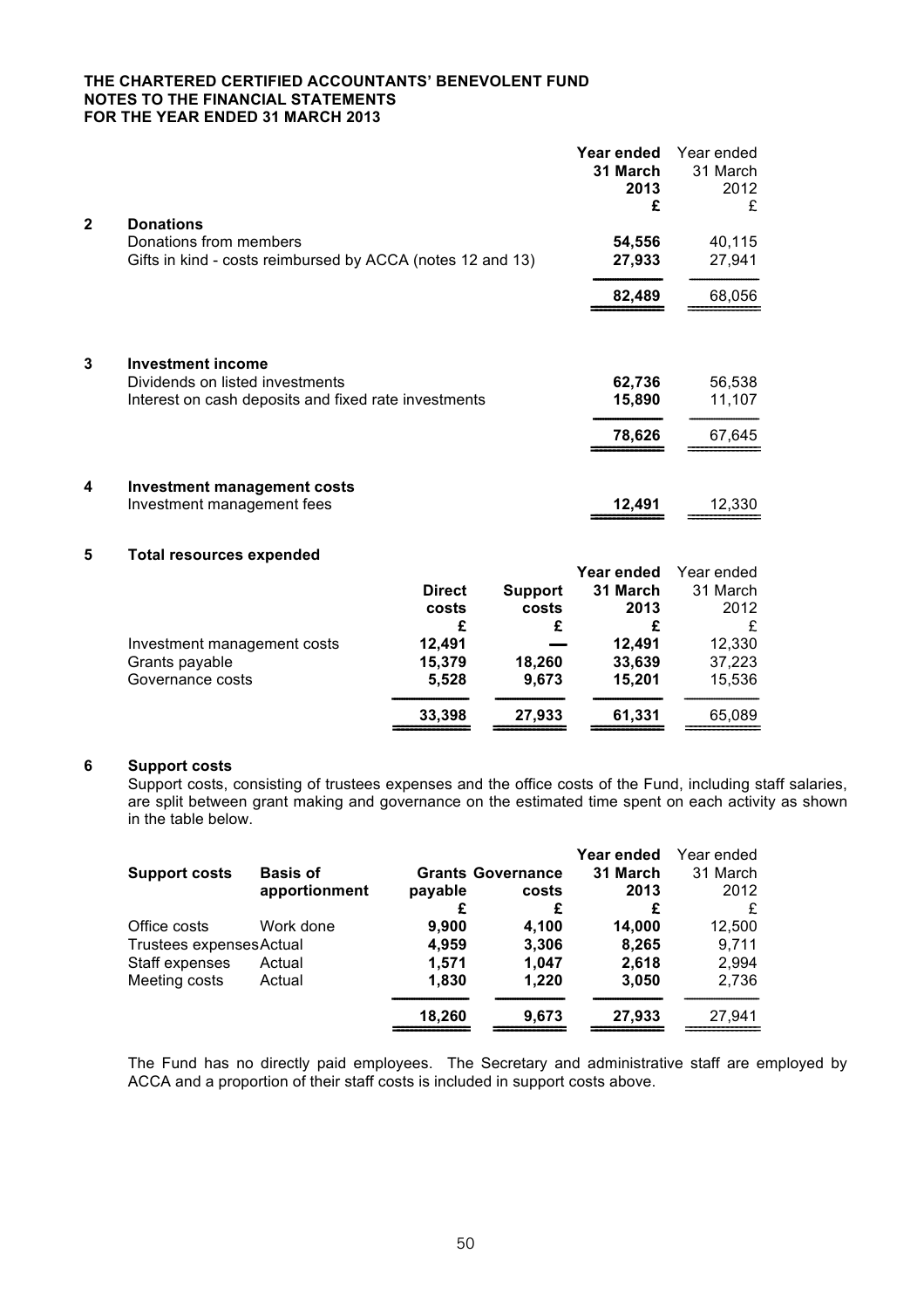#### **THE CHARTERED CERTIFIED ACCOUNTANTS' BENEVOLENT FUND NOTES TO THE FINANCIAL STATEMENTS FOR THE YEAR ENDED 31 MARCH 2013**

| 7<br><b>Investments</b><br>Quoted investments<br>2,293,996<br>Unquoted investments<br>340,031<br>Market value at 31 March<br>2,634,027<br><b>Quoted investments</b><br>Market value at 1 April<br>2,056,772<br>124,249<br>Acquisitions<br>Disposals at carrying value<br>(112, 031)<br>Net unrealised investment gains<br>225,006<br>Market value at 31 March<br>2,293,996<br>Historical cost as at 31 March<br>1,665,179<br>Investments at market value<br><b>UK Equities</b><br>1,292,663<br><b>Investment Trusts</b><br>62,236<br><b>UK Gilts</b><br>265,748<br>63,307<br>Insurance<br>Unit Trusts & OEICs<br>523,856<br><b>Offshore UK Authorised</b><br>50,735<br>35,451<br>US Large - Cap Blend Equity |              | 31 March<br>2013<br>£ | 31 March<br>2012<br>£ |
|--------------------------------------------------------------------------------------------------------------------------------------------------------------------------------------------------------------------------------------------------------------------------------------------------------------------------------------------------------------------------------------------------------------------------------------------------------------------------------------------------------------------------------------------------------------------------------------------------------------------------------------------------------------------------------------------------------------|--------------|-----------------------|-----------------------|
|                                                                                                                                                                                                                                                                                                                                                                                                                                                                                                                                                                                                                                                                                                              |              |                       |                       |
|                                                                                                                                                                                                                                                                                                                                                                                                                                                                                                                                                                                                                                                                                                              |              |                       | 2,056,772             |
|                                                                                                                                                                                                                                                                                                                                                                                                                                                                                                                                                                                                                                                                                                              |              |                       | 340,000               |
|                                                                                                                                                                                                                                                                                                                                                                                                                                                                                                                                                                                                                                                                                                              |              |                       | 2,396,772             |
|                                                                                                                                                                                                                                                                                                                                                                                                                                                                                                                                                                                                                                                                                                              |              |                       |                       |
|                                                                                                                                                                                                                                                                                                                                                                                                                                                                                                                                                                                                                                                                                                              |              |                       | 1,937,952             |
|                                                                                                                                                                                                                                                                                                                                                                                                                                                                                                                                                                                                                                                                                                              |              |                       | 267,449               |
|                                                                                                                                                                                                                                                                                                                                                                                                                                                                                                                                                                                                                                                                                                              |              |                       | (187, 855)            |
|                                                                                                                                                                                                                                                                                                                                                                                                                                                                                                                                                                                                                                                                                                              |              |                       | 39,226                |
|                                                                                                                                                                                                                                                                                                                                                                                                                                                                                                                                                                                                                                                                                                              |              |                       | 2,056,772             |
|                                                                                                                                                                                                                                                                                                                                                                                                                                                                                                                                                                                                                                                                                                              |              |                       | 1,623,069             |
|                                                                                                                                                                                                                                                                                                                                                                                                                                                                                                                                                                                                                                                                                                              |              |                       |                       |
|                                                                                                                                                                                                                                                                                                                                                                                                                                                                                                                                                                                                                                                                                                              |              |                       | 1,182,137             |
|                                                                                                                                                                                                                                                                                                                                                                                                                                                                                                                                                                                                                                                                                                              |              |                       | 35,030                |
|                                                                                                                                                                                                                                                                                                                                                                                                                                                                                                                                                                                                                                                                                                              |              |                       | 250,836               |
|                                                                                                                                                                                                                                                                                                                                                                                                                                                                                                                                                                                                                                                                                                              |              |                       | 44,917                |
|                                                                                                                                                                                                                                                                                                                                                                                                                                                                                                                                                                                                                                                                                                              |              |                       | 472,652               |
|                                                                                                                                                                                                                                                                                                                                                                                                                                                                                                                                                                                                                                                                                                              |              |                       | 41,173                |
|                                                                                                                                                                                                                                                                                                                                                                                                                                                                                                                                                                                                                                                                                                              |              |                       | 30,027                |
|                                                                                                                                                                                                                                                                                                                                                                                                                                                                                                                                                                                                                                                                                                              | <b>Total</b> | 2,293,996             | 2,056,772             |

All investment assets were held in the UK except as disclosed above. The unquoted investments relate to fixed rate bonds and deposits held with UK financial institutions.

The following individual shareholdings or investments are considered individually to be material with the market values and proportion of the portfolio shown as at 31 March 2013:

| <b>Holding</b>                  | <b>Market Value</b> Percentage | of Portfolio |
|---------------------------------|--------------------------------|--------------|
| <b>BlackRock Charinco units</b> | 172.860                        | $7.5\%$      |

The trustees set 5% of period-end market value of the investment portfolio as the threshold for reporting material investments.

**8 Loans**

Loans are classified as debtors. Most of the loans are secured by legal charges on freehold properties and are either interest free or at bank base rate. No loans were advanced during the year. One loan is being repaid by instalments. It is not expected that any of the loans will be repaid in full within one year.

|   |                                                | 31 March<br>2013 | 31 March<br>2012 |
|---|------------------------------------------------|------------------|------------------|
|   |                                                | £                |                  |
| 9 | Creditors: amounts falling due within one year |                  |                  |
|   | Grants committed                               | 5,948            | 2,715            |
|   | Accrued expenses                               | 3,720            | 3,000            |
|   | Amounts due to ACCA                            |                  | 17               |
|   |                                                | 9,668            | 5.732            |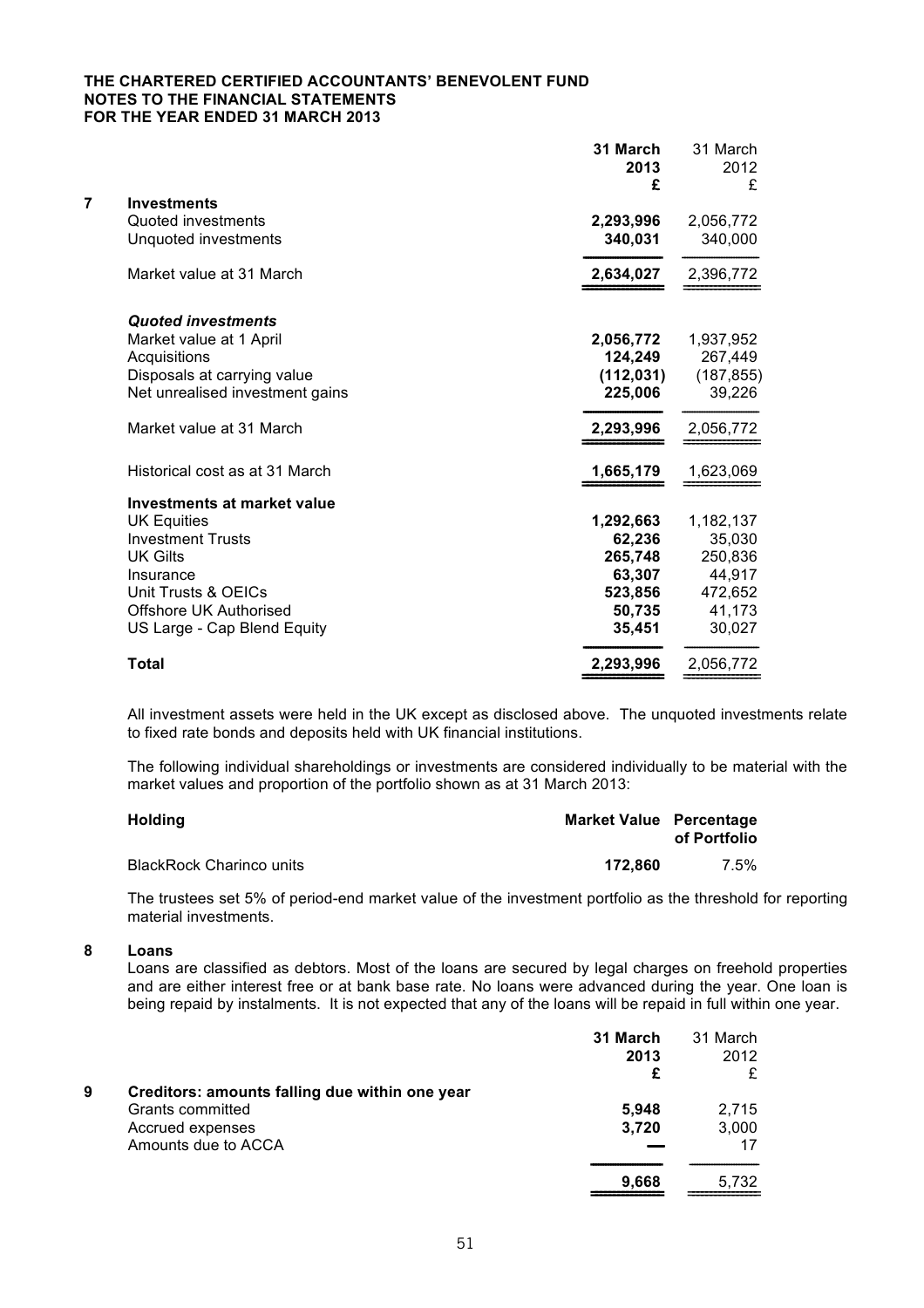#### **THE CHARTERED CERTIFIED ACCOUNTANTS' BENEVOLENT FUND NOTES TO THE FINANCIAL STATEMENTS FOR THE YEAR ENDED 31 MARCH 2013**

#### **10 Analysis of net assets between funds**

|                            |                    | <b>Net current</b> | Total     |
|----------------------------|--------------------|--------------------|-----------|
|                            | <b>Investments</b> | assets             | 2013      |
|                            | £                  | £                  | £         |
| <b>Unrestricted funds:</b> |                    |                    |           |
| Designated funds           |                    | 193,685            | 193,685   |
| General funds              | 2,634,027          | 210,197            | 2,844,224 |
|                            | 2.634.027          | 403.882            | 3,037,909 |
|                            |                    |                    |           |

#### **11 Transfers between funds**

|                                      | <b>Designated Funds</b> |                         |              |           |
|--------------------------------------|-------------------------|-------------------------|--------------|-----------|
|                                      | General<br>funds        | <b>Disaster</b><br>fund | Loan<br>fund | Total     |
|                                      | £                       | £                       | £            | £         |
| At 1 April 2012                      | 2,509,172               | 76,175                  | 113,302      | 2,698,649 |
| Net movement in funds for the period | 339,260                 |                         |              | 339,260   |
| Loan Fund - Loans repaid             | 3,260                   |                         | (3,260)      |           |
| Transfer in respect of Disaster Fund | (7, 468)                | 7.468                   |              |           |
| At 31 March 2013                     | 2,844,224               | 83,643                  | 110,042      | 3,037,909 |

The designated Disaster Fund is available to provide emergency assistance to members and their families who have been affected by national or international disaster. The designated Loan Fund is maintained at a value equal to the total amount of loans to beneficiaries and recognises the fact that these amounts are not available for the Fund's day-to-day operations.

#### **12 Related party transactions**

The Fund exists to provide assistance to persons in need who are or have been members of ACCA or related organisations and their families and dependants. ACCA is responsible for the administration of the Fund and bears some of its overhead expenses which are not reflected in the Statement of Financial Activities. However, staff costs and expenses incurred by ACCA amounting to £19,668 (2012: £18,230), are included as income in the Statement of Financial Activities as 'gifts in kind' and the expenditure as 'Support costs'.

ACCA also collects certain income and pays certain expenditure on behalf of the Fund and there may, therefore, at any time be a balance outstanding between the Fund and ACCA. Any such balance at the year end is identified separately in the balance sheet.

#### **13 Board of Management remuneration**

Board members are not remunerated, but may be reimbursed for directly incurred expenses. These costs amounted to £8,265 (2012: £9,711) to 8 (2012: 8) Board members. These are included as income in the Statement of Financial Activities as 'gifts in kind' and the expenditure as 'Support costs'.

#### **14 Auditor's remuneration**

The auditor received no remuneration for the period (2012: £nil).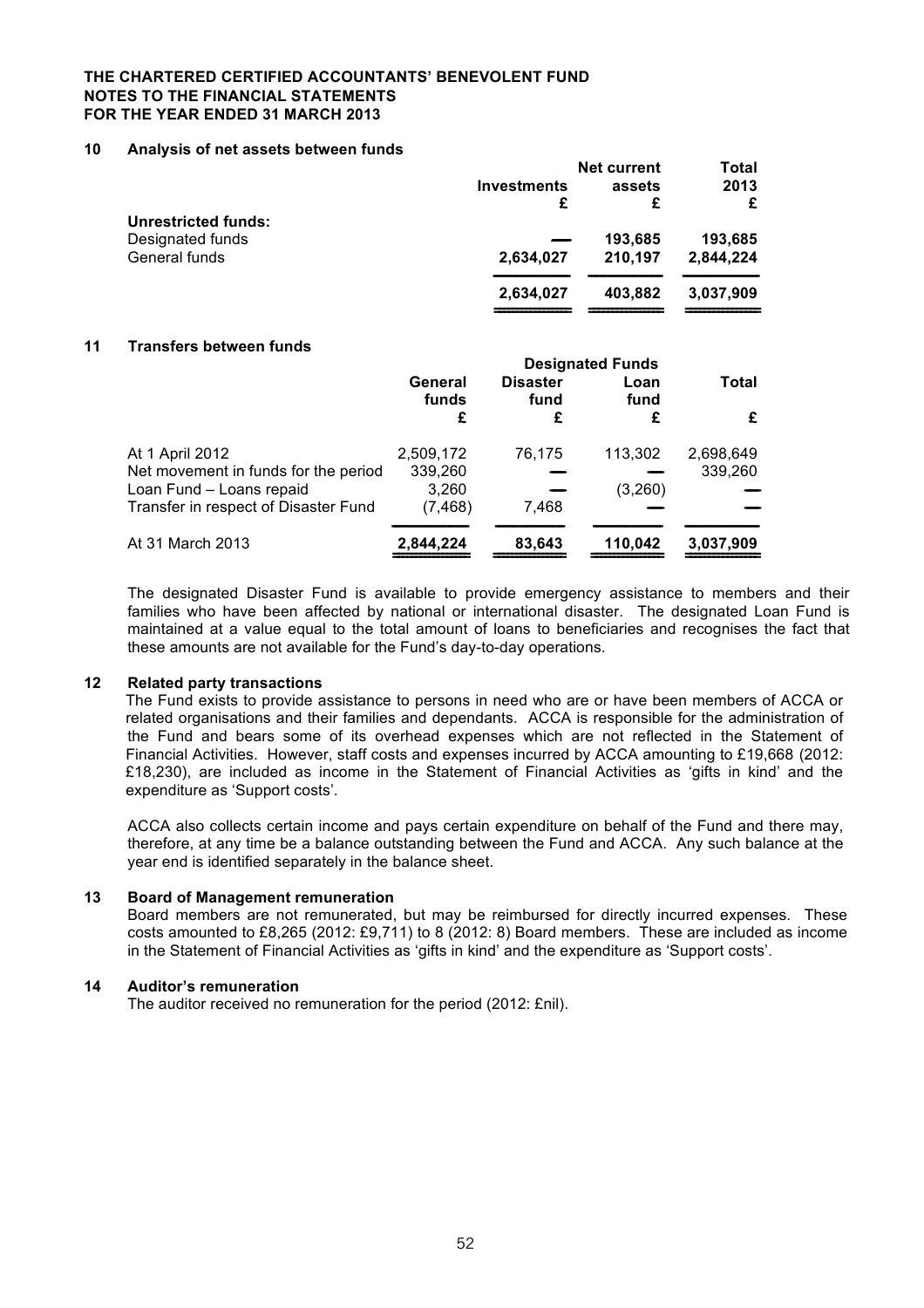#### **THE CHARTERED CERTIFIED ACCOUNTANTS' BENEVOLENT FUND INDEPENDENT AUDITOR'S REPORT TO THE MEMBERS OF THE CHARTERED CERTIFIED ACCOUNTANTS' BENEVOLENT FUND**

We have audited the financial statements of The Chartered Certified Accountants' Benevolent Fund for the year ended 31 March 2013 which comprise the Statement of Financial Activities, the Balance Sheet and the related notes. The financial reporting framework that has been applied in their preparation is applicable law and United Kingdom Accounting Standards (United Kingdom Generally Accepted Accounting Practice).

This report is made solely to the charity's trustees, as a body, in accordance with the Charities Act 2011 and the Charities and Trustee Investment (Scotland) Act 2005. Our audit work has been undertaken so that we might state to the charity's trustees those matters we are required to state to them in an auditor's report and for no other purpose. To the fullest extent permitted by law, we do not accept or assume responsibility to anyone other than the charity and the charity's trustees as a body, for our audit work, for this report, or for the opinions we have formed.

#### **Respective responsibilities of the trustees and auditor**

As explained more fully in the Board of Management's Responsibilities Statement (set out on page 44), the trustees are responsible for the preparation of financial statements which give a true and fair view.

We have been appointed as auditor under section 144 of the Charities Act 2011 and section 44(1)(c) of the Charities and Trustee Investment (Scotland) Act 2005 and report in accordance with regulations made under those Acts. Our responsibility is to audit and express an opinion on the financial statements in accordance with applicable law and International Standards on Auditing (UK and Ireland). Those standards require us to comply with the Auditing Practices Board's Ethical Standards for Auditors.

## **Scope of the audit of the financial statements**

A description of the scope of an audit of financial statements is provided on the Financial Reporting Council's website at www.frc.org.uk/auditscopeukprivate.

#### **Opinion on financial statements**

In our opinion the financial statements:

- give a true and fair view of the state of the charity's affairs as at 31 March 2013 and of its incoming resources and application of resources, for the year then ended;
- have been properly prepared in accordance with United Kingdom Generally Accepted Accounting Practice; and
- have been prepared in accordance with the requirements of the Charities Act 2011, the Charities and Trustee Investment (Scotland) Act 2005 and regulation 8 of the Charities Accounts (Scotland) Regulations 2006 (as amended).

#### **Matters on which we are required to report by exception**

We have nothing to report in respect of the following matters where the Charities Act 2011 and the Charity Accounts (Scotland) Regulations 2006 (as amended) requires us to report to you if, in our opinion:

- the information given in the Trustees' Annual Report is inconsistent in any material respect with the financial statements; or
	- sufficient and proper accounting records have not been kept; or
	- the financial statements are not in agreement with the accounting records and returns; or
	- we have not received all the information and explanations we require for our audit.

**BDO LLP** *Statutory Auditor, Glasgow, United Kingdom* Date: June 2013

BDO LLP is eligible to act as an auditor in terms of section 1212 of the Companies Act 2006. BDO LLP is a limited liability partnership registered in England and Wales (with registered number OC305127).